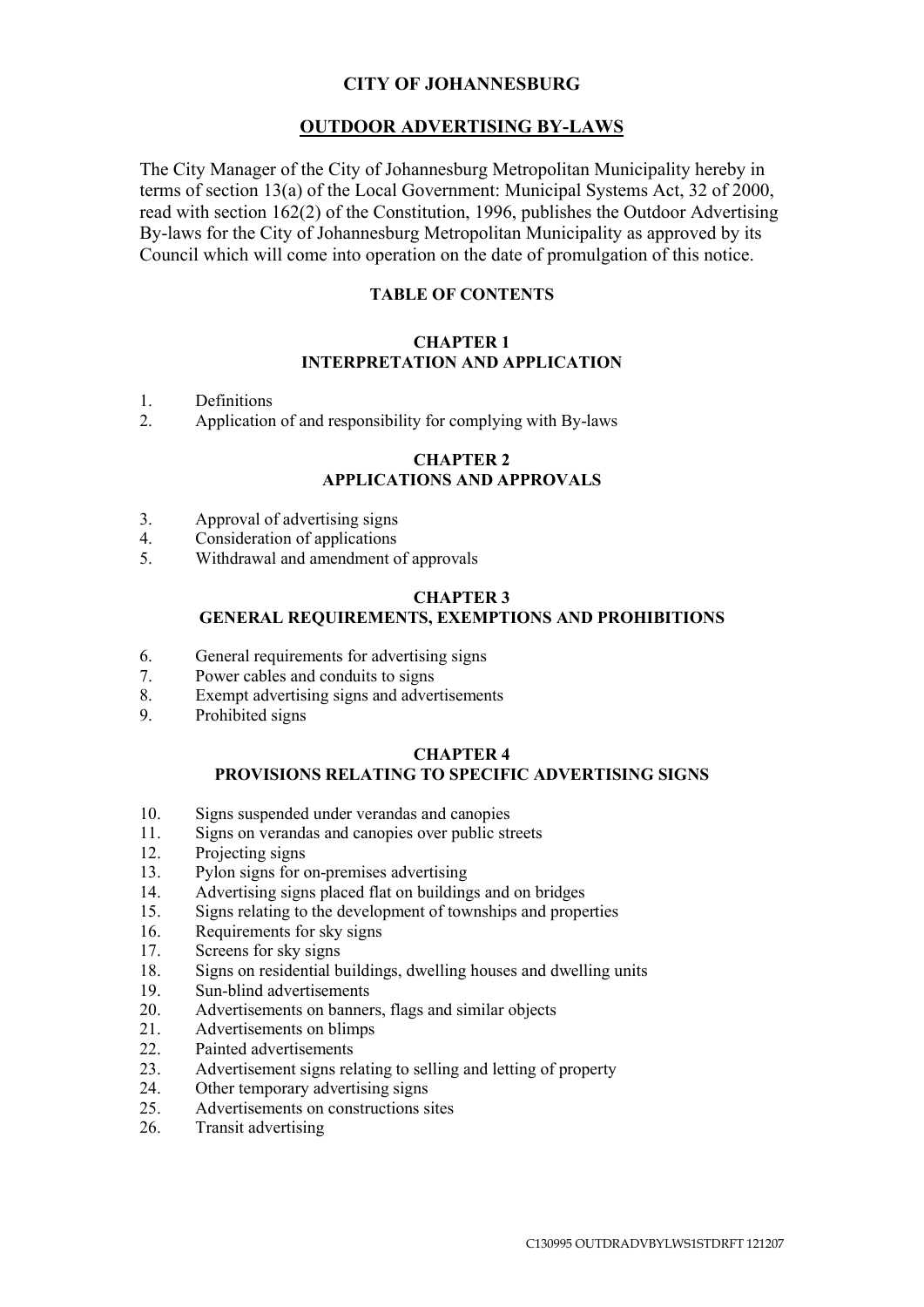### **CHAPTER 5**

### **POSTERS**

- 27. Approval of posters
- 28. Posters relating to elections or voter registration

# **CHAPTER 6**

### **MISCELLANEOUS**

- 29. Maintenance of signs
- 30. Costs of removal and storage
- 31. Documentation<br>32. Public participation
- Public participation process
- 33. Consideration of applications<br>34. Termination of approval of sig
- Termination of approval of signs under previous by-laws
- 35. Serving of notices
- 36. Inspections
- 37. Appeals
- 38. Offences and penalties
- 39. Repeal of by-laws
- 40. Title

SCHEDULE 1 SCHEDULE 2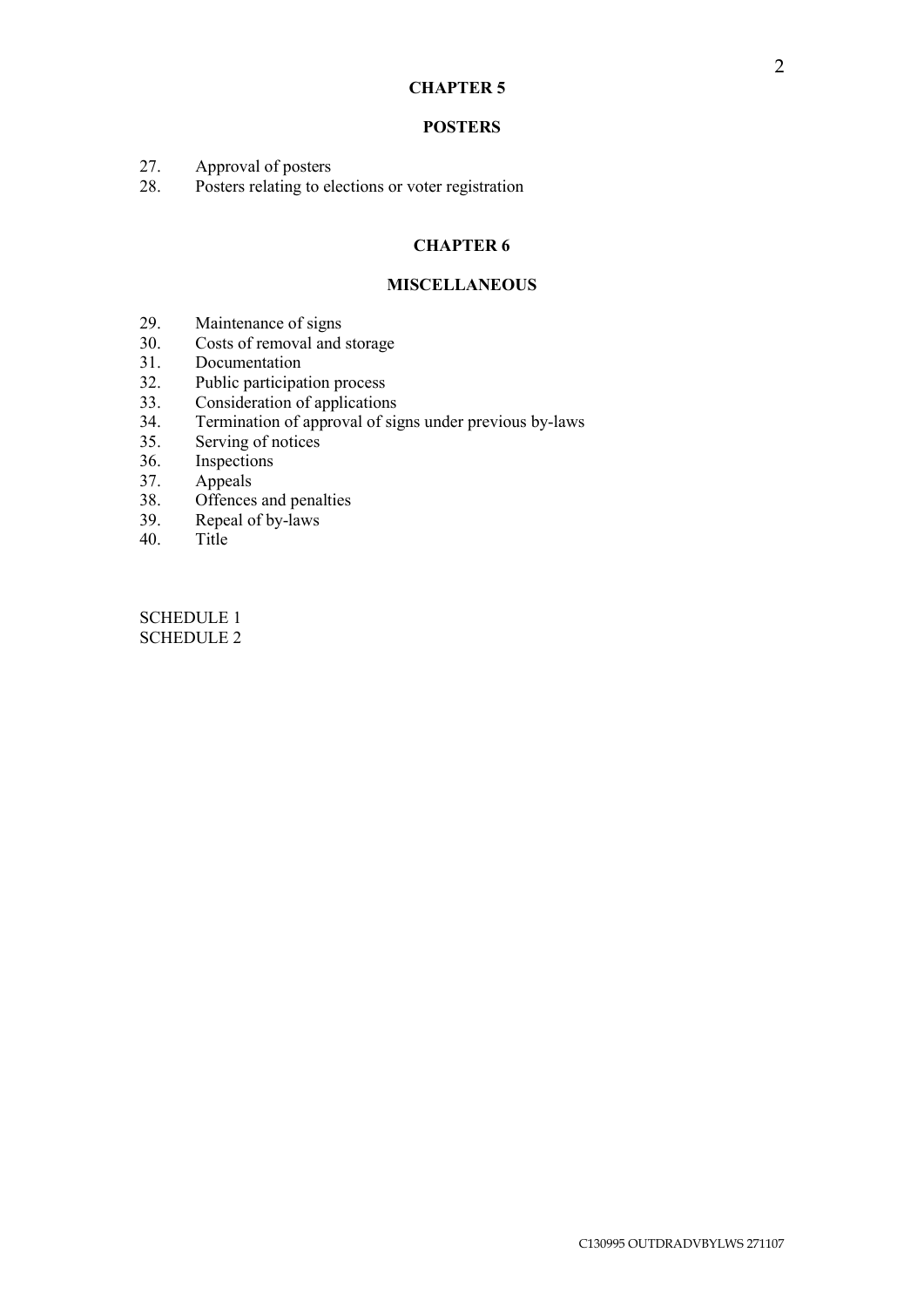#### **CHAPTER 1**

### **INTERPRETATION AND APPLICATION**

# **Definitions**

1. In these By-laws, unless the context otherwise indicates –

**"advertisement"** means any representation by a word, or abbreviation thereof, letter, logo, symbol, sign, figure, painting, drawing or other pictorial representation, or light, displayed in or in view of any public place, Provincial or National Road within the jurisdiction of the City for the purpose of drawing the attention of the public to or promoting any product, service, business or commercial enterprise, trade, person, election or candidature in an election, voter registration, entertainment, function, meeting or other event, aspects relating to security and news headlines;

**"advertising sign"** means a screen, fence, wall or any other object, structure or device, freestanding or attached to any wall or structure, in a fixed position intended to be used or used for the purpose of displaying any advertisement and any object, structure or device which is in itself an advertisement, in or in view of a public place, Provincial or National Road and includes an advertising hoarding and billboard and in so far as any provision of these By-laws relating to an advertising sign is practically capable of being applied to an advertisement, includes an advertisement other than an advertisement displayed on an advertising sign and a poster;

**"advertising"** means the act or process of displaying an advertisement and **"advertise"** has a corresponding meaning;

**"approved"** means approved in writing by the Council and **"written approval"** has a corresponding meaning;

**"arcade"** means a covered pedestrian thoroughfare not vested in the Council, whether or not located at ground level, passing wholly or partly through a building and to which the public normally has regular and unrestricted access;

**"area of maximum control"** means an area in which maximum control of outdoor advertising is applied as contemplated in Schedule 1;

**"area of minimum control"** means an area in which minimum control of outdoor advertising is applied as contemplated in Schedule 1;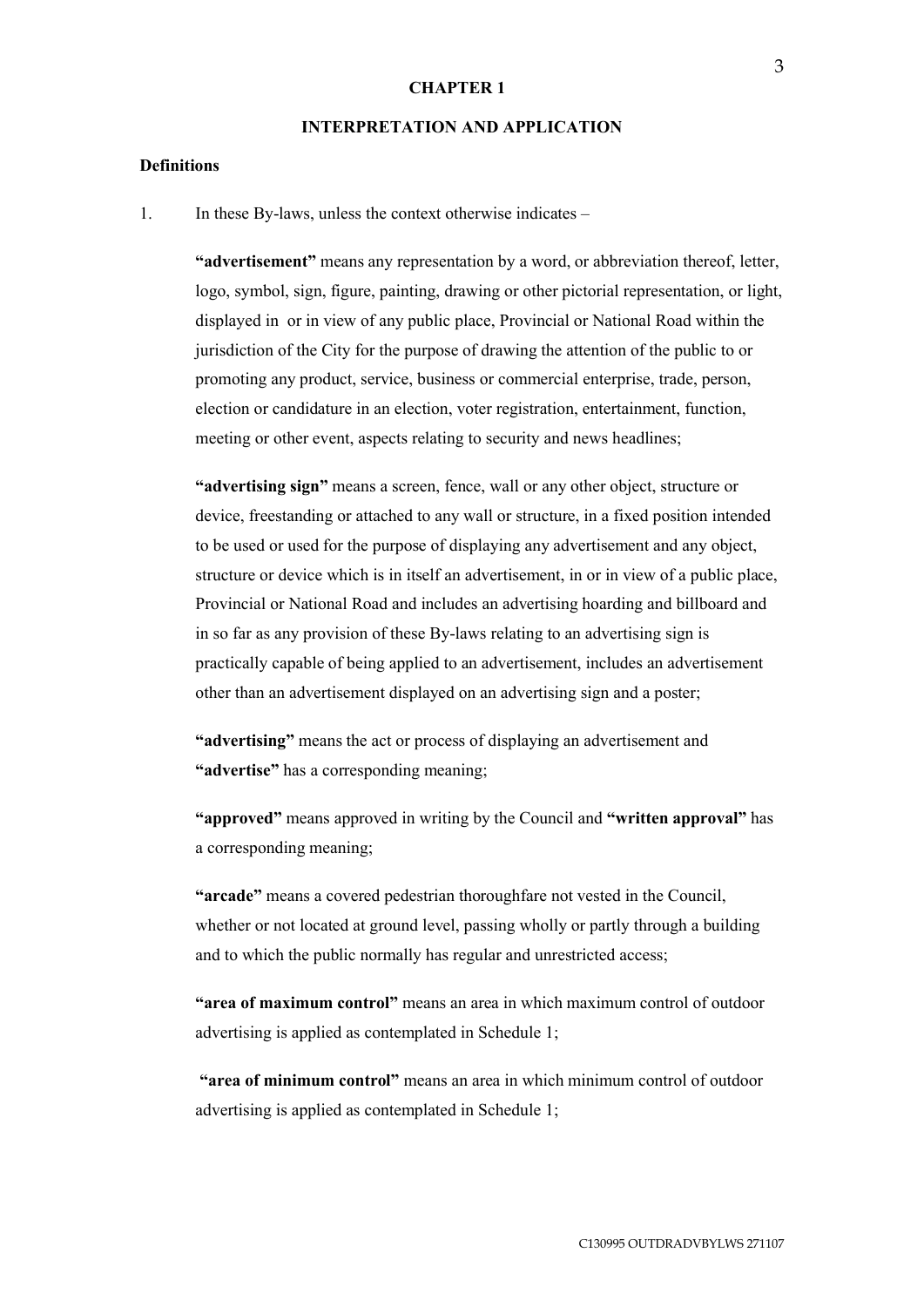**"area of partial control"** means an area in which partial control of outdoor advertising is applied as contemplated in Schedule 1;

**"authorised official"** means any official of the Council who has been authorised by the Council to implement and enforce the provisions of these By-laws;

**"banner"** means a piece of cloth or similar material on which an advertisement is displayed in such a manner that it is legible in windless conditions and is attached to one or more ropes, poles or a flagstaff that projects vertically, horizontally or at any angle from the building or structure to which it is attached or is attached to a building or other structure, but excludes a banner carried as part of a procession;

**"blimp"** means a gas-inflated balloon or other object, including any such object capable of carrying passengers, which is attached or anchored to the ground upon which an advertisement is displayed;

**"building line"** means a building line determined under an applicable town planning scheme or any other law or document that has the force of law;

**"building schedule"** means a development programme for the construction or renovation of a building or structure specifying the different phases of the development or renovation and the type of construction prepared by a person undertaking the activities concerned;

**"Bus Rapid Transit system"** means the public transport system as approved by Council;

**"clear height"** means the vertical distance between the lowest edge of an advertising sign and the level of the ground, footway or roadway immediately below such sign;

**"combination sign"** means a single freestanding structure specially designed to accommodate and display more than one advertising sign for a location such as a roadside service area, shopping centre, office park, industrial park and other urban complexes;

**"construction site"** means a property or portion of a property on which any building or structure is being, constructed after building plans have been approved in terms of the National Building Regulations and Building Standards Act, or provisional authorisation has been granted in terms of Section 7(6) of that Act, or a property or portion of a property on which any building or portion of a building is to be demolished after a demolition permit has been issued in terms of the said Act;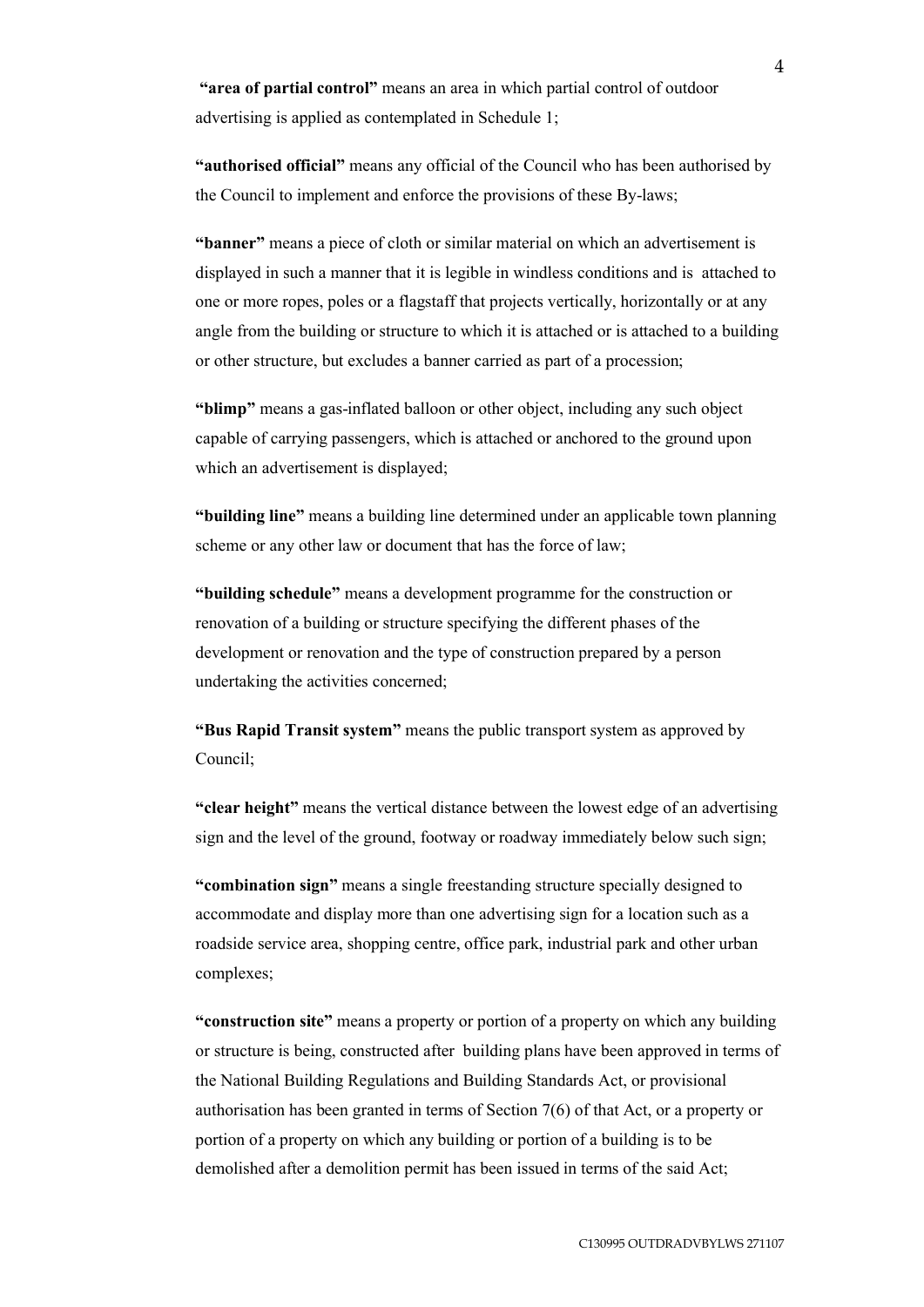### **"Council "** means –

(a) the Metropolitan Municipality of the City of Johannesburg established by Provincial Notice No. 6766 of 2000, as amended, exercising its legislative and executive authority through its municipal council; or

(b) its successors in title; or

(c) a structure or person exercising a delegated power or carrying out an instruction, where any power in these By-laws has been delegated or subdelegated, or an instruction given, as contemplated in section 59 of the Municipal Systems Act, as the case may be;

**"directional sign"** means an advertising sign indicating or directing the attention of the public to a place, undertaking or activity for the purpose of advertising it;

**"display"** means the display of an advertisement and "**displayed**" has a corresponding meaning;

**"dwelling house"** means one dwelling unit forming a single building;

**"dwelling unit"** means an interconnected suite of rooms designed for occupation by a single family, irrespective of whether the dwelling unit is a single building or forms part of a building containing two or more dwelling units;

**"election"** means a national, provincial or local government election, any by-election and a referendum held in terms of any law;

**"electronic advertising sign"** means an advertising sign, which has an electronically or digitally controlled, or both an electronically and digitally controlled, illuminated display surface, which allows for different advertisements to be shown, changed, animated or illuminated in different ways and at different intervals on one such sign;

**"registered person"** means a person registered with the Engineering Council of South Africa as a professional engineer or professional engineering technologist, professional certified engineer or professional engineering technician under the Engineering Profession Act, 2000, (Act No. 46 of 2000);

**"event"** means an occasion organised for the general public;

**"façade"** means the principal front of a building;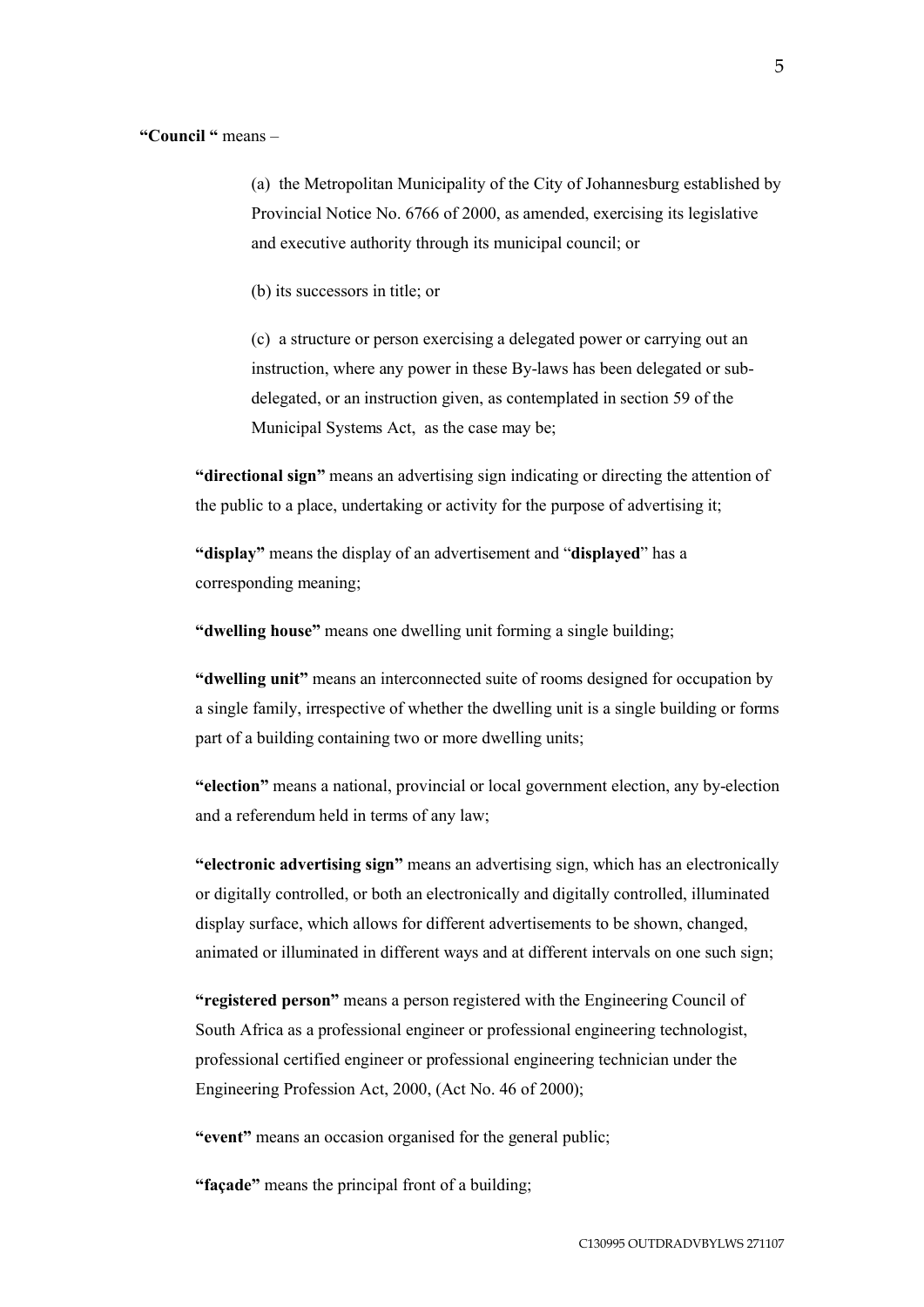**"flag"** means a piece of cloth or similar material upon which an advertisement is displayed and which is attached to a single rope, pole or flagstaff projecting vertically in such a way that its contents are normally not legible in windless conditions but excludes –

(a) a national flag which does not carry any advertisement in addition to the design of the flag or flagstaff;

(b) a flag carried as part of a procession; and

(c) a flag which is not displayed on a flagstaff.

**"gantry"** means a freestanding advertising sign that extends over, or suspends across a public street erected for the sole purpose of displaying an advertisement ;

**"interested party"** means any person who has in terms of these By-laws submitted an application or submitted comments or an objection or made representations in respect of any such application;

**"intersection"** means that area embraced within the prolongation of the lateral boundary lines of two or more public streets, open to vehicular traffic, that join one another at any angle, whether or not one such public road crosses the other;

**"Municipal Systems Act"** means the Local Government: Municipal **Systems** Act**,**  2000 (Act, No. 32 of 2000) and any regulations made thereunder;

**"National Building Regulations and Building Standards Act"** means the National Building Regulations and Building Standards Act, 1977, (Act No. 103 of 1977), and any regulations made there under;

**"National Environmental Management Act"** means the National Environmental Management Act, 1998 (Act No. 107 of 1998) and any regulations made there under;

**"National Road Traffic Act"** means the National Road Traffic Act, 1996 (Act No. 93 of 1996), and any regulations made there under;

**"on-premises advertising sign"** means an advertising sign located on-

- (a) a property other than a public place; or
- (b) a public street and adjacent to a property contemplated in paragraph (a), on which sign an advertisement is displayed, advertising any business, industry, service, activity or attraction taking place or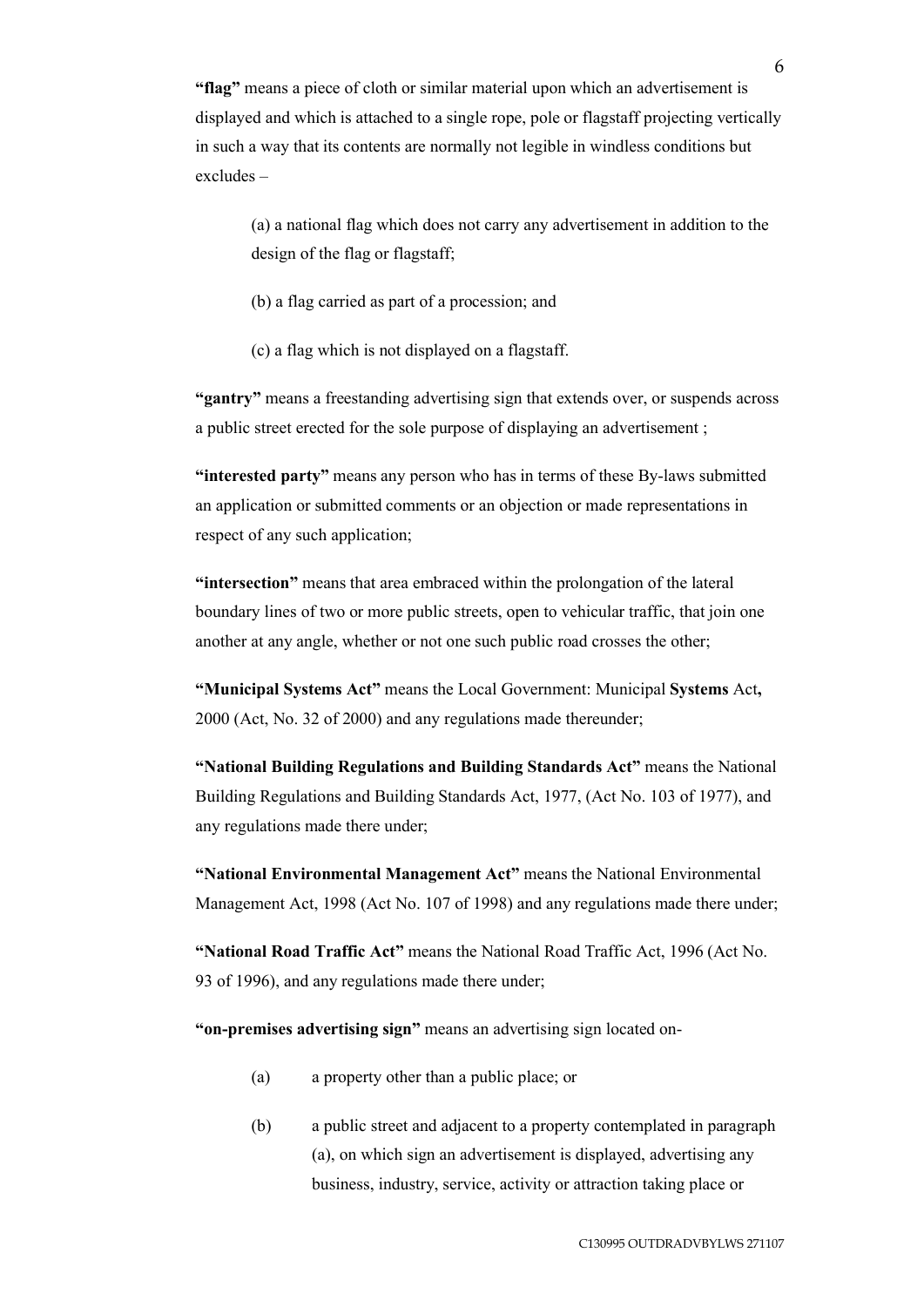provided on that property and **"on-premises advertising"** has a corresponding meaning;

**"outdoor advertising "** means the display of any advertisement in or in view of any public place, Provincial or National Road within the jurisdiction of the City;

**"owner"** means, in relation to –

(a) property, the person registered as the owner or holder thereof and includes the trustee in an insolvent estate, the liquidator of a company or a close corporation which is an owner and the executor of any owner who has died or the representative recognised by law of any owner who is a minor or of unsound mind or is otherwise under disability, provided such trustee, liquidator, executor or legal representative is acting within the authority conferred on him or her by law; and

(b) an advertising sign or advertisement, the person who owns such sign or advertisement and any person who has a right to, or share in, the ownership of such sign or advertisement;

**"poster"** means any placard displaying an advertisement attracting public attention to any event or activity for which a poster may be approved as contemplated in section  $27(1);$ 

**"prescribed"** means prescribed by the Council;

**"projected sign"** means an advertisement projected by a cinematograph or other apparatus onto any surface, but does not include an advertisement projected onto the audience's side of a drive-in cinema screen during a performance;

**"projecting sign"** means an advertising sign, whether stationary or actuated, attached to and protruding from a building which is used for commercial business, offices, industrial or entertainment purposes and which projects more than 300mm from the surface of the wall to which it is attached;

**"property"** means any unit of land, including a public place, registered as a separate entity of land in the Deeds Office and includes any unit and land contemplated in the Sectional Titles Act, 1986 (Act No. 95 of 1986) and any public place depicted on the general plan of a township;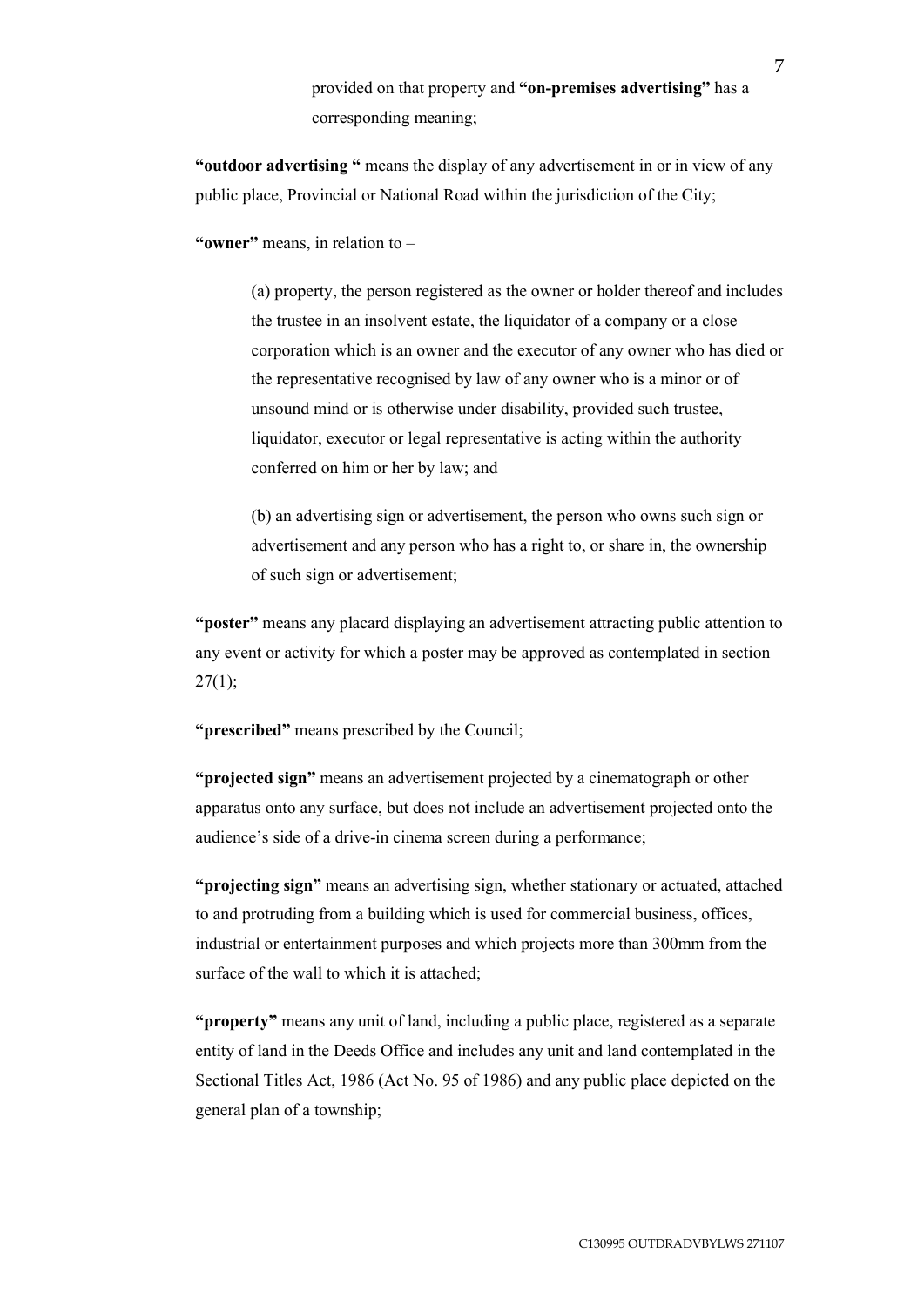**"public place"** means a public street, bridge, subway, a square, open space, garden and any other enclosed space to which the public has a right of access or which is commonly used by the public and which is vested in the Council in terms of any law;

**"public street"** means a road, street or thoroughfare or other right of way to which the public has a right of access or which is commonly used by the public and includes any portion of a public street between the edge of the roadway and the boundary of the land reserved for such public street, including a sidewalk, and it includes Provincial and National motorways;

**"residential building"** means a building, other than a dwelling house and dwelling unit, designed for use or used for human habitation and includes a guest house, boarding house, hotel, residential club and hostel;

**"road island"** means an area demarcated on a roadway by means of painted lines, stones, kerbs or other means, with the intention of preventing vehicles from standing or being operated in that area;

**"roadway"** means that portion of a public street which is improved, constructed or intended for vehicular traffic;

**"road reserve"** means the full width of a public street including the roadway, shoulder and sidewalk and the air space above a roadway, shoulder and sidewalk and any other area within the road reserve boundary;

**"road traffic sign"** means any road traffic sign and traffic signal as contemplated in the National Road Traffic Act ;

**"scaffolding"** means a system of interlocking poles and bars used to provide support or access, or both, to a site for construction purposes as regulated by the South African Bureau of Standards code of practice 085, entitled The Design, Erection, Use and Inspection of Access Scaffolding;

**"scrolling advertising sign"** means an advertising sign which by mechanical means allows the rotation or changing of advertising faces to display different advertisements on one such sign;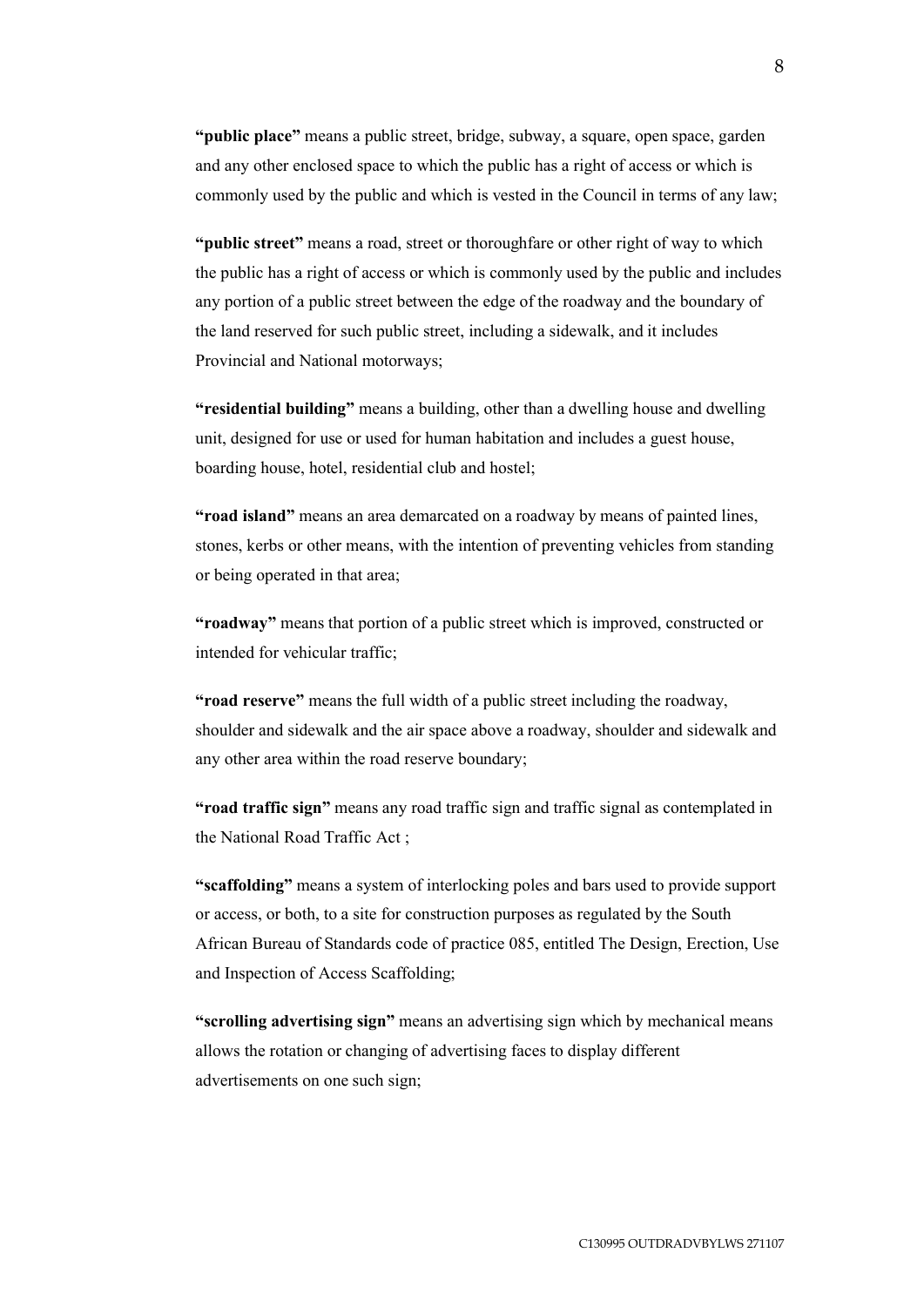**"sky sign"** means any advertising sign erected or placed on or above any roof, parapet wall or the eaves of a building, but does not include an advertisement painted on a roof of a building;

**"storey"** means the space within a building, which is situated between one floor level and the next floor level above, or if there are no clearly defined storeys, a height of 4,5m;

**"street furniture advertisement"** means an advertisement displayed on any public facility or structure which is not primarily intended for advertising and includes a seating bench, plant box, sidewalk litter bin, pole-mounted litter bin, public transport shelter, sidewalk clock, suburban name sign and a street name and drinking fountain;

**"street light pole advertising sign"** means an advertising sign fixed to or erected on a street light pole which pole vests in the Council or its Municipal Owned Entity;

**"streetscape"** means the visual product of all the features within and adjacent to a public street such as street furniture, signage and landscaping;

**"third-party advertising sign"** means an advertising sign located on a property upon which sign one or more advertisements are displayed which are not descriptive of any business, industry, service, activity or attraction situated, taking place or provided on that property and "**third party advertising**" has a corresponding meaning;

**"transit advertising sign"** means a vehicle or trailer designed or adapted for advertising purposes and mainly used for such purposes;

**"urban design"** means the actions of conceiving and managing the special and aesthetic characteristics of urban space between and around buildings including physical elements that make up the streetscape and the combined visual effect of building facades and other structures; and

**"voter registration"** means voter registration conducted by the Independent Electoral Commission established in terms of section 4 of the Independent Electoral Commission Act, 1993 (Act No. 15 of 1003), for the purpose of any election;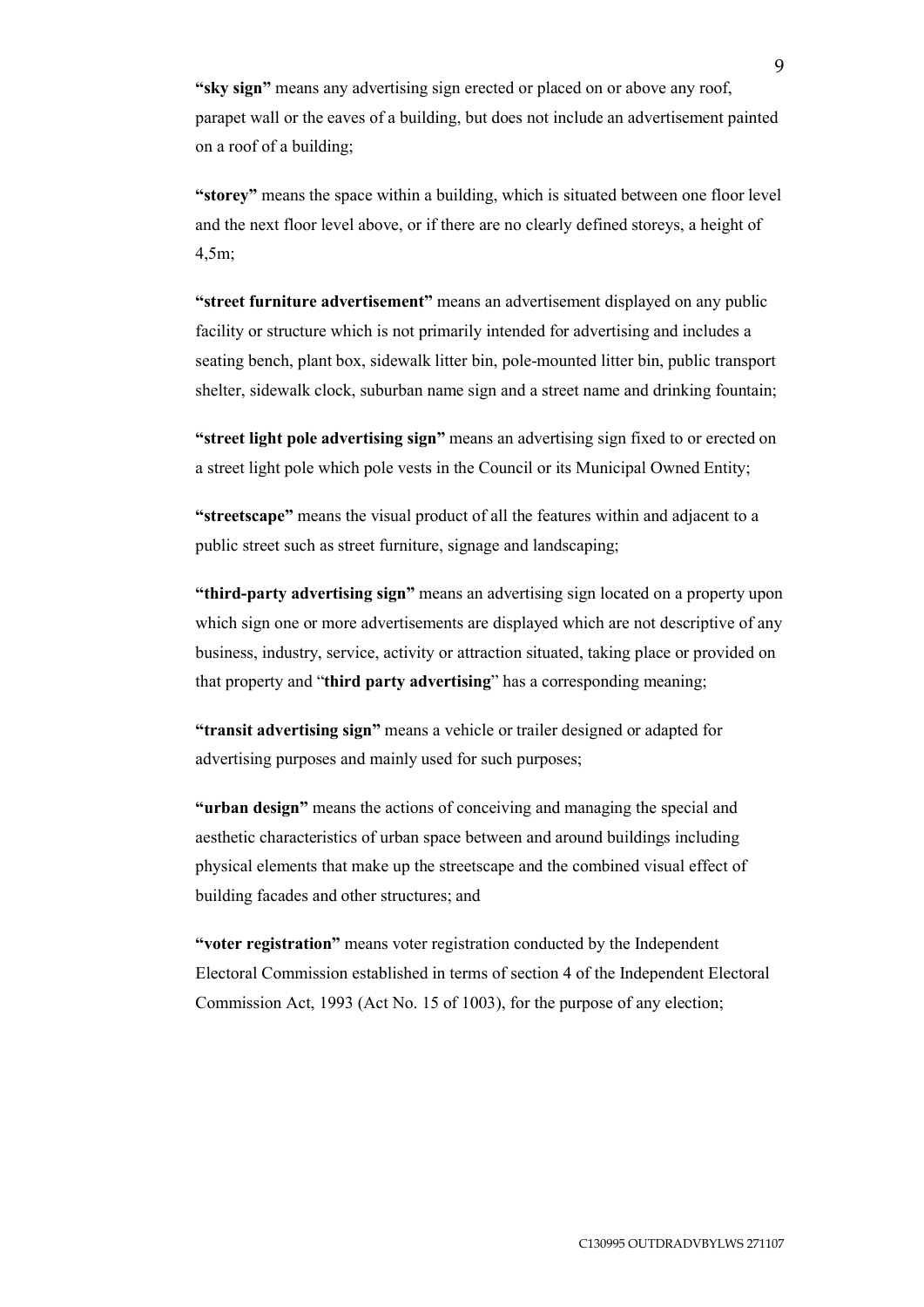**Application of and responsibility for complying with By-laws** 

- 2. (1) These By-laws apply to all outdoor advertising in the area and jurisdiction of the Council.
	- (2) Approval for outdoor advertising in terms of these By-laws is required irrespective of the zoning of any property in terms of any applicable townplanning scheme and irrespective of the provisions of any other law.
	- (3) The owner of an advertising sign and any person who has applied for approval of an advertising sign in terms of these By-laws must comply with any provision of these By-laws relating to that sign and must ensure that such provisions are complied with, subject to anything to the contrary contained in such provision.

# **CHAPTER 2**

### **APPLICATIONS AND APPROVALS**

### **Approval of advertising signs**

- 3.(1) No person may erect any advertising sign or use or continue to use any advertising sign or any structure or device as an advertising sign without the prior written approval of the Council : Provided that the provisions of this subsection do not apply to any advertising sign exempted in terms of section 8.
	- (2) No advertising sign erected and displayed with approval contemplated in subsection (1) or any by-law repealed by section 39, may in any way be altered, removed, re-erected or upgraded, other than for maintenance work which may be required for the upkeep of an advertising sign, without prior written approval of the Council and subject to such conditions and requirements as the Council may consider appropriate which may include the submission of proof of compliance with section 32.
	- (3) An application for approval in terms of subsection (1) must be made by submitting a duly completed application on a prescribed form which must be accompanied by –
		- (a) the prescribed fee;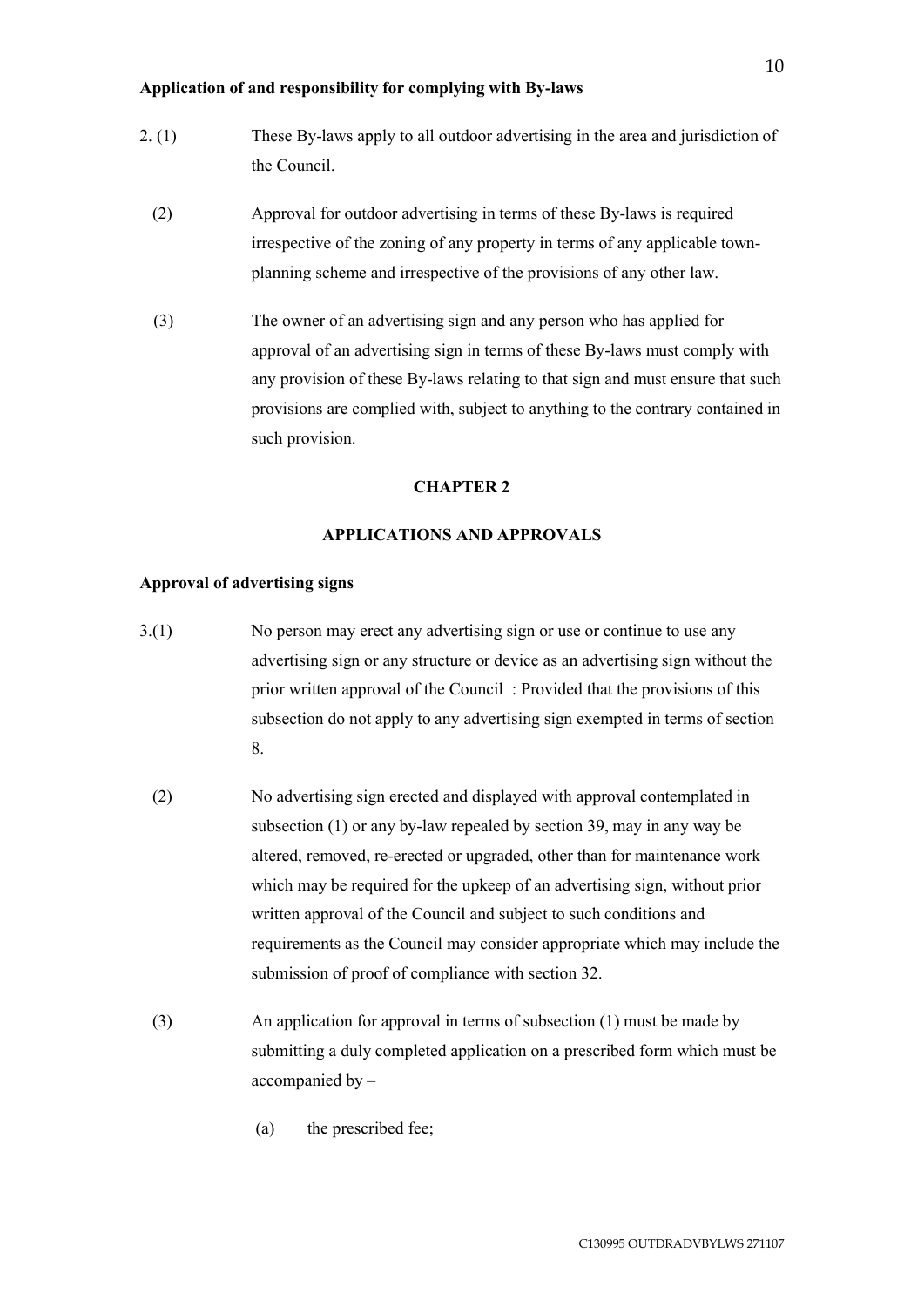- (b) the written consent of the owner of the proposed advertising sign and of the registered owner of the property or building upon which the advertising sign is to be erected or on behalf of the owner of the property or building by his or her agent duly authorised in writing by such owner;
- (c) a locality plan, in colour, indicating the proposed position of the advertising sign within the area of jurisdiction of the Council:
- (d) a block plan of the property upon which an advertising sign is to be erected, drawn to scale acceptable to Council, showing every building, building line and servitude on the site and the position with dimensions of the advertising sign in relation to the two boundaries of the property closest to the proposed advertising sign and the location of any public street and any building on a property adjacent to the property upon which such sign is to be erected;
- (e) an artistic impression showing all the detail, location and measurements of the proposed advertising sign;
- (f) a drawing showing the proposed advertising sign and the distances in relation to any other  $3<sup>rd</sup>$  party or free-standing advertising signs situated within a radius of 200m from the proposed advertising sign on the same side of the road ;
- (g) a diagram showing that the proposed position of the advertising sign is in conformity with figure 1 of Schedule 2, if applicable;
- (h) a copy of the title deed of the property upon which the proposed advertising sign is to be erected, if applicable;
- (i) a zoning certificate of the property concerned issued under an applicable town planning scheme and a zoning map indicating the land uses in terms of such scheme of every property adjacent to the property upon which the advertising sign is to be erected;
- (j) a diagram of the property indicating the position of the proposed advertising sign with measurements from that position to the closest two boundaries of the property concerned;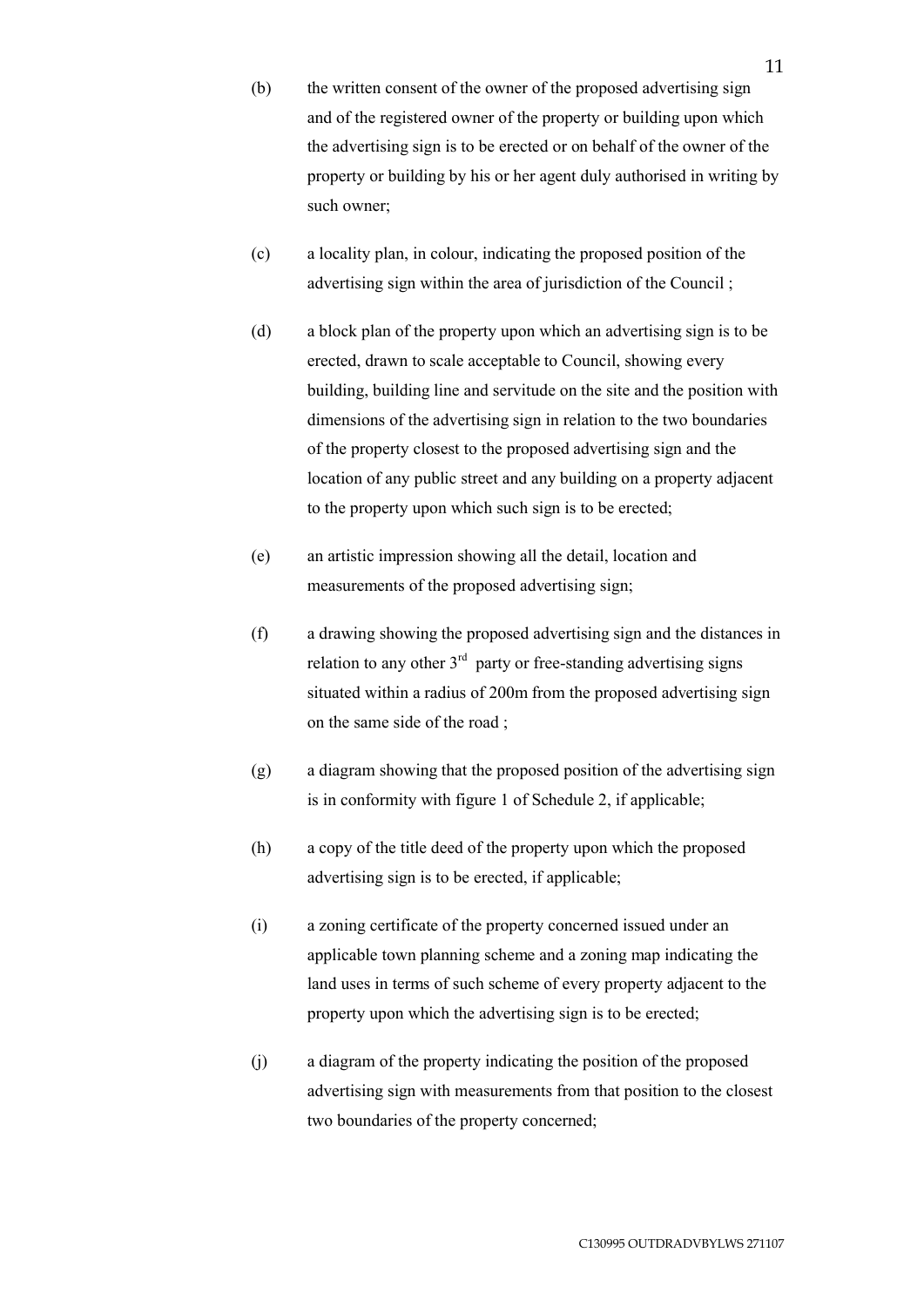- (k) proof of compliance with any other law, including but not limited to, the National Road Traffic Act, the National Building Regulations and Building Standards Act, and the National Environmental Management Act, to the extent that such law is applicable in respect of the application concerned;
- (l) proof of submission of an application for a building line relaxation in terms of any law, if applicable;
- (m) if a proposed advertising sign is to be attached to, or displayed on, the façade of a building, the approved building plans of that building showing an elevation and measurements of the building, and the details, measurements and position of the proposed advertising sign and the details and the position of every existing advertising sign on the building drawn to a scale acceptable to the Council;
- (n) if a proposed advertising sign is to be displayed on a boundary fence or hoarding enclosing any portion, or the whole of a construction site as contemplated in regulation F1 to the National Building Regulations and Building Standards Act, the approved building plans of the proposed building showing the details, measurements and position of the proposed advertising sign drawn to a scale acceptable to Council, or proof that a section 7(6) has been granted, or proof that a demolition permit has been issued under the same Act, which ever is applicable;
- (o) a certificate by a registered person as envisaged by the provisions of the National Building Regulations and Building Standards Act, 103 of 1977, confirming the structural safety of the proposed advertising sign and its foundations, if applicable; and
- (p) any other written information which the Council may in writing require.
- (4) The Council may at its discretion exempt an applicant from complying with any of the above requirements on good cause shown.
- (5) Every plan and drawing required in terms of subsection (3) must be on a sheet of not less than A4 size.
- (6) The Council must refuse to accept an application if –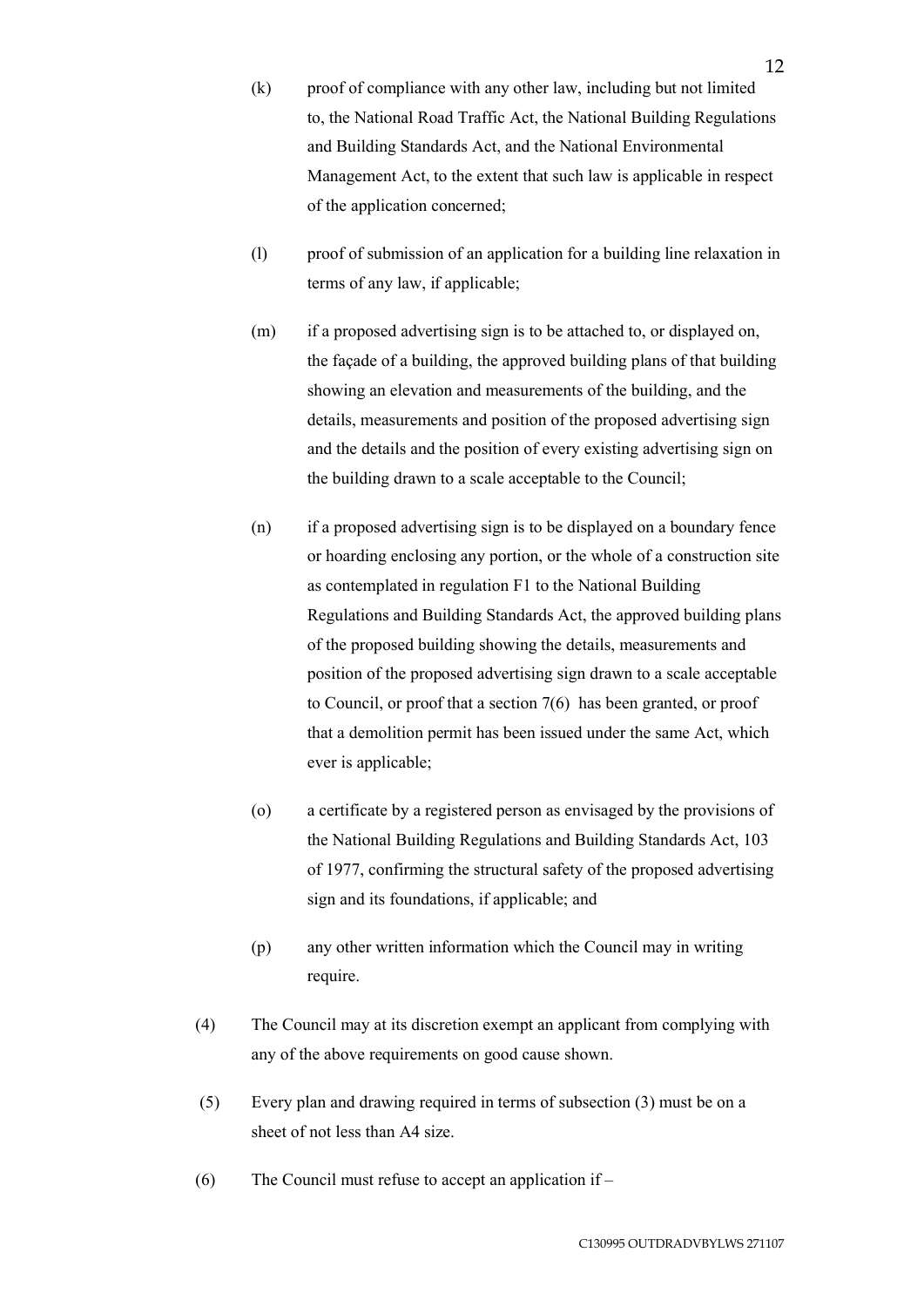- (a) subject to subsection (4) above, any requirement of subsection (3) has not been complied with; or
- (b) the application relates to an advertising sign which is prohibited in terms of section 9.
- (7) If any information requested by the Council in terms of section  $(3)(p)$  is not provided within 90 days from the date of the first written request, or within such further period as the Council may in writing permit, the application concerned lapses without further notice.

### **Consideration of applications**

- 4. (1) In considering an application in terms of section 3(3), the Council must, in addition to any other relevant factor, legislation, policy and by-laws of the Council, have due regard to the following:
	- (a) The compatibility of the proposed advertising sign with the environment and with the amenity of the immediate neighbourhood, urban design and streetscape;
	- (b) Whether the proposed advertising sign will
		- (i) have a negative visual impact on any property zoned or used for residential purposes under any applicable town-planning scheme; or
		- (ii) constitute a danger to any person or property or to motorists or pedestrians or obstruct vehicular or pedestrian traffic;
		- (iii) in any way impair the visibility of any road traffic sign;
		- (iv) obscure any existing and legally erected advertising sign;
		- (v) obscure any feature which in the opinion of the Council is a natural feature, architectural feature or visual line of civic, architectural, historical or heritage significance; or
		- (vi) in the Council's opinion, be unsightly or objectionable or detrimentally impact on the architectural design of any building on the property concerned or any adjacent property;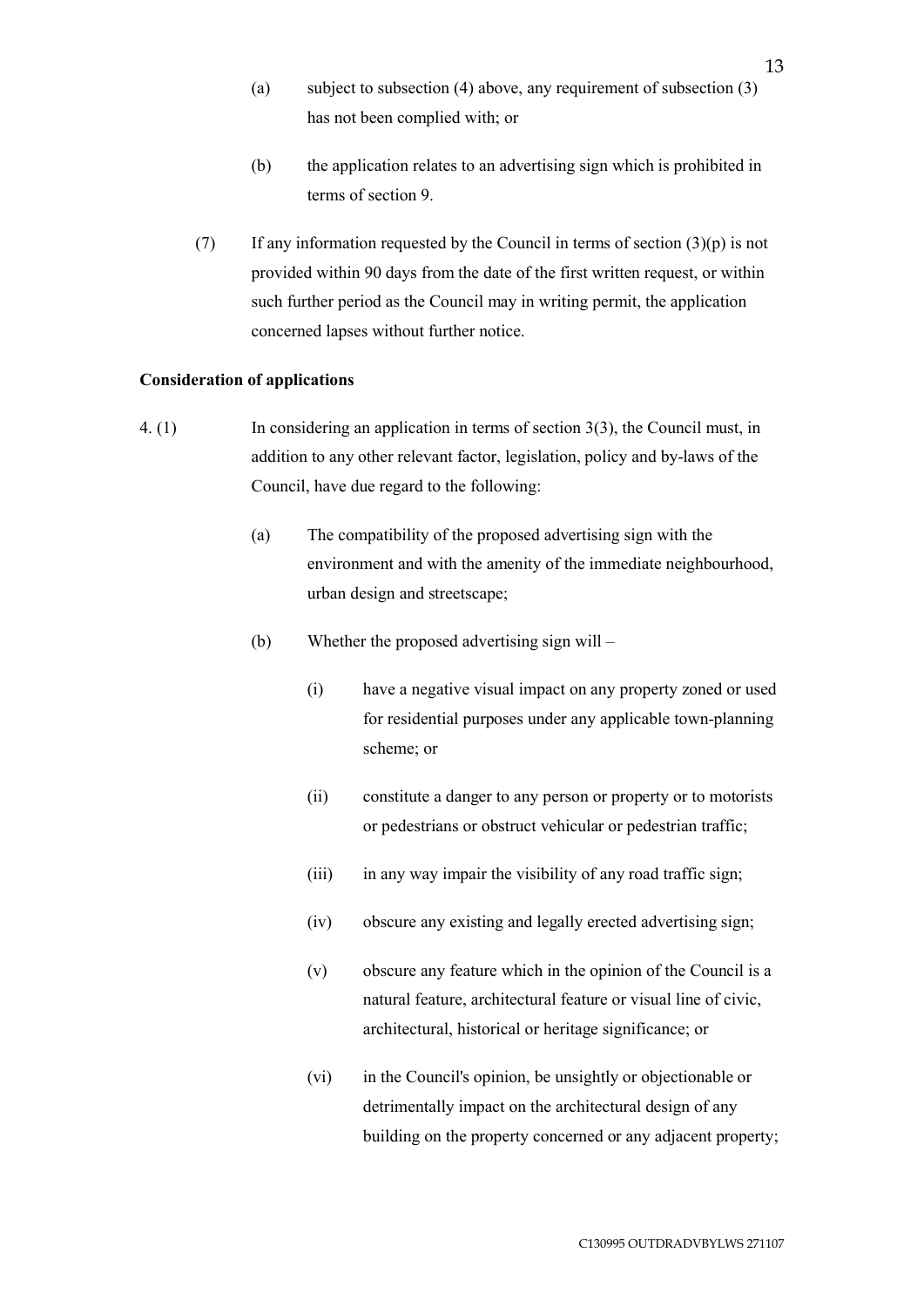- (c) the number of advertising signs displayed or to be displayed on the property concerned and on any adjacent property and its visibility in the circumstances in which it will be viewed in compliance with the minimum distances specified in section  $6(2)(a)$ ;
- (d) any restrictive or other condition and any existing building line and servitude specified in a title deed, town planning scheme, conditions of establishment or any other law;
- (e) the area of control applicable to the property on which the proposed advertising sign is to be erected and the immediate surrounding area as set out in Schedule 1;
- (f) any comments submitted by and conditions determined or prescribed by a statutory authority in terms of any legislation applicable to outdoor advertising;
- (g) any written representations, objections and comments received from any interested party; and
- (h) any conflict with provisions of these By-laws.
- (2) (a) The Council may refuse any application in terms of section 3(3) or approve it, subject to any amendment or condition it considers appropriate.
	- (b) Any approval in terms of paragraph (a) may be for a period not exceeding 5 years.
	- (c) The period of approval contemplated in paragraph (b) must be specified in the approval.
- (3) The Council must within 21 days from date of a decision in terms of subsection (2), in writing, notify every interested party who has furnished his or her postal address to the Council, of its decision, and must provide written reasons for its decision on receipt of a written request as contemplated in Section 5 of the Promotion of Administrative Justice Act, 2000 (Act 3 of 2000).
- (4) The Council must for its records retain every application, plans, drawings and other documentation submitted in terms of section 3(3) for a period it considers appropriate.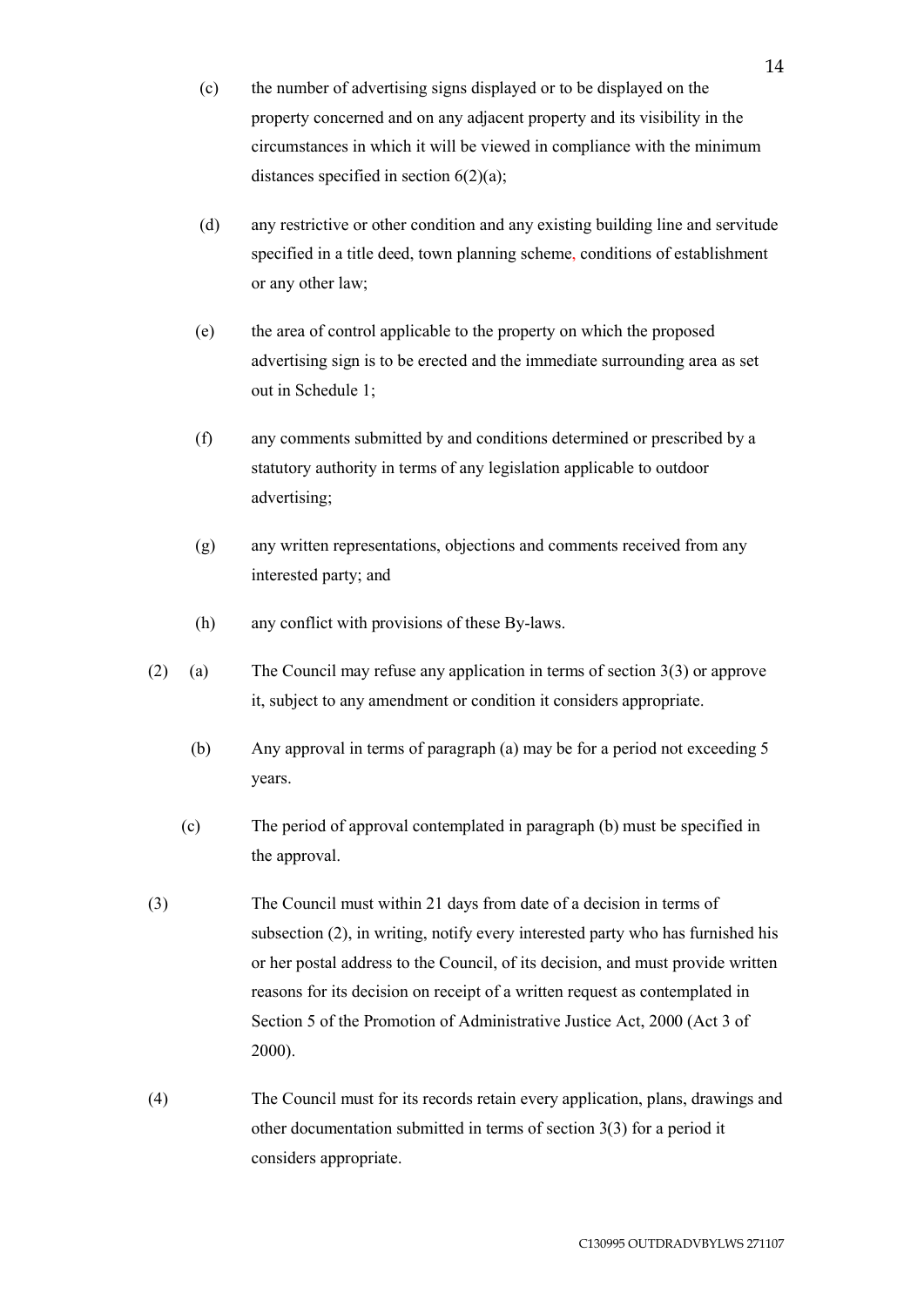- (5) No approval granted in terms of this section has the effect that
	- (a) any person is exempted from any provisions of any other law applicable to outdoor advertising; or
	- (b) the owner of an advertising sign is exempted from the duty to ensure that such sign is designed, erected, completed, displayed and maintained in accordance with the provisions of these By-laws and any other applicable law.
- (6) If an application in terms of section 3(3) has been refused in terms of subsection (2), no further application may be lodged in respect of the same property for a period of two years from the date of such refusal, unless motivation acceptable to the Council is submitted indicating a change of circumstances prior to a further application being lodged in terms of that section.
- (7) If an advertising sign approved in terms of subsection (2) is not erected within six months from the date of notification of such approval or within a time specified in such approval or any further period which the Council on good cause shown allows in writing, the approval lapses, whereafter a new application must be submitted in terms of section 3(3).

#### **Withdrawal and amendment of approvals**

- 5. (1) The Council may, after having considered any representations made in terms of subsection (2), withdraw an approval granted in terms of section 4(2) or amend any condition or impose a further condition in respect of such approval if, in the opinion of the Council, the advertising sign concerned –
	- (a) is or has, as a result of a change to the nature of the environment or the amenity of the neighbourhood, streetscape or urban design existing at the time of such approval, become detrimental to the area in which it is located by reason of its size, intensity of illumination, quality of design, workmanship, material or its existence;
	- (b) constitutes, or has become, a danger to any person or property;
	- (c) is obscuring any other advertising sign, natural feature, architectural feature or visual line of civic, architectural, historical or heritage significance; or

15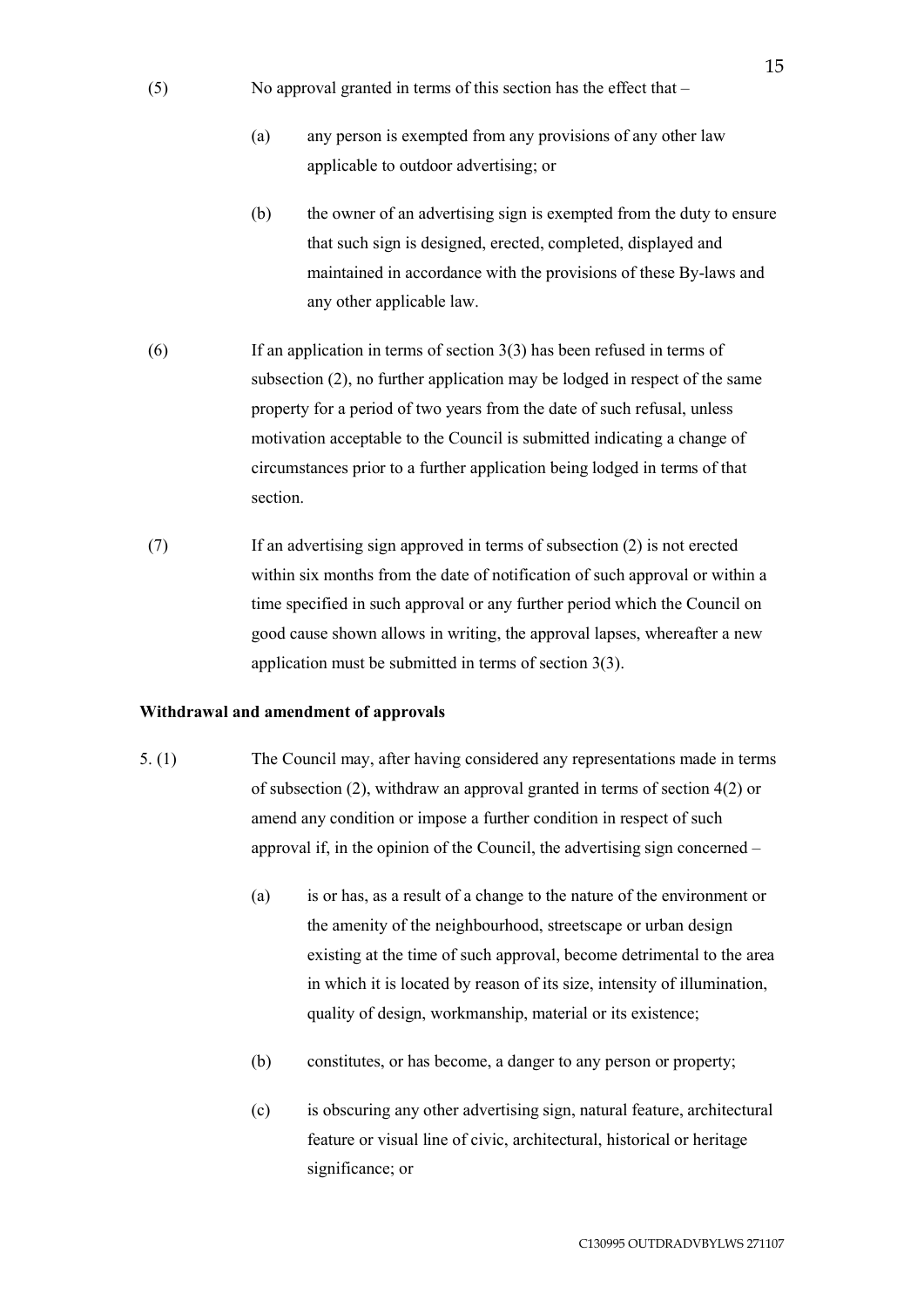- (d) is or has become prohibited in terms of these By-laws or any other law;
- (2) Prior to taking any decision in terms of subsection (1) the Council must in writing notify the owner of the advertising sign concerned of its proposed decision and that he or she may within 21 days of the receipt of the notice make written representations concerning the proposed decision.
- (3) The owner of the advertising sign concerned and, if applicable, the owner of the property concerned must forthwith be given notice in writing of any decision in terms of subsection (1).
- (4) The Council must provide written reasons for its decision on receipt of a written request as contemplated in Section 5 of the Promotion of Administrative Justice Act, 2000.

## **CHAPTER 3**

### **GENERAL REQUIREMENTS, EXEMPTIONS AND PROHIBITIONS**

### **General requirements for advertising signs**

- 6.(1) The owner of an advertising sign must ensure that such sign is designed or located so as not to –
	- (a) be detrimental to the nature of the environment, streetscape, urban design or detract from the architecture of any building on which or where such sign is to be located, by reason of abnormal size, appearance, intensity of illumination, workmanship, design or its existence;
	- (b) wholly or partially obscure any advertising sign previously erected which displays an advertisement;
	- (c) constitute a danger to any person or property;
	- (d) project outside the boundaries of the property on which it is to be erected or displayed;
	- (e) result in the removal of, or damage to, any trees in a public place without prior written authorisation of the Council;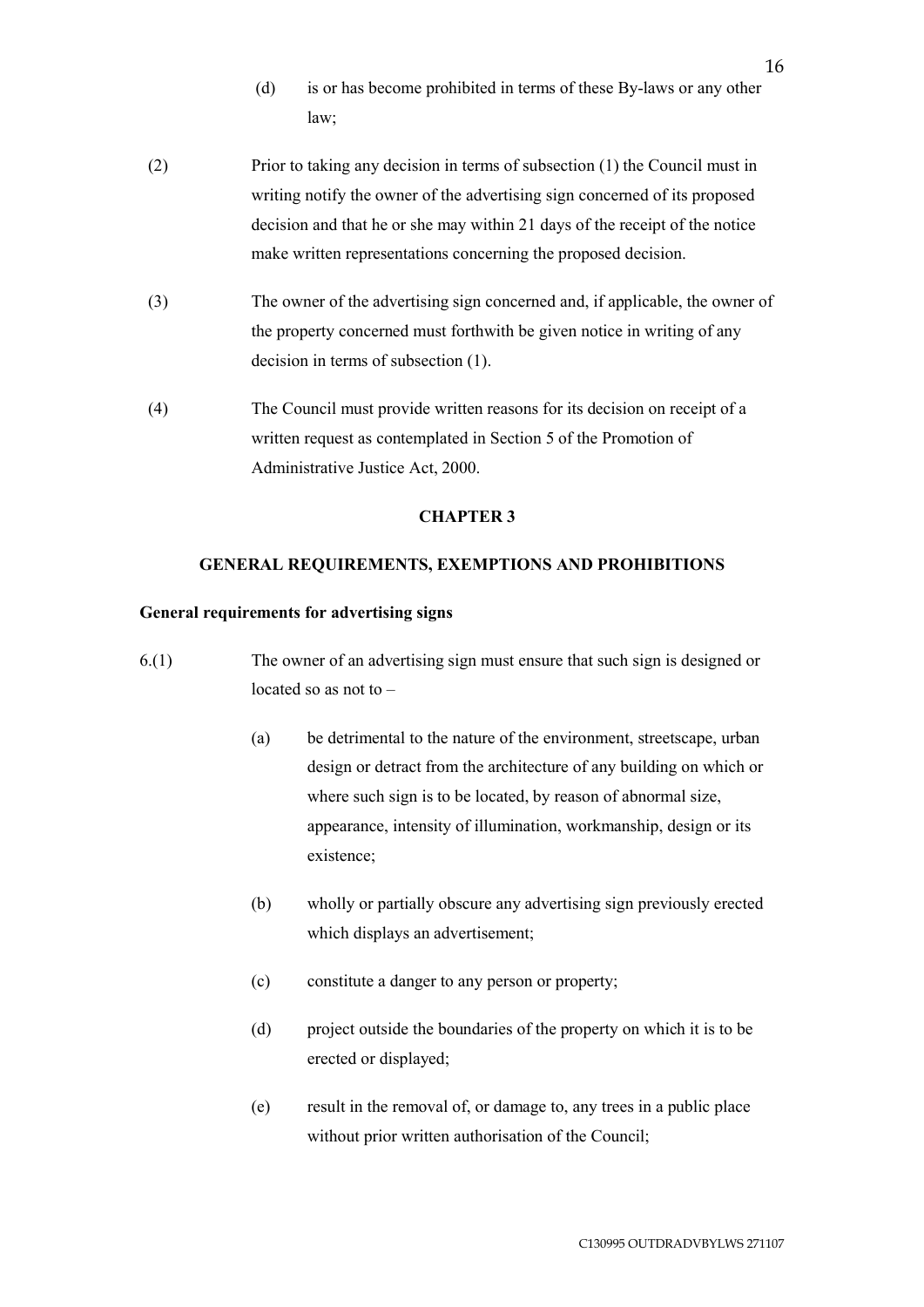- (f) be unsightly and not to comply with minimum distances as prescribed in subsection  $(2)(a)$  in relation to any other advertising sign;
- (g) have a detrimental visual impact on any residential property within the area;
- (h) obstruct a fire escape or the means of access to or egress from a fire escape; or
- (i) comply with the minimum clearance with regard to overhead power lines stipulated in any law.
- (2) Any advertising sign on a public street or facing a public street, including advertising signs facing a Provincial Road, must comply with the following requirements:
	- (a) except for street light pole and on-premises advertising signs, a minimum distance of 100m must be maintained between advertising signs or advertisements on the same side of a public street including any Provincial motorway, provided that the Council may require a minimum distance exceeding 100m if it considers it necessary in the interest of road safety; and
	- (b) no advertising sign may be located inside a prohibited area at any onand off-ramp of a motorway, whether local, provincial or national and in relation to overhead road traffic signs, as depicted in Figure 1 of Schedule 2.
- (3) Any advertising sign on a public street or facing a public street, including any Provincial Road, controlled by road traffic signs must in addition to any other requirement in terms of these By-laws, comply with the following requirements:
	- (a) No advertising sign may have red, amber or green as its main colours;
	- (b) no advertising sign may obscure or interfere with any road traffic sign;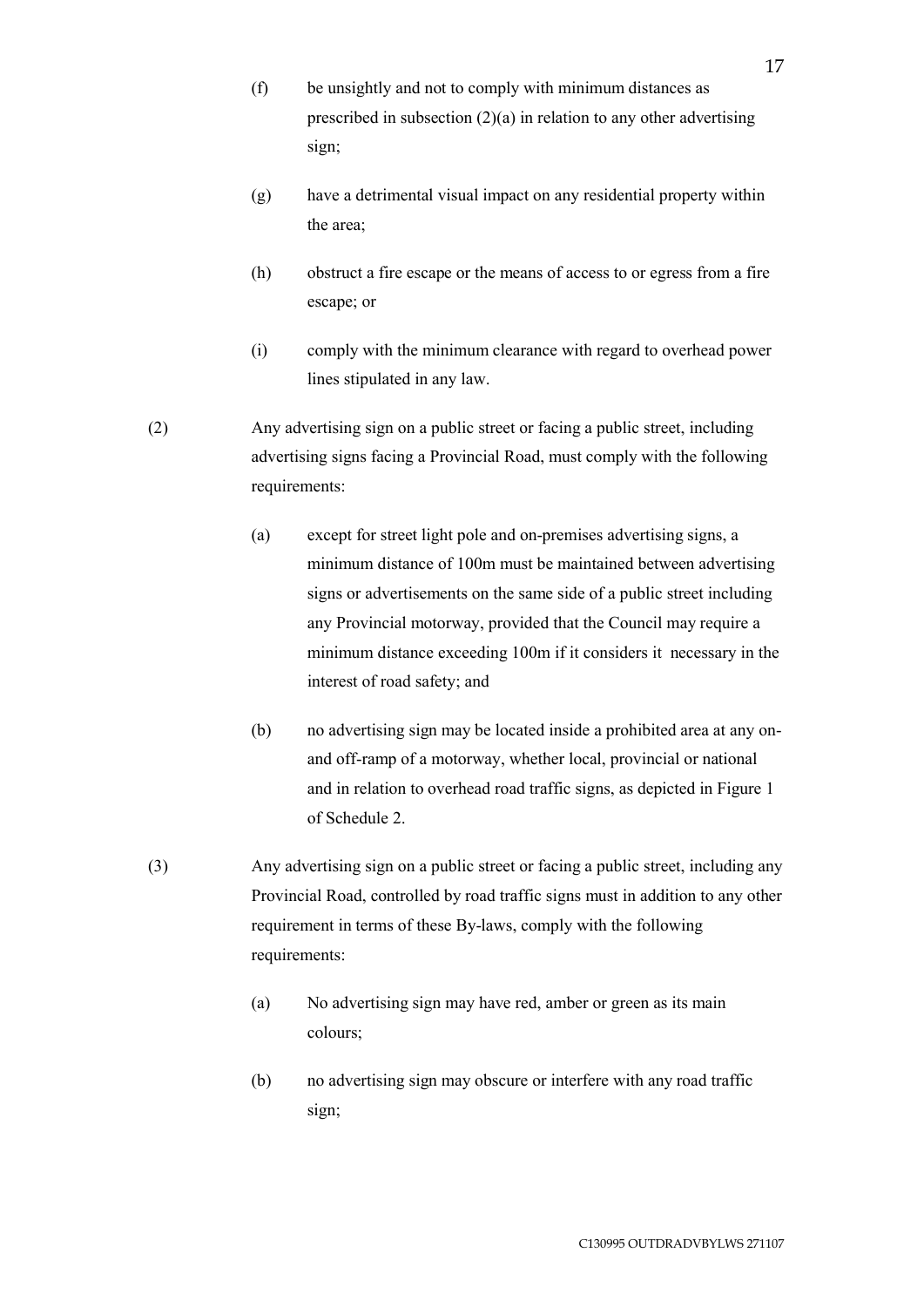(c) any advertising sign must be clear of any road traffic signs concerned and must be positioned in compliance with the following :

> (i) no free-standing on-premises advertising sign greater than 8m² in extent shall be allowed within a 50m radius from the centre of an intersection;

> (ii) no street furniture used for advertising or a sign containing the name of a suburb and an advertisement at an intersection may be within 5m from any road traffic sign;

(iii) except for advertising signs flat against a building and construction site advertising signs, any other third party advertising sign must be positioned at least 50m from the centre of an intersection; and

- (4) Traffic flow may not be impeded during the erection and maintenance of an advertising sign located in a public street, unless prior permission has been obtained and necessary precaution arranged with the Council.
- (5) No advertisement displayed on a freestanding third-party advertising sign on any property may exceed –
	- (a) in an area of partial control, 40m²; and
	- (b) in an area of minimum control, 120m².
- (6) The height of an advertising sign may not exceed 12m with a clear height of 2,1m Provided that the Council may in granting an application in terms of section 4(2), approve a height in excess of those mentioned above.

# **Power cables and conduits to signs**

- 7.(1) Every power cable and conduit containing an electrical conductor for the operation of an advertising sign must be so positioned and attached so that it is not unsightly.
	- (2) No advertising sign may be connected to any electricity supply without the prior written permission of the electricity supply authority concerned and such permission must, on request by an authorised official, be presented to him or her by the owner of the advertising sign concerned.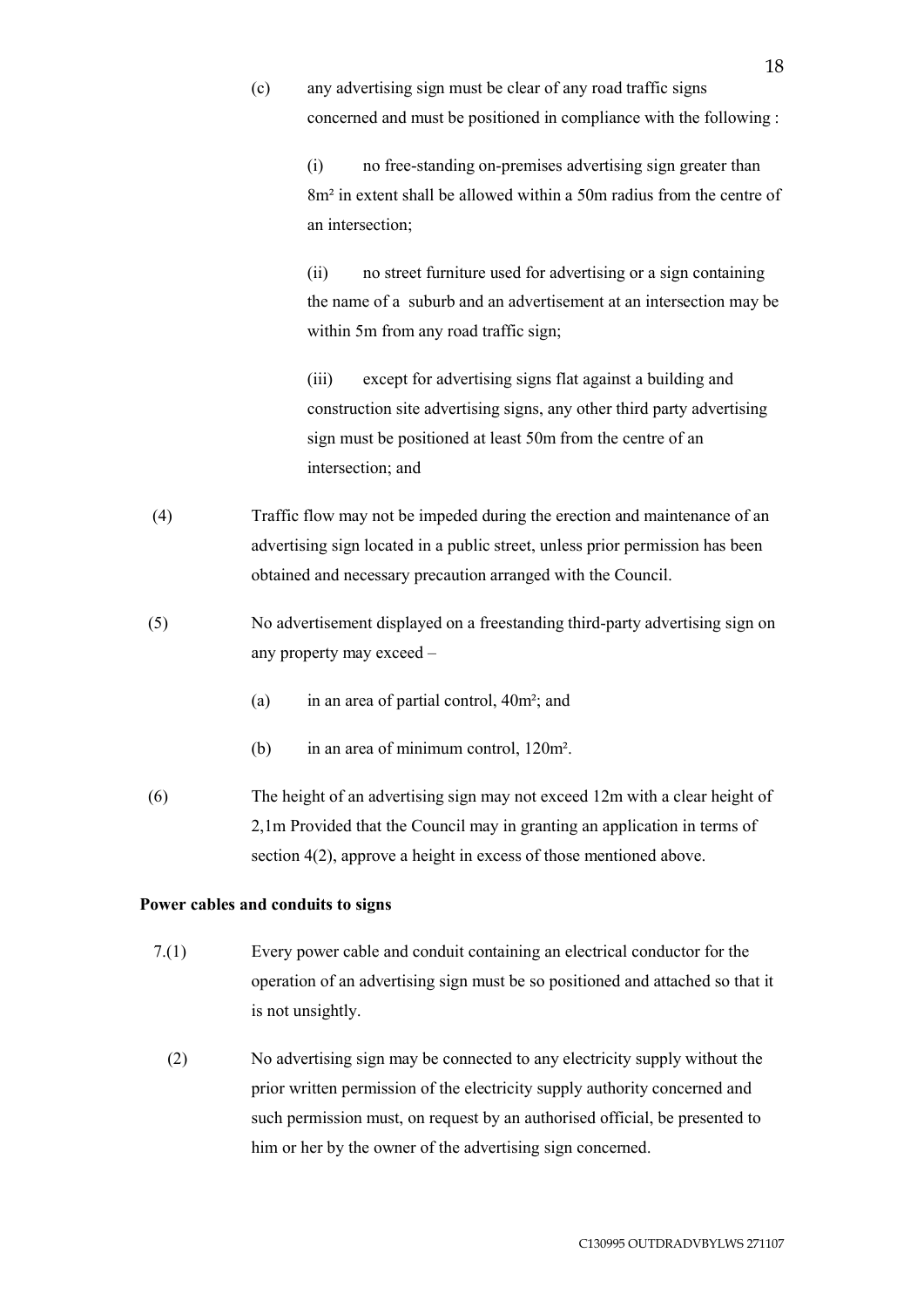#### **Exempt Advertising Signs and Advertisements**

- 8.(1) The following advertising signs and advertisements are exempt from the provisions of these By-laws :
	- (a) An advertising sign when situated in an arcade;
	- (b) an advertising sign when advertising a current event in a cinema, theatre or other place of public entertainment, displayed in a fixture or on a building intended for such display;
	- (c) (i) an advertising sign on a property where a building, swimming pool, tennis court, paving, fencing or garden landscaping or any other structure is in the course of being constructed, erected, carried out or altered and on which the activity concerned is described and the name of any architect, contractor or consultant concerned in such activity is displayed and the branch of the industry or the profession involved is specified, provided–

(aa) only one such sign, or set of signs is permitted per street frontage of a property; and

(bb) such sign is placed on or affixed to the building concerned or attached to the boundary wall or fence of the property on which the activity is taking place; and

(cc) such sign is removed within 21 days of the completion of the activities contemplated in this paragraph;

(ii) an advertising sign contemplated in this paragraph may not exceed –

(aa) 8m² in extent and with a maximum erected height of 6m, if the names of architects, consultants and contractors or all of them are displayed; or

(bb) 2m² in extent if the names of the contractor, sub-contractor, or both of them, are displayed.

(d) in an area of maximum control as specified in Schedule 1, an advertisement consisting of one metal plate or board not exceeding 600mm x 450mm in size, displaying the name, address and telephone number of a security company contracted to protect a property and

19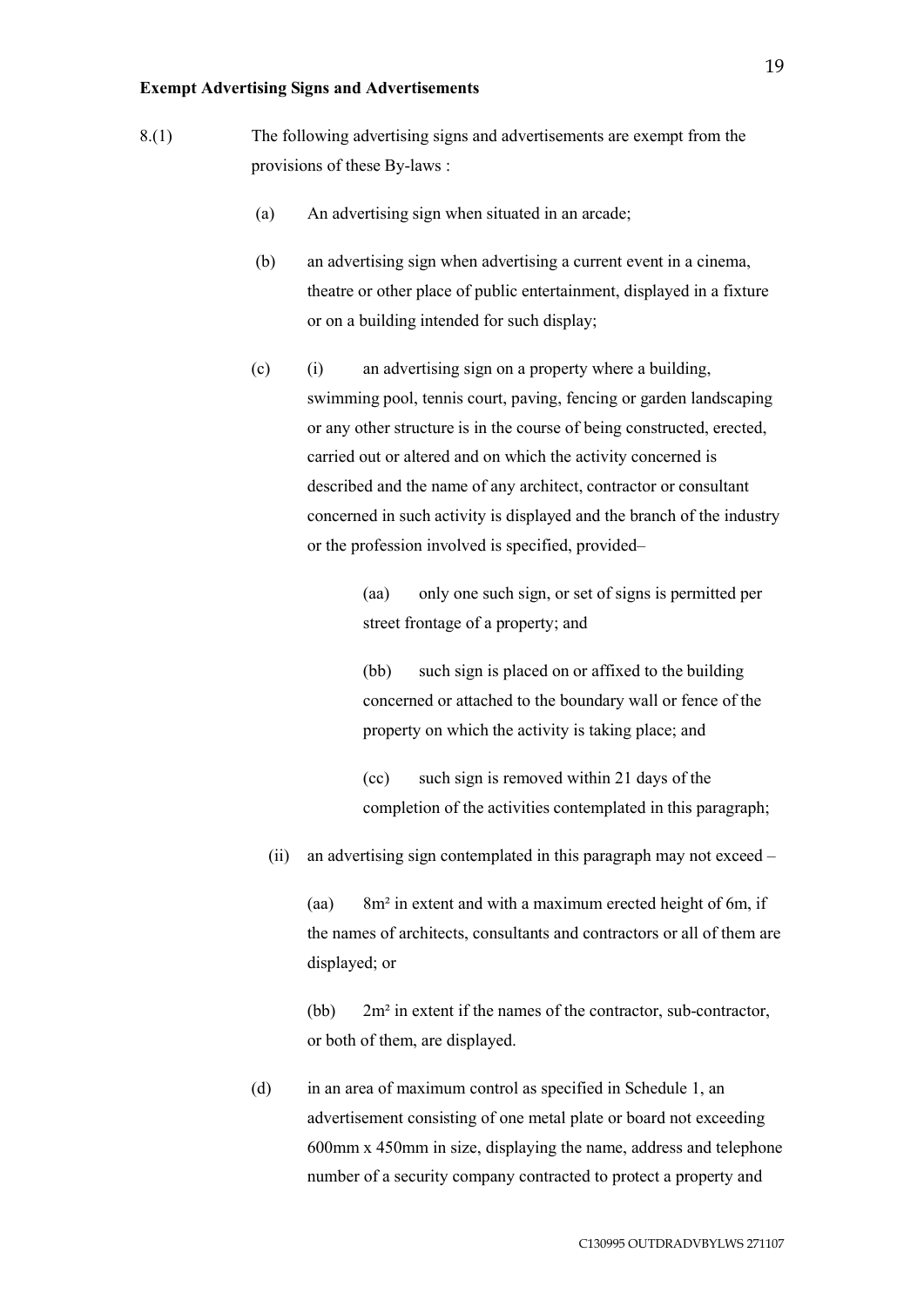firmly affixed to the boundary wall, fence or gate on the street of the property concerned;

- (e) a single advertisement not exceeding 600mm x 450mm in size on any street boundary of a property or portion of a property on which the existence of a security service or burglar alarm system is displayed;
- (f) not exceeding 2m² in extent attached to a boundary wall or fence of a property on which the existence of a security company or protection service conducted on that property is displayed;
- (g) a transit advertising sign which is mobile at all times when an advertisement is displayed;
- (h) an advertising sign containing only the name of a hotel shop or restaurant and displayed on an awning of the building concerned; and
- (i) an on-premises advertising sign comprising–
	- (aa) any non-illuminated advertising sign not projecting over a public street and not exceeding 8m² in extent displaying the trade, business, industry or profession conducted by any occupant or resident of the building to which such sign is attached, and the name of such occupant and resident, the address and telephone number of the occupant and resident and the hours of business; provided only one such sign per occupant or resident is displayed; and
	- (bb) any advertising sign not exceeding 12m² in extent, incorporated in the face of a building and a sign forming an integral part of the fabric of a building, not on or attached to the building in any manner.
- (j) any advertising sign(s) which is a Council approved initiative which is deemed to be in the public interest or which is deemed to be of local, Provincial or National interest.
- (2) The following advertising signs and advertisements are exempt from compliance with the provisions of section 3 but must comply with any other applicable provision of these By-laws :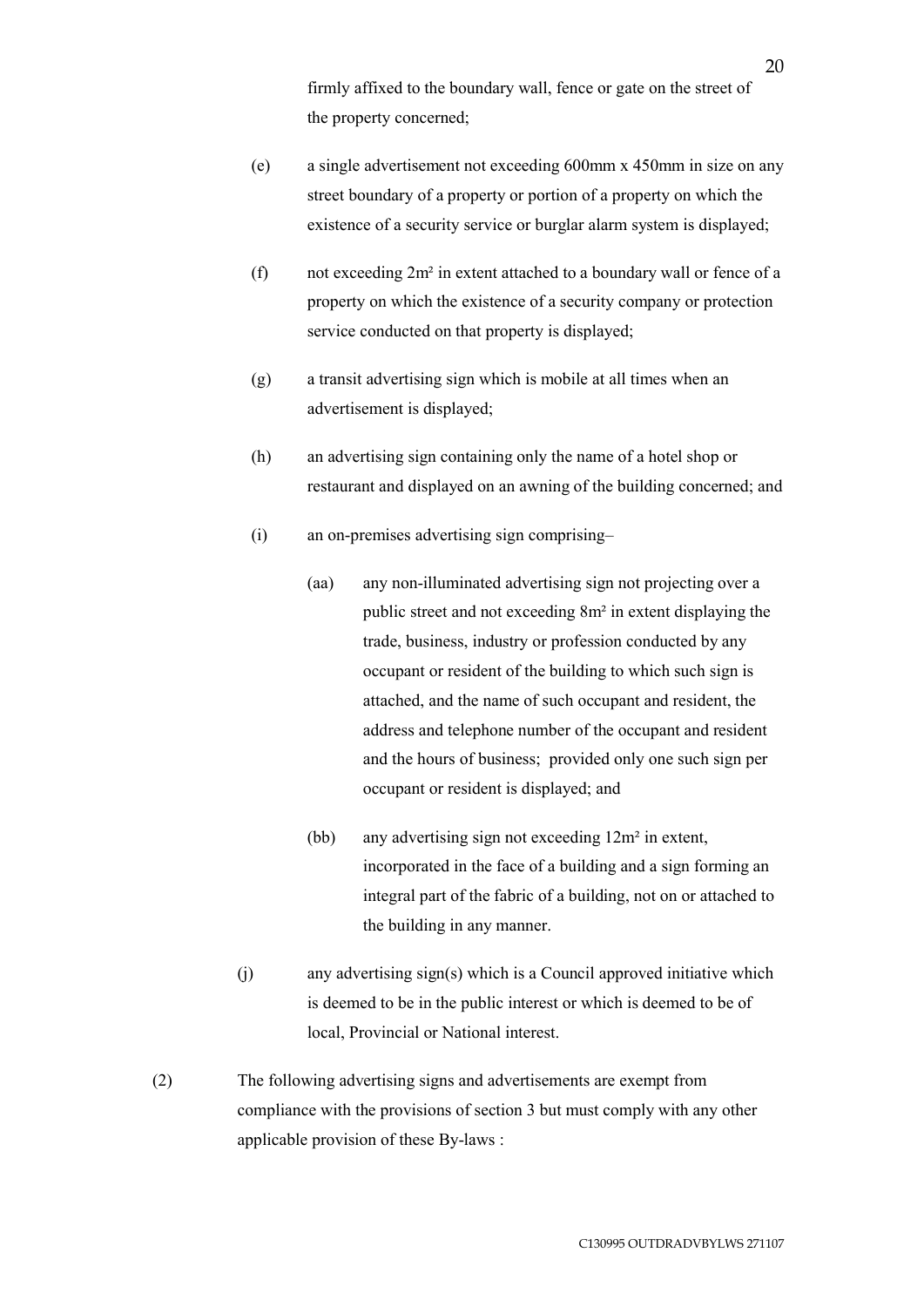- (a) Any advertisements not in conflict with any provision of these Bylaws displayed on an advertising sign approved in terms of section 4(2);
- (b) any advertising sign and advertisements displayed at or on public transport shelters and stations forming part of the Bus Rapid Transit system routes;
- (c) a poster relating to voter registration for the purposes of an election displayed by the Independent Electoral Commission in terms of section 28;
- (d) a poster advising of a national, provincial government or local government event or activity, subject to compliance with section 28;
- (e) a poster advising of an event, activity, function or meeting organised by a registered political party, subject to compliance with section 28;
- (f) an advertising sign provided for in terms of sections 10, 11, 12, 15(1), 18, 19, 20(1) and 23, and complying with the applicable requirements of those sections.
- (g) An advertising sign not exceeding 2 square metres indicating the existence of a Block or Neighbourhood Watch System, Community board, displayed on a boundary wall or fence or in a position approved by the Council.
- (h) An advertising sign for hawkers once a permit has been issued in terms of the relevant by-laws which is limited to two signs per hawker and which must be removed daily at close of business of such hawker.
- (3) Any advertising sign referred to in subsection (2) which does not comply with any provision of these By-laws relating to such sign, may only be erected or displayed after approval of an application in terms of section 4(2).

# **Prohibited signs**

- 9. In addition to any other prohibition, expressed or implied, in these By-laws, no person may erect, maintain or display any advertising sign –
	- (a) painted on, attached to, or attached between the columns or posts of, a veranda;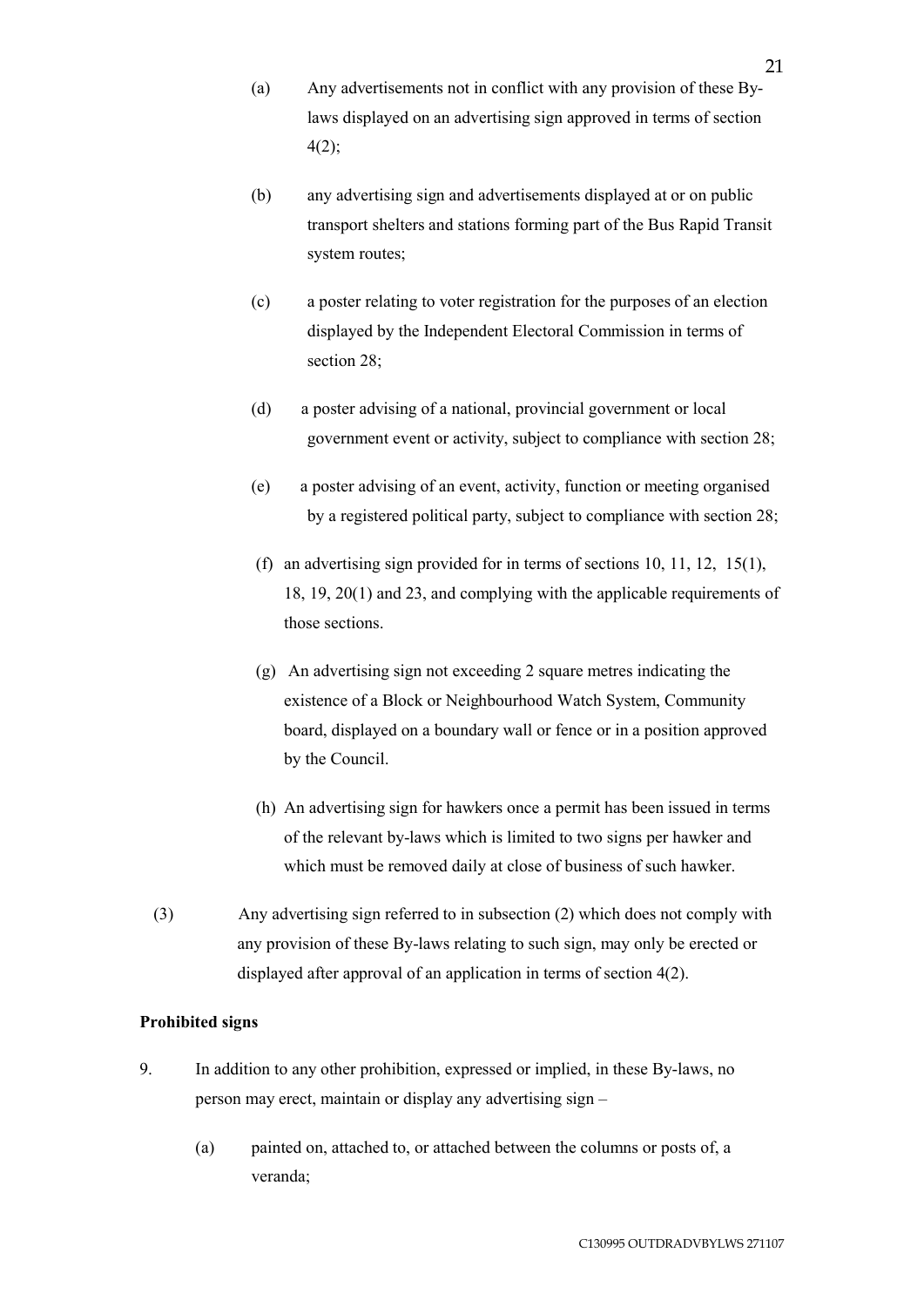- (b) which projects above or below a fascia, bearer, beam or balustrade of a veranda or balcony fronting on a public street;
- (c) which is luminous or illuminated and which is attached to a facia, bearer, beam or balustrade of any splayed corner of a veranda or balcony fronting on a public street;
- (d) on calico, paper machete, plastic, woven or similar material unless
	- (i) it is an advertising sign contemplated in section 19 or 20;
	- (ii) it consists of a flexible face and forms part of an advertising sign approved in terms of section 4(2);
- (e) which is a swinging sign, not rigidly attached to any building or structure;
- (f) which may obscure, or be mistaken for, or interfere with the functioning of, a road traffic sign;
- (g) which may endanger the safety of motorists by restricting their vision or line of sight;
- (h) which is indecent or suggestive of indecency, prejudicial to public morals, or is insensitive to the public or any portion thereof or to any religious or cultural group;
- (i) which obstructs any window or opening in a building provided for the ventilation of that building or which obstructs any stairway or doorway or other means of exit from a building or which will prevent the movement of persons from one part of a roof of a building to another part thereof;
- (j) which is an animated or flashing advertising sign, the frequency of the animations or flashes or other intermittent alternations of which may disturb the residents or occupants of a building or is a source of nuisance to the public or detrimentally affect or pose a risk or threat to road traffic or pedestrian safety;
- (k) which is an illuminated advertising sign, the level of illumination of which disturbs the residents or occupants of a building or is a source of nuisance to the public or a portion of the public;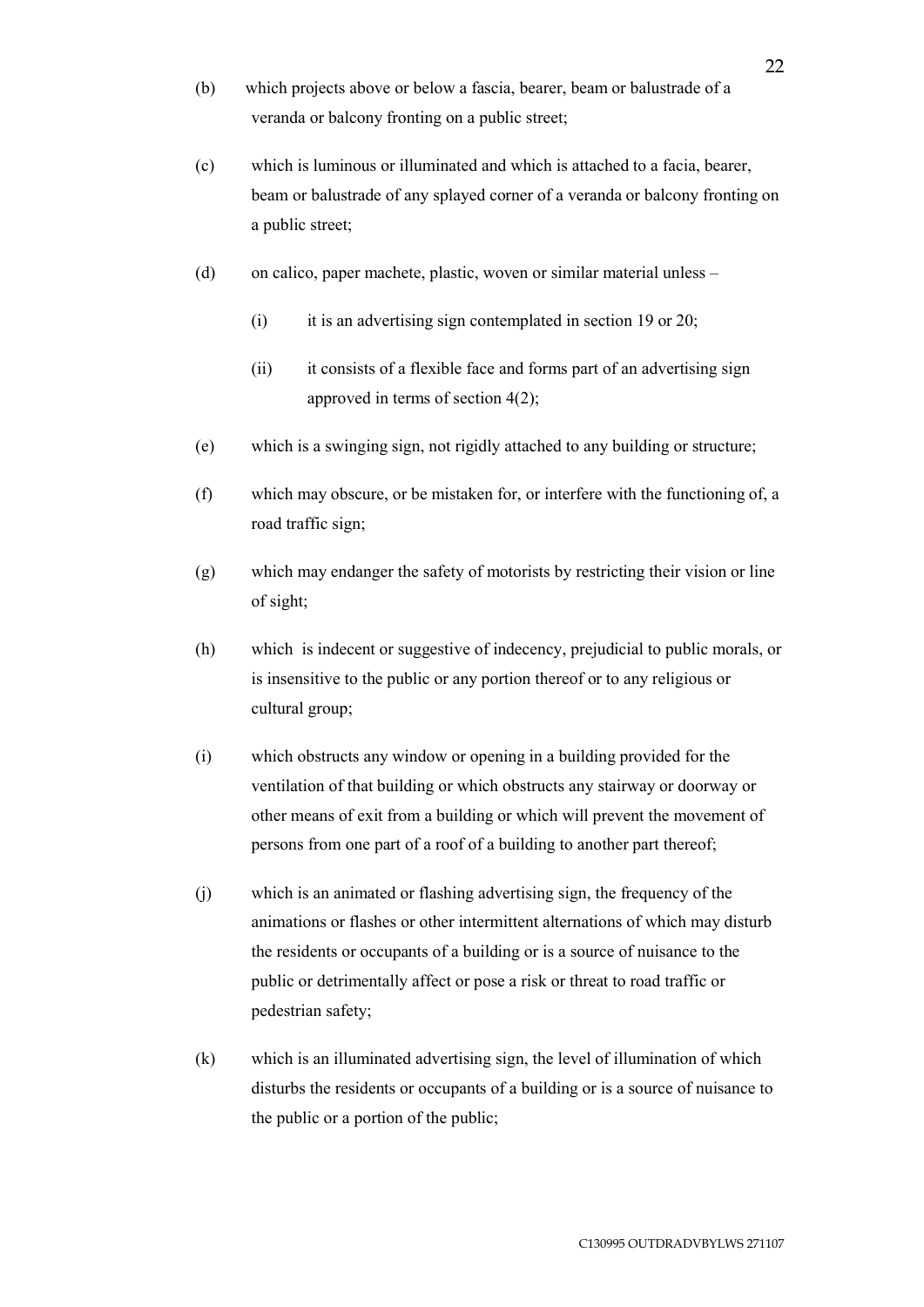- (l) which is a movable either temporary or permanent advertising sign, other than those allowed in terms of these By-laws.
- (m) if the extent of the advertising sign exceeds 30m² and it is painted or fixed on a wall of a building other than a front wall of that building, unless such sign has been permitted in terms of section 14(3).
- (n) which is painted on or attached to a boundary wall or fence which wall or fence has not been approved as an advertising sign in terms of section 4(2);
- (o) which is a transit advertising sign and parked in or in view of any public place irrespective or whether it is attached to a vehicle or not;
- (p) which is attached to a road traffic sign or a tree;
- (q) which is on a road island, excluding street light pole advertising signs;
- (r) which is attached to a security access control structure to any area property or building;
- (s) which is a flag displaying a third party advertisement on a property zoned for residential purposes in terms of an applicable town planning scheme and used for such purposes ;
- (t) subject to section 16(1), on a property where the main land use is residential in nature;
- (u) which is a gantry which is suspended or extended across a public street;
- (v) which is a painted third party advertising sign onto the roof of any building;
- (w) on any motorway or on or within any on- or off-ramps of motorways whether local, Provincial or National motorways.

# **CHAPTER 4**

# **PROVISIONS RELATING TO SPECIFIC ADVERTISING SIGNS**

### **Signs suspended under verandas or canopies**

10. Any advertising sign which is suspended under a veranda or a canopy, must comply with the following requirements: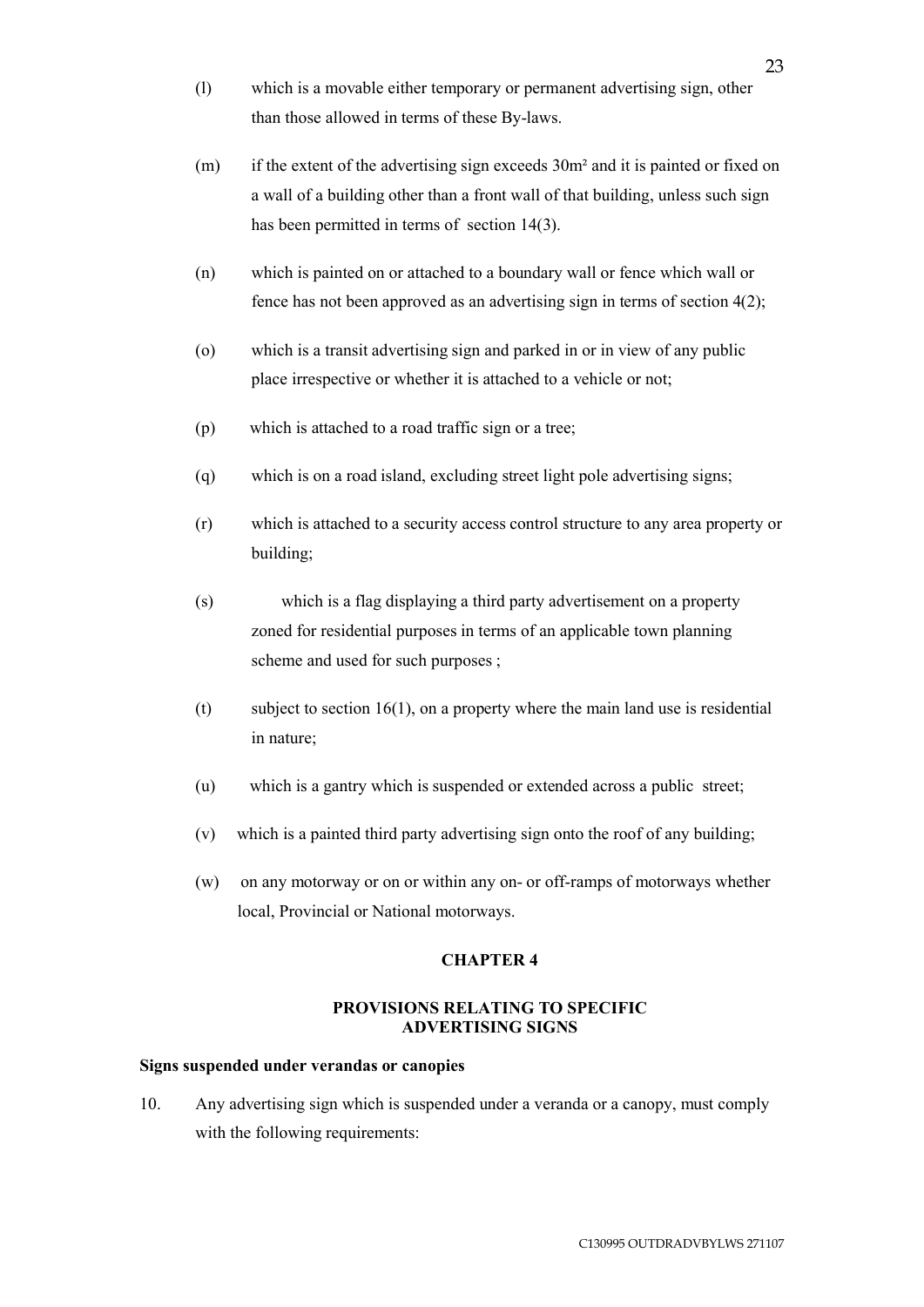- (a) Unless otherwise permitted by an approval in terms of section 4(2), such sign must be fixed with its face at right angles to a boundary of a public street on which the property concerned fronts;
- (b) no part of such sign may project beyond the outer edge of the veranda or canopy from which it is suspended;
- (c) such sign must have a clear height of at least 2,75m;
- (d) the top of such sign may not be more than 1m below the canopy or veranda from which it is suspended or more than exceed 1m in thickness;
- (e) unless otherwise permitted by an approval in terms of section 4(2), the bottom edge of such sign when suspended must be horizontal and the supports by means of which it is suspended must be an integral part of the design of such sign.

# **Signs on verandas or canopies over public streets**

- 11.(1) Any advertising sign affixed to or onto a veranda or canopy which extends over a public street–
	- (a) must be set parallel to the building line on the property concerned;
	- (b) may not exceed 600mm in vertical dimension; and
	- (c) must be attached immediately above the eaves of a veranda or canopy roof in such a manner that it does not project beyond the rear of the roof gutter or must be fixed against but not extending above or below the veranda parapet or balustrade in such manner that it projects more than 230mm from the outside face of such parapet or balustrade
	- (2) An advertising sign on a building in which public entertainment is presented, attached to a veranda or canopy extending over a public street and which displays only the features or programmes of the entertainment to be presented in such building, may not exceed –
		- (a) an area of 1m² in the aggregate for every 1.5m or part thereof of the frontage of such building on the public street over which such sign is erected; and
		- (b) 1.2m in height.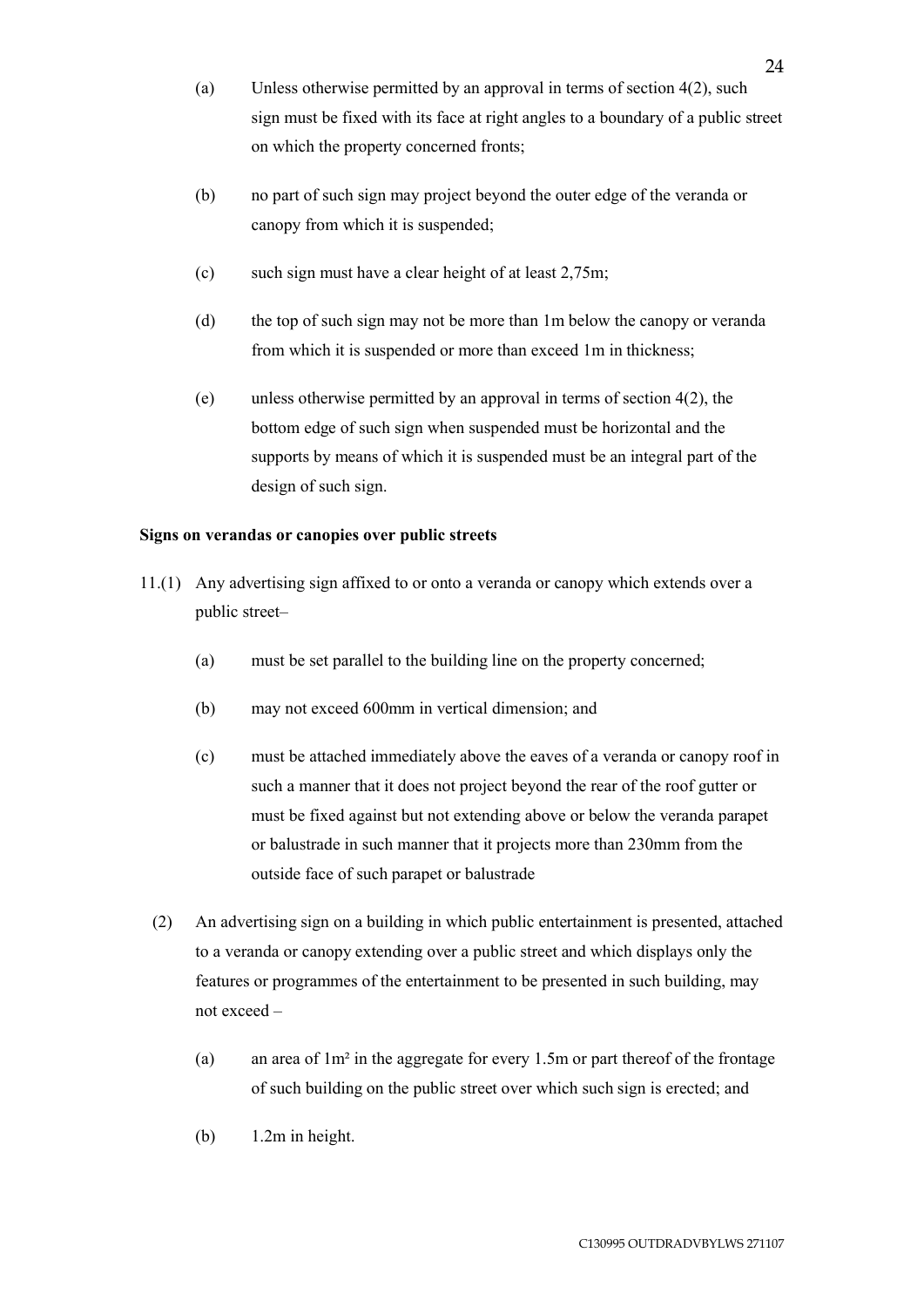(3) Nothing in this section prohibits the painting of an advertisement on or the display of advertisement not exceeding 600mm in thickness on a beam over a veranda column or on a parapet of a veranda contemplated in subsection (1).

# **Projecting signs**

- 12.(1) Any projecting sign must be set at right angles to the building line and must maintain a clear height of not less than 2,75m.
	- (2) Subject to the provisions of subsection (3), no sign contemplated in subsection (1) may either exceed 600mm in height, 300mm in thickness nor project more than 900mm from the building to which it is attached.
	- (3) A projecting sign larger than that specified in subsection (2) may be erected, subject to compliance with the following requirements :
		- (a) Such sign must be constructed of metal framing and covered with metal sheeting;
		- (b) such sign may not exceed 9m in height or project more than 1.5m from the building concerned, or in the case of a sign consisting only of the name of a building used for the public, 14m in height or project more than 1.8m from the building concerned;
		- (c) such sign must be supported by at least four iron brackets firmly fixed to the building concerned, any two of which must be capable of carrying the entire mass of the sign; and
			- (c) such sign must be adequately protected from wind pressure by the use of effective braces and stays.

# **Pylon signs for on-premises advertising**

- 13.(1) For the purposes of this section "pylon" includes any pylon, mast, tower or similar structure to which an advertising sign is attached, supported by or displayed on or which is constructed as an advertising sign or a combination of such signs, for the purpose of on-premises advertising.
- (2) Any pylon must be independently supported and for that purpose it must be firmly secured to an adequate foundation in the ground and be entirely self-supporting without the aid of guys, stays, brackets or any other restraining device.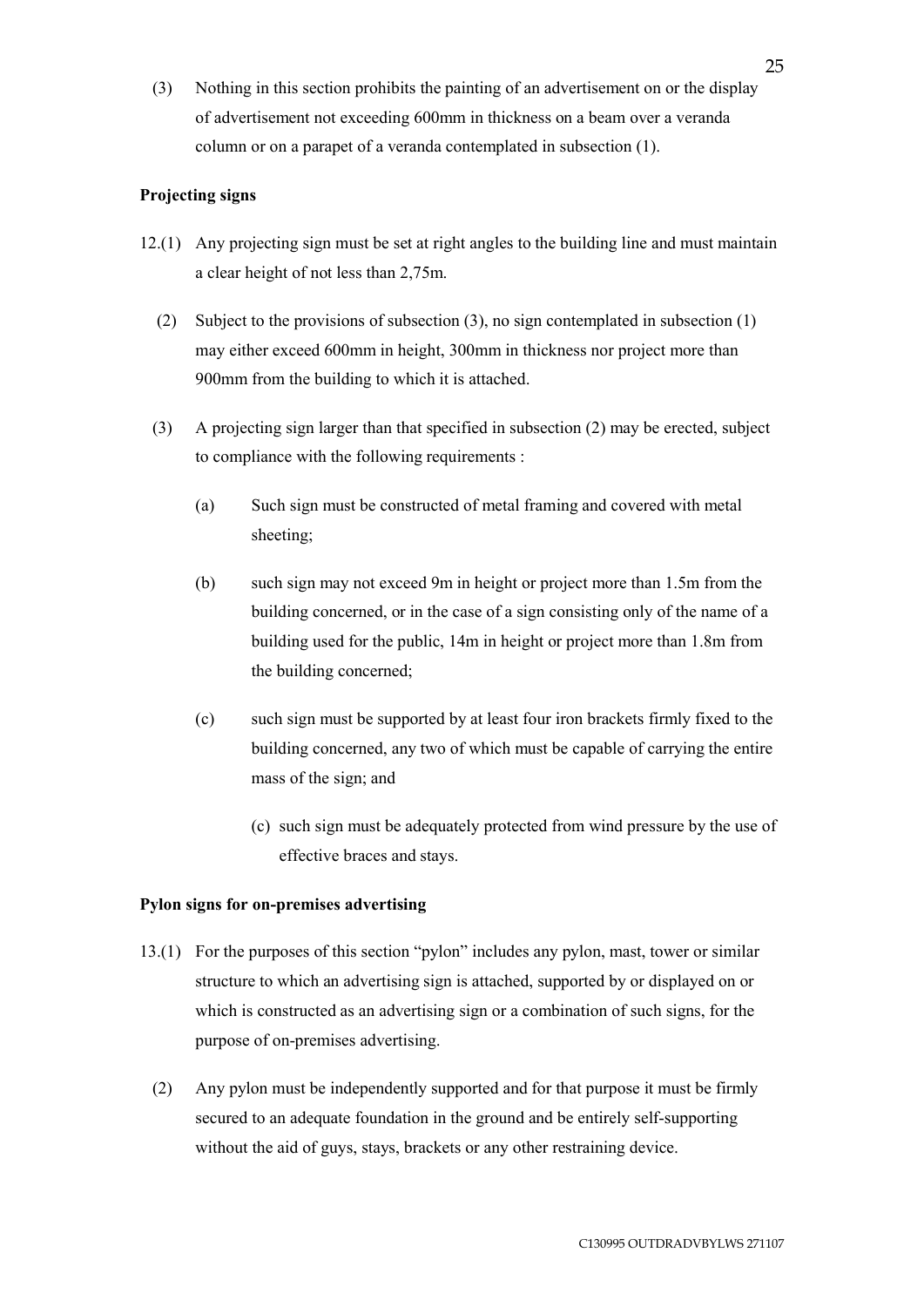- (3) The dimensions of a pylon and its associated advertising sign must be such that the entire assembly, whether stationary or actuated, can be contained within a notional vertical cylindrical figure having a diameter of 9m and a height of 12m.
- (4) No activated or protruding part of a pylon sign or of an advertising sign associated with it may be less than 2.4m above the highest point of the existing ground level immediately below that pylon.
- (5) No free standing advertising sign as contemplated in subsection (1) shall have a single advertising display exceeding 18m² and 24m² for a combination of such signs.

# **Advertising signs placed flat on buildings and on bridges**

- 14.(1) The total area of an advertising sign placed flat or painted on a wall of a building may not exceed 20m² for every 15m of the frontage of the building concerned facing a public street.
	- (2)(a) No on-premises advertising sign contemplated in subsection (1), may exceed 40m² in extent in an area of partial control, and 80m² in an area of minimum control.
		- (b) No third party advertising sign contemplated in subsection (1) may exceed 80m² in an area of partial control, and 200m² in an area of minimum control.
	- (3) Notwithstanding the provisions of subsection (2)(b), it may in an approval in terms of section 4(2) be permitted or required that the dimensions of any such sign be greater than those specified in that subsection, if-
		- (a) it is in the interests of the aesthetic appearance of a building or wall on which an advertising sign is placed as contemplated in subsection (1), and of the neighbourhood where such building or wall is situated, if the building or wall is situated in appropriate areas of minimum control;
		- (b) it is in the Inner City, as indicated in the Council's Spatial Development Framework, of the area of jurisdiction of the Council where an urban renewal programme on the said building or area concerned as determined by Council, is being undertaken and the approval of such sign in terms of section 4(2) is subject to an annual prescribed financial contribution to be utilised for an Inner City Renewal project.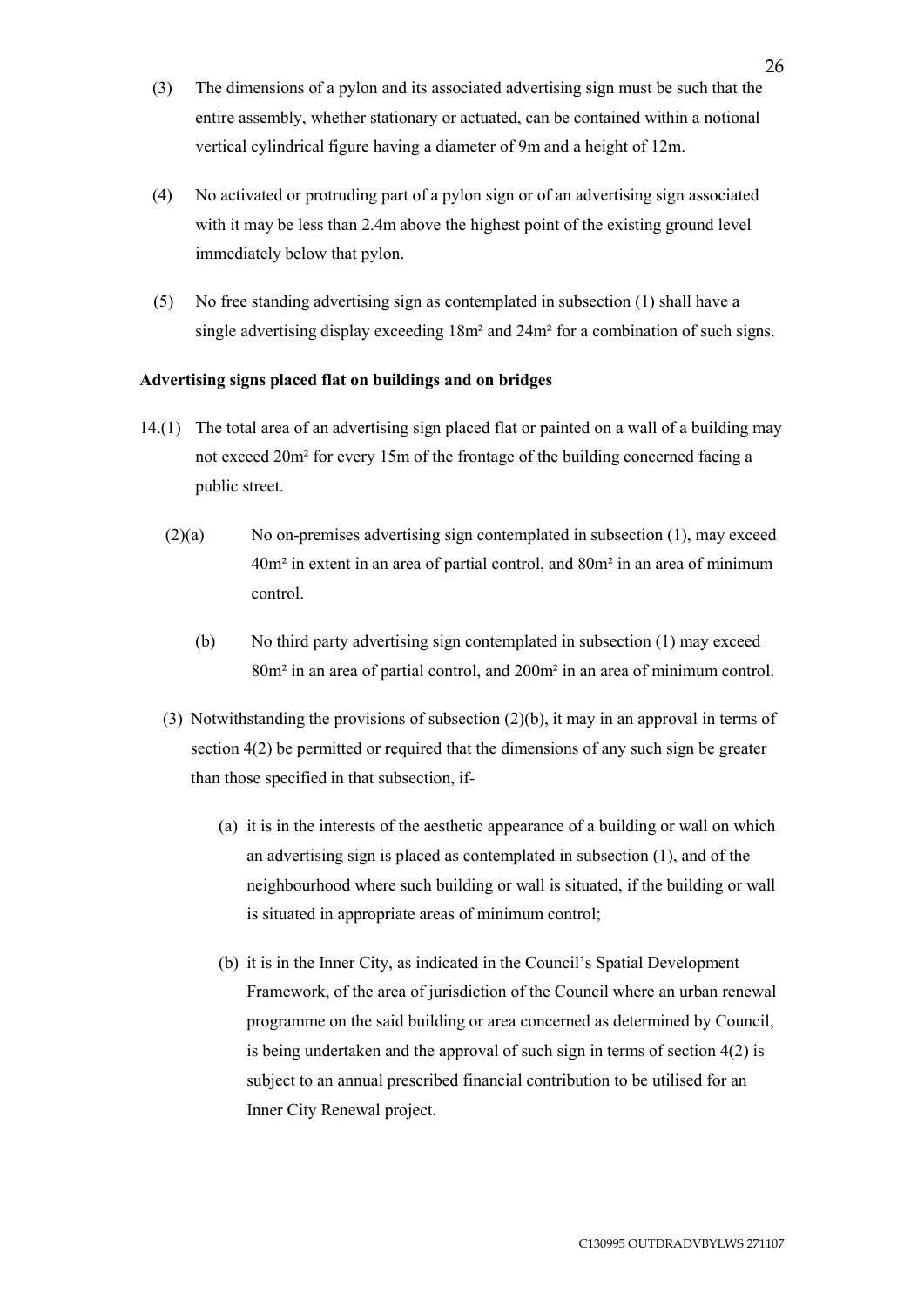(4) No advertising sign attached to a bridge, irrespective of its ownership, may exceed 20m² in extent in an area of partial control, or 40m² in extent in an area of minimum control, and must have the prior written approval of the relevant authority.

# **Signs relating to the development of townships and properties**

- 15.(1) An advertising sign exempted in terms of section 8(2) and relating to the development of a township or property and the disposal of property in a township may be displayed, provided the following requirements are complied with :
	- (a) If such advertising sign relates to the laying out or development of any land as a township or for the disposal of any erven in a township or a property development –
		- (i) it may not be erected prior to the land-use rights being promulgated in terms of the Townships and Town-planning Ordinance 1986 (Ordinance 15 of 1986) or any other applicable law; and
		- (ii) may not exceed 18m² in extent or an erected height of 8m;
	- (b) such advertising sign must be located on the site of the proposed township or property development; and
	- (c) any such advertising sign must be removed within 90 days of a development being completed or in respect of a property for sale or to let, within seven days after the sale or letting concerned.
	- (2) If an advertising sign contemplated in this section does not comply with subsection (1), an application for approval of such sign must be made in terms of section 3(3).

# **Requirements for Sky Signs**

- 16.(1) Notwithstanding section 9(t), a sky sign may be erected on a building where the main use is residential or which is used as a residential building as long as the sign has no visual impact on the occupants of the building itself or any other building in the immediate area which is used for residential purposes or as a residential building.
- (2) Two or more sky signs placed one above the other, whether or not in the same vertical plane, are for the purposes of this section, deemed to be one such sign.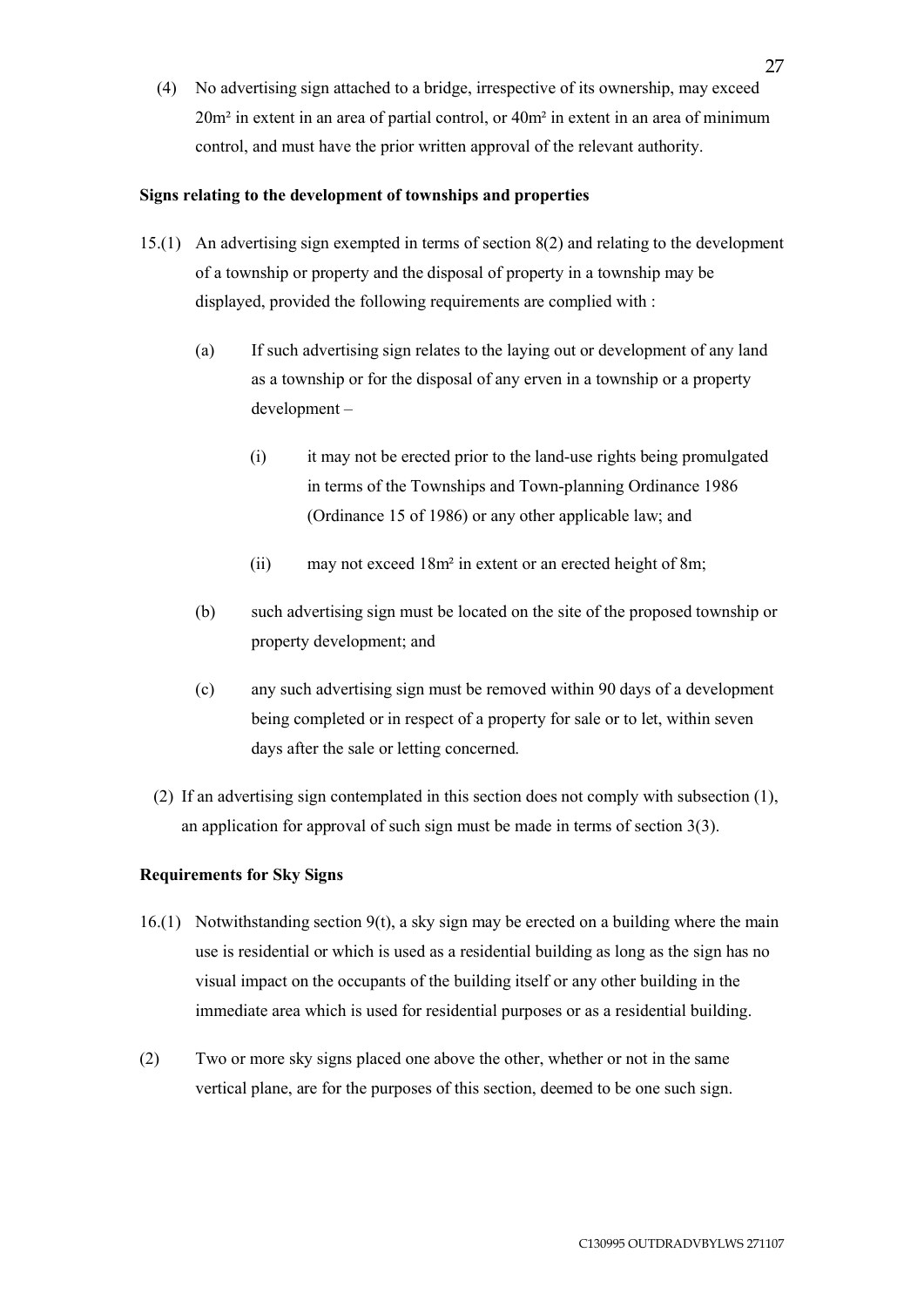- (3) In an area of minimum or partial control as specified in Schedule 1 to these Bylaws, every sky sign must be set against a screen complying with the requirements of section 17.
- (4) No part of a sky sign may protrude beyond, above or below the edge of the screen required in terms of subsection (2).
- (5) No sky sign may exceed 300m² in extent: Provided that the Council may for a third party advertising sign allow a greater extent.
- (6) If the number of storeys contained in that part of a building which is directly below a sky sign is –
	- (a) one to five storeys ; or
	- (b) six or more storeys,

the vertical dimension of such sign may not exceed 3,0m and 5,0m respectively : Provided that the Council may in terms of section 4(2) approve a third party advertising sign which is a sky sign with a greater dimension.

# **Screens for Sky Signs**

- 17.(1) Every screen for a sky sign contemplated in section 16 must comply with the following requirements :
	- (a) Every screen must be located and constructed to form a continuous enclosure effectively concealing the frame and the structural components of any sky sign from view, and, if it is required or allowed in an approval in terms of section  $4(2)$  –
		- (i) such screen and structural component must be screened from any adjacent or other property;
		- (ii) the provisions of paragraph (a) requiring a continuous enclosure may be relaxed if the walls of any building on a property contemplated in sub-paragraph (i) are of a height and construction that such walls will effectively conceal such frame and structural components and do not contain openings overlooking them.
	- (b) unless the Council otherwise allows, no part of a screen may protrude beyond the perimeter of the building on which it is constructed;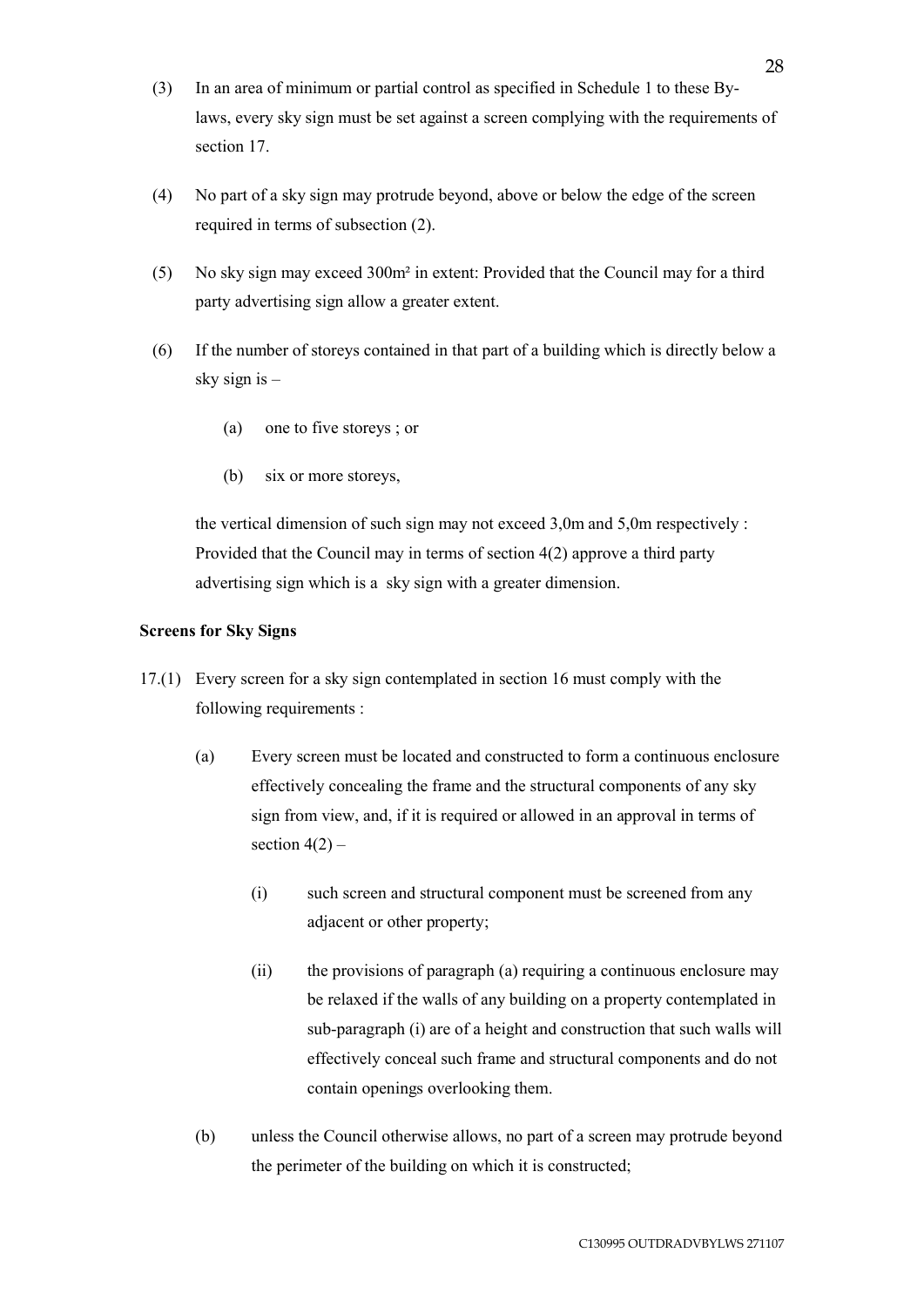- (c) the gap between the bottom of a screen and that part of the building immediately below it may not exceed 100mm;
- (d) no vertical dimension of any screen may exceed one-and-one-half times the vertical dimension of a sky sign specified in section 16(5) : Provided that if the screen also encloses a lift motor room, tank or other structure on the roof of the building concerned, the vertical dimension of the screen may be increased to the same height as such room, tank or structure; and
- (e) if the material of which the screen is made has an open mesh or grid formation –
	- (i) the openings in such mesh or grid must be uniform; and
	- (ii) the aggregate area of the openings may not exceed 25% of the area of the screen; and
		- (iii) no dimension of any such opening may exceed 100mm : Provided that the Council may allow the erection of a screen not complying with this paragraph, if the requirement of concealment in terms of paragraph (a) is met.

# **Signs on residential buildings, dwelling houses and dwelling units**

- 18. The following advertising signs exempted in terms of section 8(2), may, without the approval of the Council, be displayed on a residential building, dwelling house or dwelling unit where applicable, subject to the following requirements:
	- (a) A single sign not exceeding 600mm by 450m displaying the name only of a residential building; and
	- (b) a sign not exceeding 600mm x 450mm displaying the name of the person owning or managing a residential building, such person's logo and telephone number, provided such sign  $-$ 
		- (i) is attached to or built into a wall or the building or a freestanding wall or boundary wall or fence or a freestanding pole on the property concerned;
		- (ii) is not illuminated; and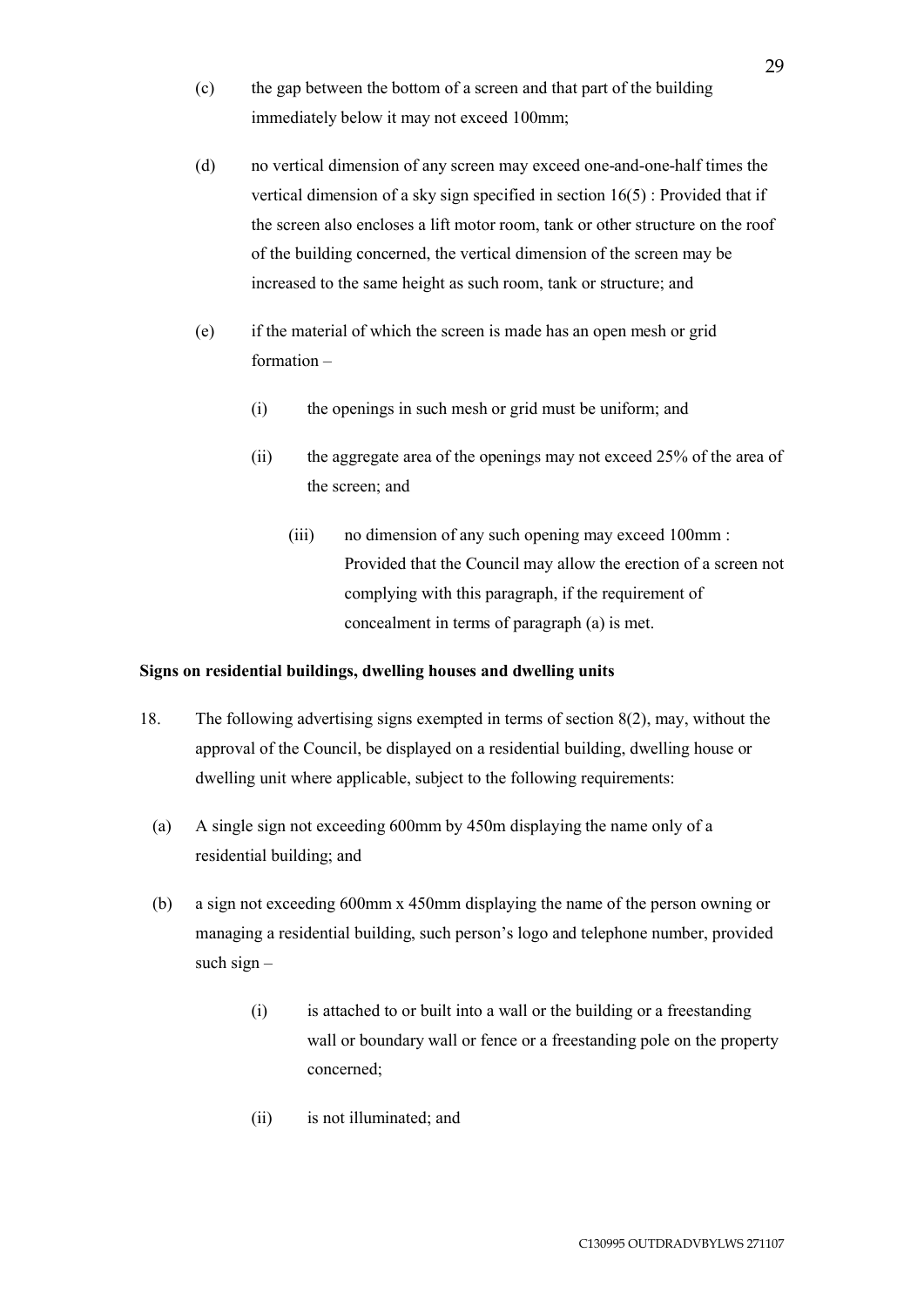- (iii) is limited to one of each sign referred to in paragraph (a) and (b), per street frontage of the property concerned; and
- (c) a sign not exceeding 2m² specifying the name and profession or occupation of an occupant of the property concerned attached to a boundary wall or fence, or the entrance door of a dwelling house or dwelling unit.

## **Sun-blind advertisements**

- 19. An advertisement on any sun-blind exempted in terms of section 8(2), may be displayed without the approval of the Council, subject to compliance with the following requirements:
	- (a) A sun-blind must be so made and attached to a building that it is incapable of being lowered to a height lower than 2m above the footway or pavement of a public street;
	- (b) except at an intersection, a sun-blind must be placed parallel to the building line of the property concerned; and
	- (d) at any intersection a sun-blind must be placed so that it does not cause any interference with or endanger vehicular or pedestrian traffic, or a traffic sign, street nameplate or other notice for the guidance or information of the public.

### **Advertisements on banners, flags and similar objects**

- 20.(1) An advertisement exempted in terms of section 8(2) on any banner, streamer, flag, paper, paper machete, plastic sheet or other similar pliable material or on calico or other woven material may only be displayed for the following purposes :
	- (a) Advertising a function or event conducted for religious, educational, social, welfare, animal welfare, sporting, civic or cultural purposes, or a function or event relating to an election; and
	- (b) the display of the name, corporate symbol and nature of any enterprise.
	- (2) Every person to whom approval has been granted in terms of section 4(2) in respect of an advertisement contemplated in subsection (1), but not exempted in terms of Section 8(2), must comply with and ensure that the following requirements are complied with: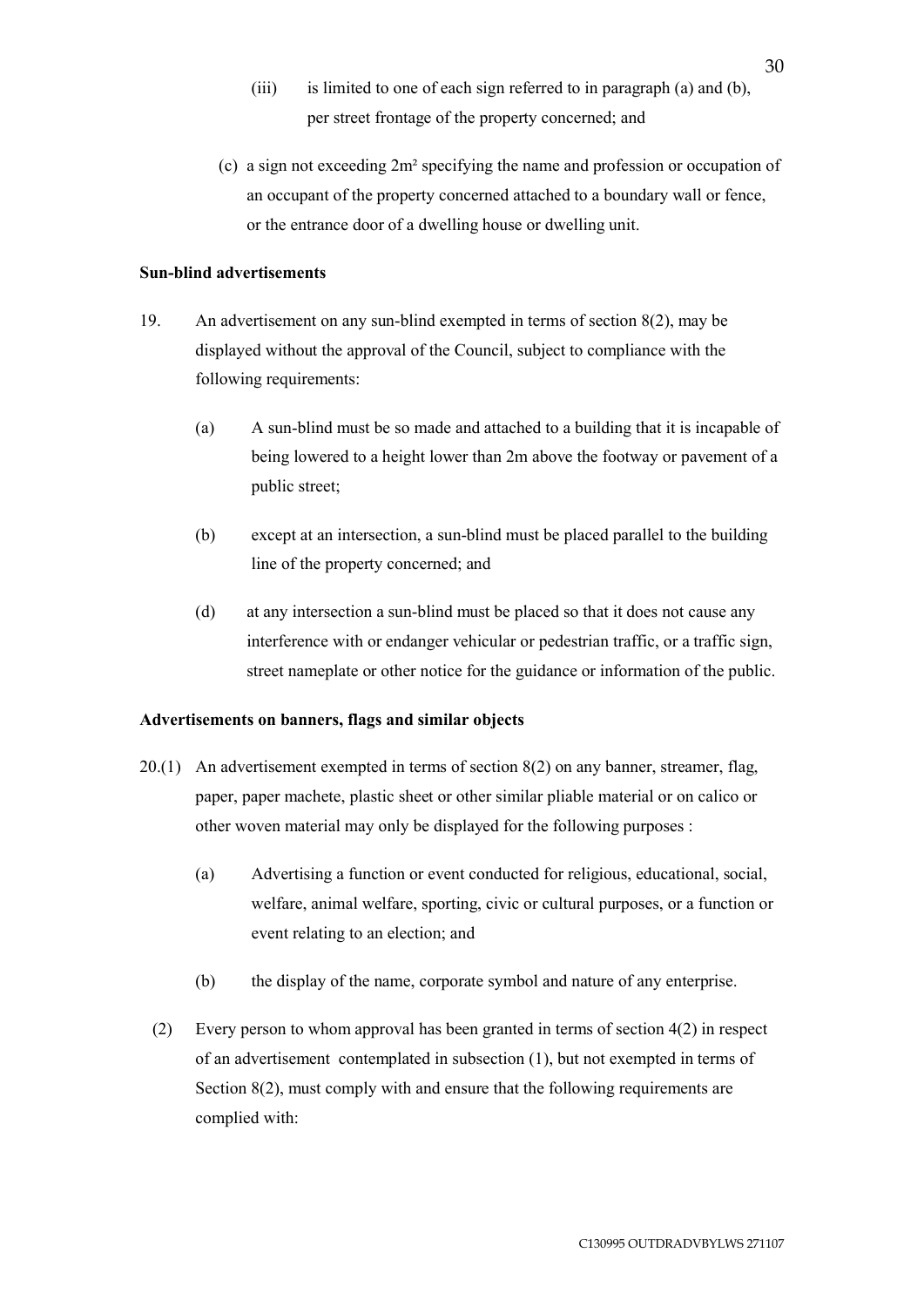- (a) Not more that two advertisements in respect of the same matter are permitted in an urban or rural area of maximum control or four banners or flags in respect of the same matter in an urban area of partial and minimum control as contemplated in Schedule 1;
- (b) a maximum of ten banners or flags may be displayed at any shopping centre;
- (c) every advertisement must be attached to a pole or suspended between poles or other supports on the property upon which the activity contemplated in subsection  $(1)(a)$  is to take place; and
- (d) no advertisement may be displayed for more than seven days prior to the date of the activity advertised and must be removed within three days after the conclusion thereof.

### **Advertisements on blimps**

- 21.(1) A blimp containing an advertisement may, subject to the approval of the Council in terms of section 4(2), be used for a period not exceeding 24 months and may be airborne during daylight hours only.
	- (2) The Council must, for the purposes of considering an application for approval in terms of section 3 of an advertisement to be displayed on a blimp, have regard to –
		- (a) the period during which the blimp will be used;
		- (b) the size of the blimp;
		- (c) the strength of the anchorage and the anchoring cable;
		- (d) the provision of a device by means of which the blimp will automatically so deflate as to sink slowly to the ground in the event of the failure or severance of the blimp from its anchorage or anchoring cable;
		- (e) the possibility of interference with pedestrian or vehicular traffic;
		- (f) any requirement or condition prescribed by the Department of Civil Aviation, including the maximum height to which the blimp must be restricted; and
		- (g) the location of the blimp.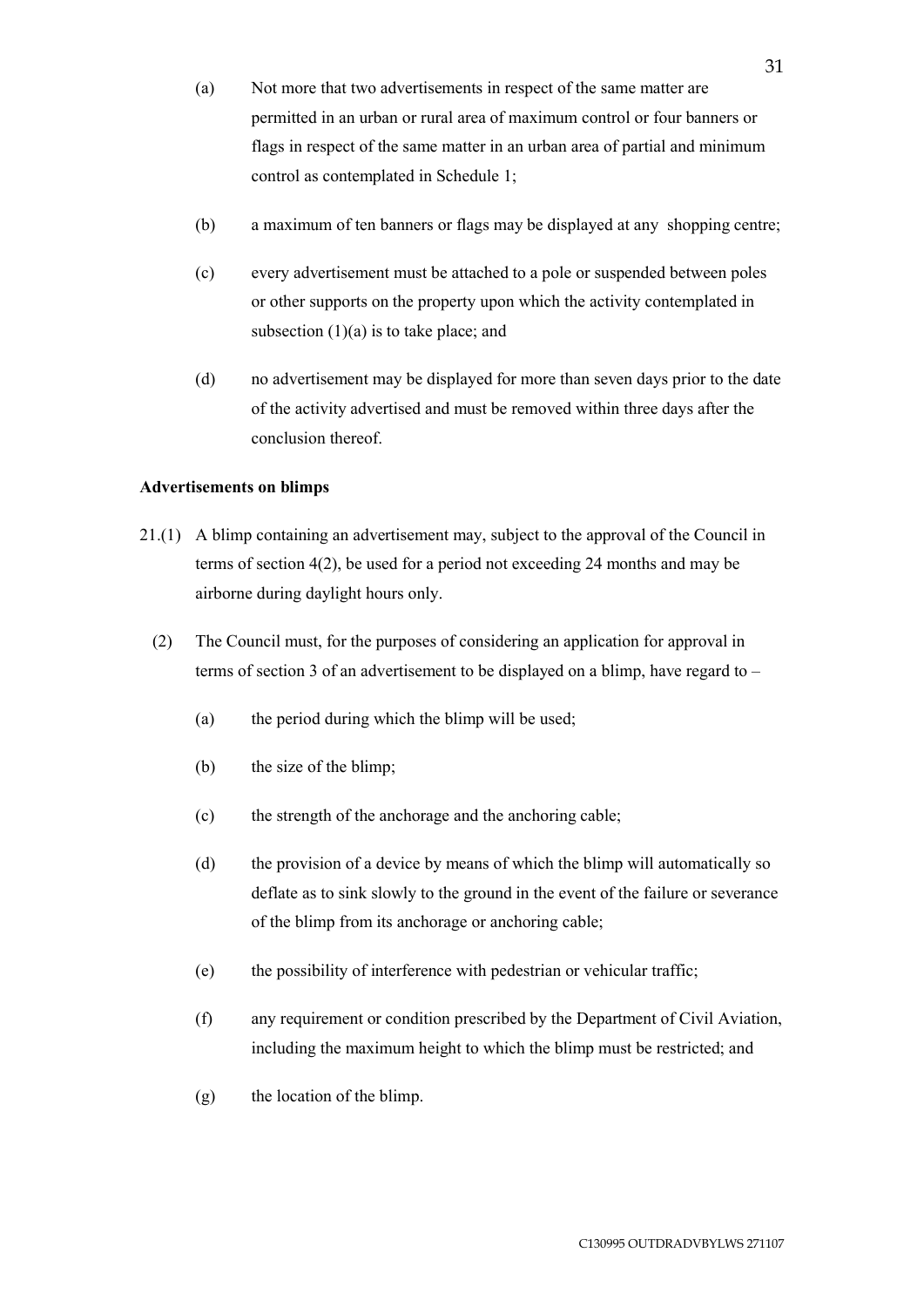#### **Painted advertisements**

- 22. Subject to the approval of the Council in terms of section  $4(2)$ 
	- (a) the name of any person carrying on business in a building may be painted directly on a wall of that building;
	- (b) a third-party advertisement may be painted directly onto any surface, subject to section  $9(v)$ .

## **Advertising signs relating to selling and letting of property**

- 23.(1) Any of the following advertising signs relating to the letting or selling of property, may be displayed without the approval of Council :
	- (a) A sign not exceeding 600mm x 450mm in size containing the words "for sale" , "to let" or "sold" in respect of a dwelling house or residential building and displaying only the name, address and telephone number of the owner of the property or his or her estate agent, must be –
		- (i) placed on or attached to the building concerned;
		- (ii) attached parallel to a boundary fence or wall of the property concerned;
		- (iii) otherwise displayed within the boundaries of the property concerned;
		- (iv) on that part of a public street, other than the roadway, on which the property concerned fronts and directly in front of such property; and
		- (v) limited, if an estate agent is involved, to one sign per estate agent per property;
	- (b) a single sign per street frontage of a property not exceeding 600mm x 450mm in size, which contains only the word "sold" and the name address and telephone number of the estate agent concerned, in respect of any dwelling house, or residential building, and which –
		- (i) is displayed only after every sign specified in paragraph (a) has been removed;
		- (ii) is placed, attached or displayed as specified in paragraph  $(a)(i)$ , (ii) or (iii);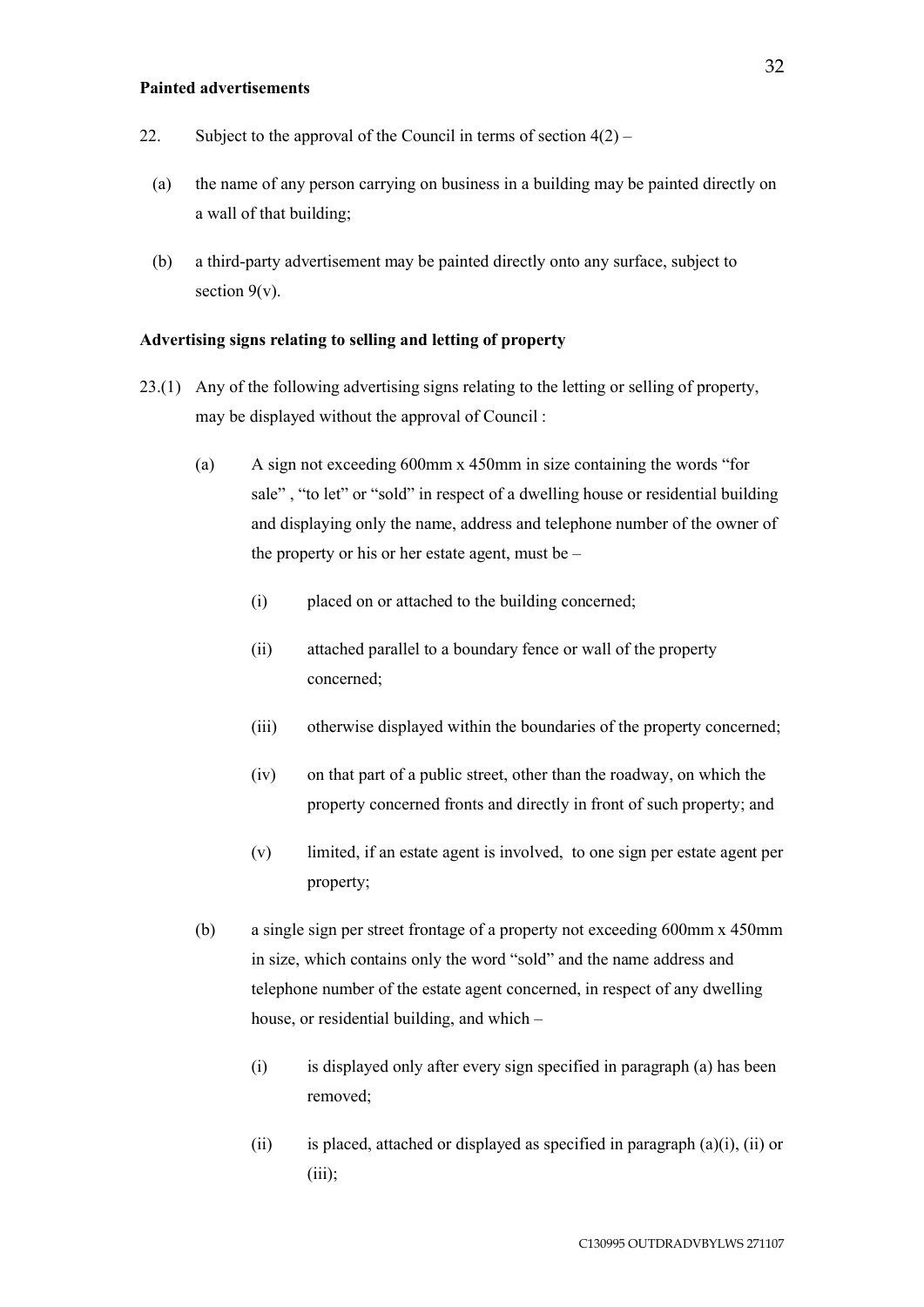- (c) a single sign not exceeding 6m² in extent per building flat on the façade of a non-residential building which contains only the words "for sale", "to let" or "sold" and the name, address and telephone number of the owner or his or her estate agent, or only the word "sold" and the said particulars of the estate agent, for a period not exceeding 90 days;
- (d) (i) a sign not exceeding 600mm x 450mm in size, displayed on a vacant residential property, which displays only the words "for sale" and the name, address and telephone number of the owner or his or her estate agent concerned, or only the word "sold" and the name address and telephone number of that agent;
	- (ii) a for sale sign must be limited to one sign per estate agent and may be displayed for a period not exceeding 90 days; and
- (e) a single sign not exceeding 6m² in extent per property, on a vacant nonresidential property, on which the words "for sale" or "to let" and the name, address and telephone number of the owner or his or her estate agent are displayed or the word "sold" and the name, address and telephone number of the estate agent concerned, may be displayed for a period of not exceeding 90 days;
- (2) Not more than five directional signs and only on show days indicating the position of a property for sale or to let may be displayed by an estate agent and "show days" shall mean form 12H00 to 17H00 on Sundays only.

# **Other temporary advertising signs**

- 24.(1) Any directional sign displayed by the Automobile Association of Southern Africa advertising an event may be displayed without approval contemplated in section 3(1).
	- (2) Any advertising sign not exceeding 4m² in extent and not more than 3m above the ground level immediately below it, containing an advertisement relating to a sale in execution consequent upon the decision of a Court of Law or an auction or a sale by a liquidator or a trustee in an insolvent estate to be held on or relating to a property, may be displayed on that property for not more than seven days before the sale or auction, or for more than three days after the conclusion of the sale or auction.
	- (3) The Council may approve temporary advertising on property owned by, vested in or controlled by it for a period not exceeding 180 days.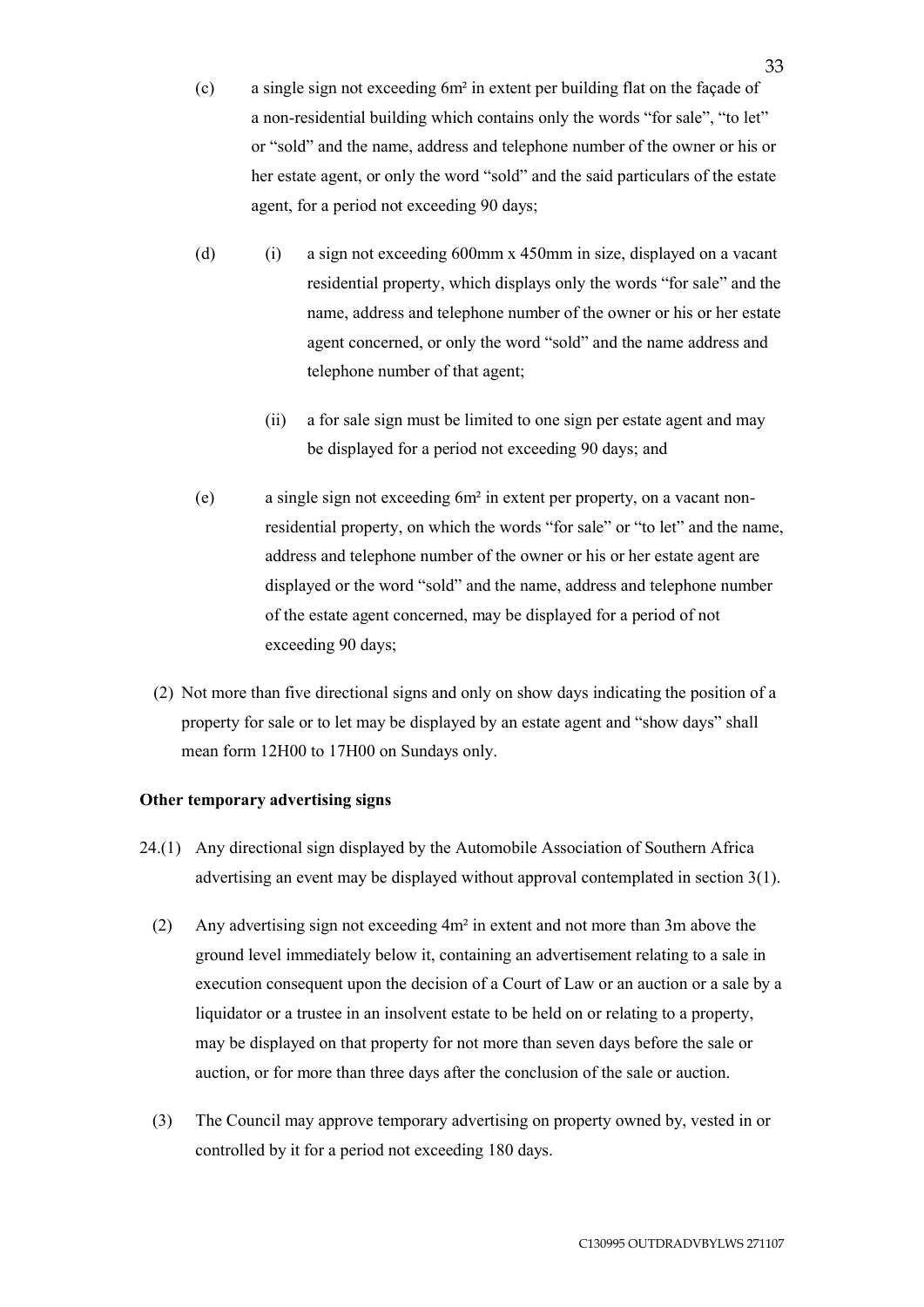#### **Advertisements on construction sites**

- 25.(1) The Council must, for the purposes of considering an application in terms of section 3(3) for an advertisement to be displayed on the boundary or fence of or scaffolding on a construction site for a period set out in the building schedule but not exceeding 12 months, have regard to the following considerations :
	- (a) The zoning of the property concerned in terms of an applicable town planning scheme and the general ambience of the area where the proposed sign is to be displayed;
	- (b) the aesthetic effect of the sign on the amenity of the area concerned and its surroundings;
	- (c) the area of control set out in Schedule 1, applicable to the property concerned and its surroundings; and
	- (d) the distance of the proposed sign from every other approved and existing advertising sign within a radius of 200m.
	- (2) An advertisement specified in subsection (1) is only allowed in an urban area of partial or minimum control and
		- (a) may only be permitted on scaffolding which is against a building under construction or on a hoarding, fence or wall on the boundary of a construction site which has been erected to enclose that site during construction;
		- (b) may only be erected if it will conceal an unsightly condition arising out of the use to which the property concerned is put and if such sign will make a positive contribution to the visual environment; and
		- (c) may not be placed on the top of a boundary fence or wall unless it is positioned so that there is no gap between the advertisement and the wall or fence.

### **Transit advertising**

26. (1) A transit advertising sign containing an advertisement may only be displayed if it is mobile or displayed at specific designated locations approved by Council;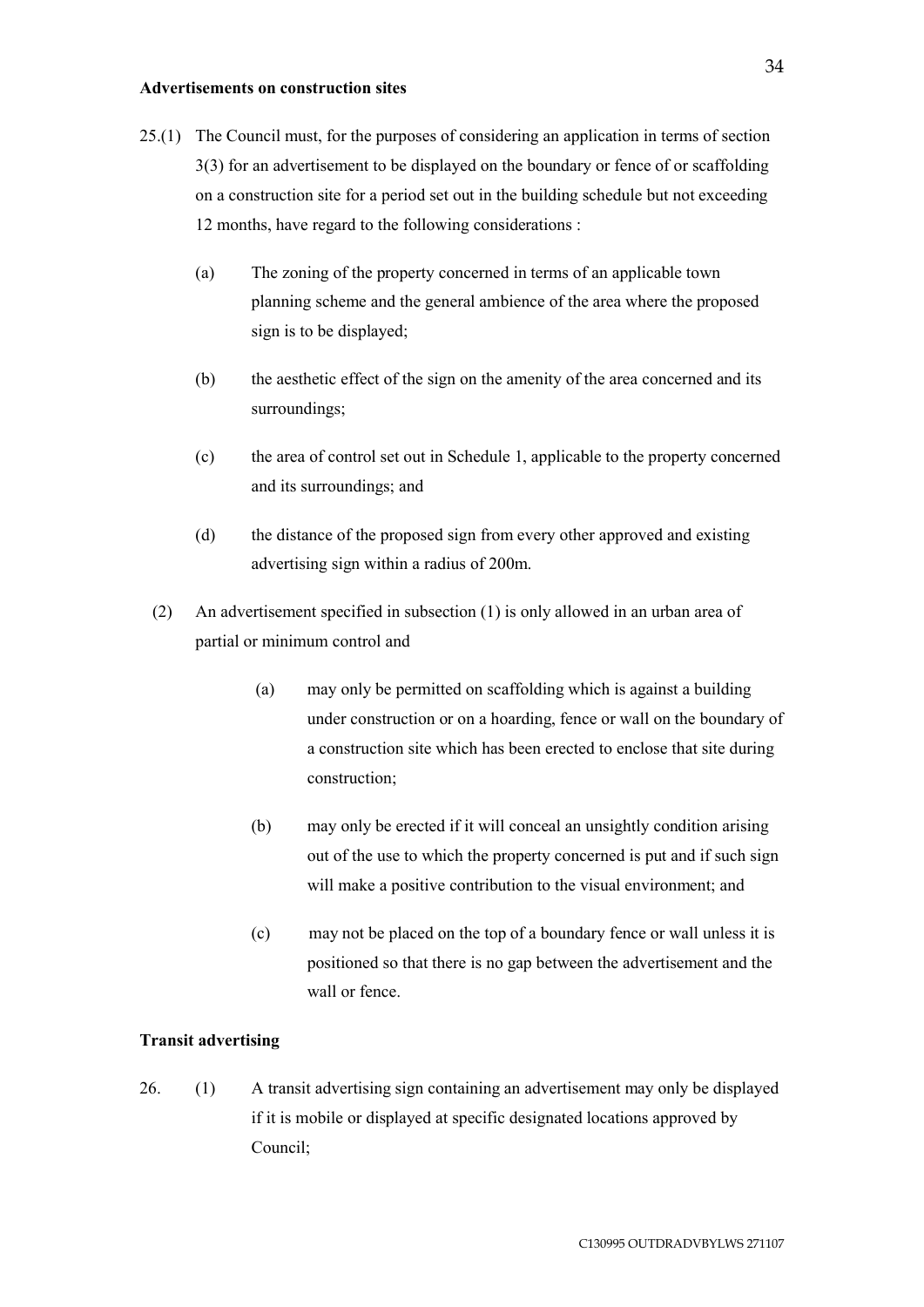- (2) Upon approval of an application for a transit advertising sign, a disc will be issued by the Council which must be displayed at all times on the transit advertising sign itself;
- (3) If a transit advertising sign is used in contravention of subsections (1) and/or (2) above or any other provision of these By-laws, an authorised official may, without prior notice, remove and impound such sign.
- (4) Any transit advertising sign impounded in terms of subsection (2), must be kept by the Council for a period of 30 days from the date of impoundment and an authorised official must in writing notify the owner of such sign of the impoundment if the address of the owner can be ascertained.
- (5) An owner of a transit advertising sign impounded in terms of subsection (2) may claim such sign within the period specified in subsection (5) subject to payment of a prescribed fee.
- (6) The Council may if an advertising sign is not claimed by its owner within the period of 30 days referred to in subsection (3) destroy or otherwise dispose of the advertising sign concerned.
- (7) The Council may recover the prescribed fee from any owner who has not claimed his or her transit advertising sign in terms of subsection (4).

# **CHAPTER 5**

# **POSTERS**

# **Approval of posters**

- 27.(1) No person may, except for newspaper posters and subject to the provisions of section 28, display any poster in, or in view of, any public place unless he or she has first obtained the written approval of the Council.
	- (2) Approval in terms of subsection (1) may only be given for the display of a poster which does not relate to third party advertising.
	- (3) Application for approval contemplated in subsection (1) must be made on a prescribed form and must be accompanied by –
		- (a) details in writing of every township and street in which the posters concerned are to be displayed;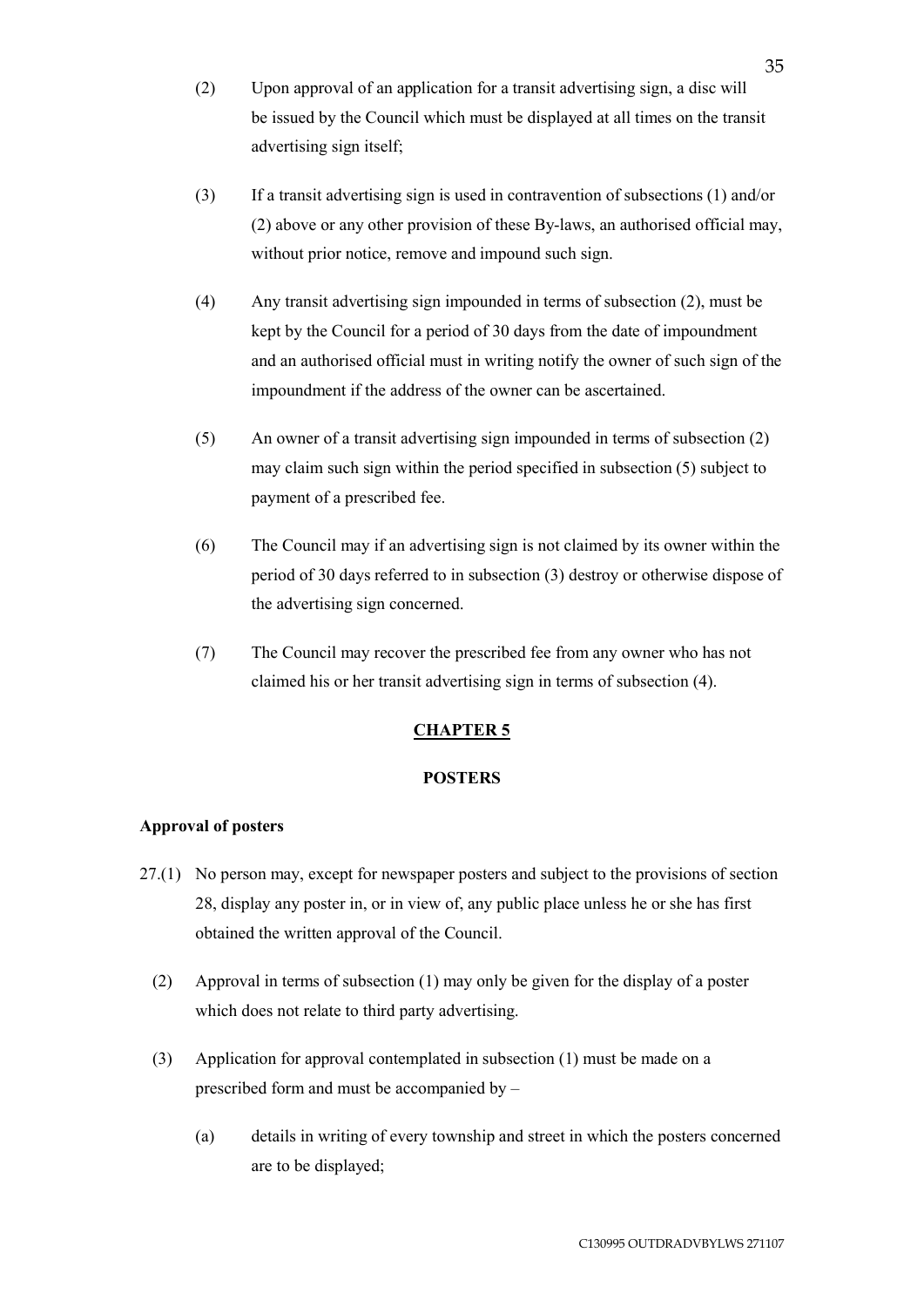- (b) by the prescribed fee; and
- (c) an example of every poster to which the application relates;
- (d) an example of the frame in which the posters will be displayed.
- (4) Every poster for which permission is granted as contemplated in subsection (1) must be provided with a sticker supplied by the Council and only a poster with such sticker may be displayed
- (5) The Council may to retain one poster to which an application in terms of subsection (3) relates for identification purposes.
- (6) Any person who displays a poster, for which approval has been granted as contemplated in subsection (1), must comply with and ensure that the following requirements are complied with:
	- (a) No poster may be displayed that it has a clear height lower than 2.1m or higher than 3m
	- (b) no poster may be indecent or suggestive of indecency, prejudicial to public morals or reasonably objectionable;
	- (c) no poster may be displayed on any motorway and on any on- and off-ramp relating to a motorway; whether a local, provincial or national motorway;
	- (d) (i) every poster other than a poster contemplated in section 28 must be displayed in a frame and in a location approved by the Council;
		- (ii) a frame referred to in sub-paragraph (i) may not exceed
			- (aa) 600mm in height x 450mm in width in respect of any poster displaying a newspaper headline; and
			- (bb) 900mm in height x 600mm in width in respect of any other poster;
	- (e) a poster with a frame contemplated in paragraph (d) may only be attached to an electric pole in a public place;
	- (f) a frame referred to in paragraph (e) must –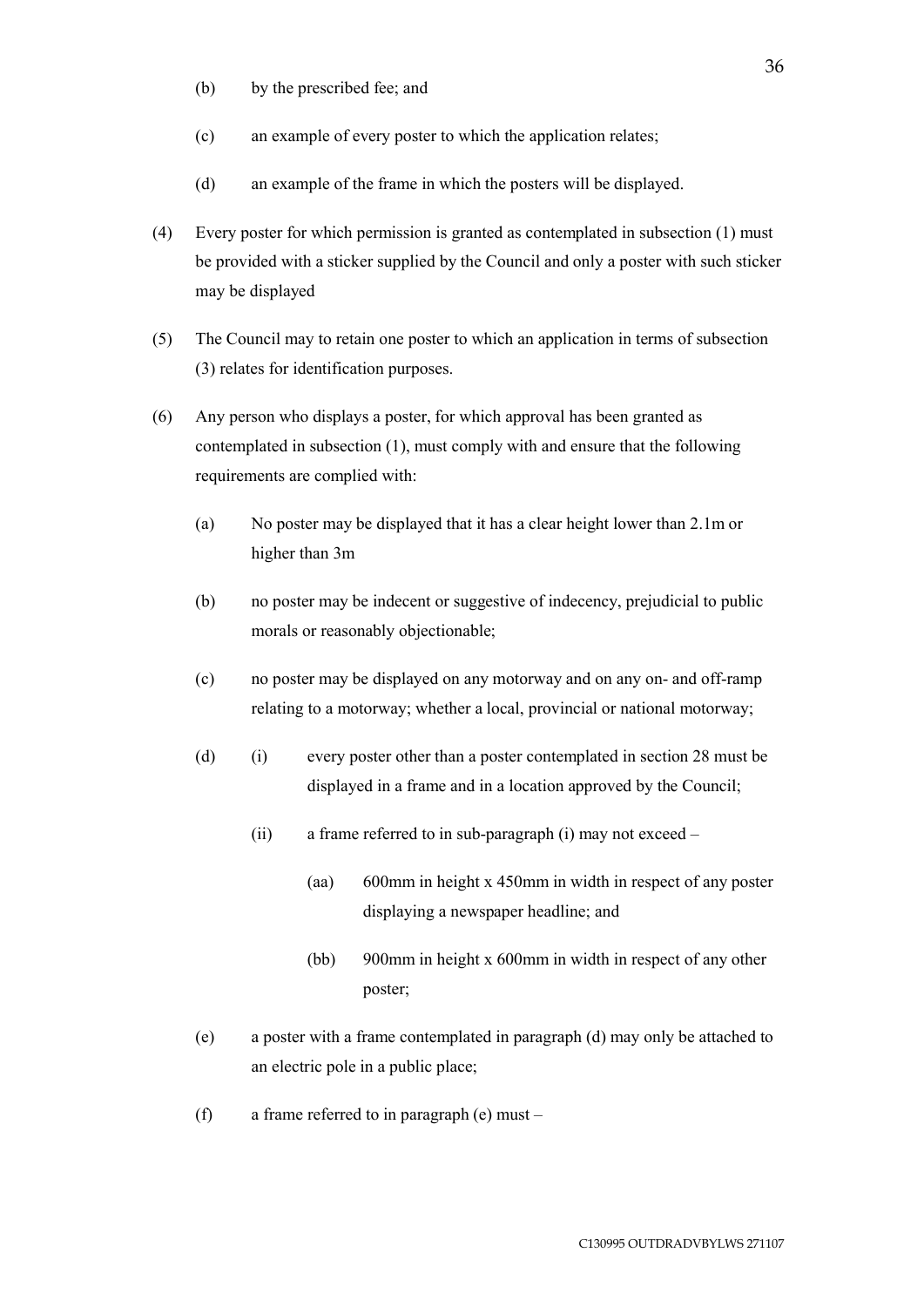- (i) be secured in such a manner that it will not become wholly or partially dislodged by wind or any other means; and
- (ii) positioned in such a manner that it does not obscure or interfere with the electrical inspection chamber or pole identification number of the pole to which it is attached; and
- (iii) not impair the safety of motorists or pedestrians.
- (g) no poster may be displayed within 20m of an intersection, controlled by a road traffic sign;
- (h) no poster relating to a meeting, function or event, other than a national election or relating to the registration of voters, may be displayed for a period exceeding ten days before the date on which such meeting, function or event commences or longer than four days after the date on which it ends;
- (i) the name and contact details of the person displaying any poster, details of the event advertised, the commencement and final date of the event and the venue with address where it is to be held must appear on every poster.
- (j) no poster may be displayed for a period exceeding 28 consecutive days for any event advertised; and
- (k) no poster may be affixed by means of adhesive directly onto any surface of any private or Council property or asset.
- (7) Subject to approval contemplated in subsection (1), a number of posters not exceeding 80, advertising an auction to be held in consequence of an order of Court of Law as a sale in execution or a sale held by a liquidator or a trustee in an insolvent estate, may be displayed and must contain –
	- (a) in the case of a sale in execution the relevant case number; or
	- (b) in the case of a sale by a liquidator or a trustee the reference number of the Master of the High Court.
- (8) (a) An authorised official may, without giving notice to anyone, remove any poster displayed without approval having been obtained in terms of subsection (1) or which is in conflict with any provision of these By-laws.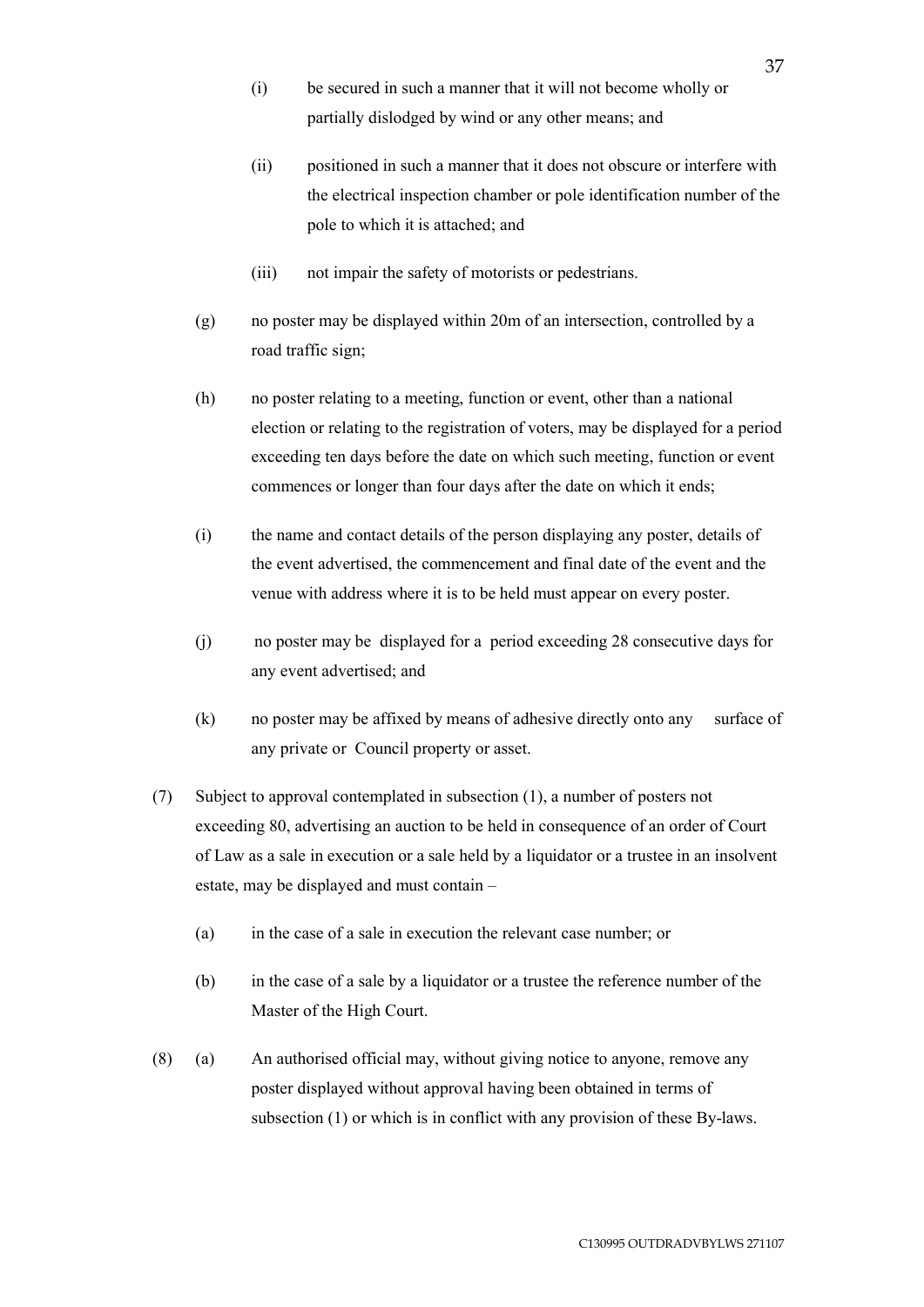- (b) Any poster removed in terms of paragraph (a), other than a poster which had to be damaged or destroyed in order to remove it, may be claimed by its owner within 21 days of its removal, and if not so claimed may be destroyed by an authorised official.
- (c) If an owner claims any poster in terms of paragraph (b), the poster concerned must be returned to him or her subject to the payment of the prescribed fee.
- (d) The Council may recover the prescribed fee contemplated in paragraph (c) from any owner who does not claim his or her poster as contemplated in that paragraph.

# **Posters relating to election or voter registration**

- 28 (1) The following requirements must be complied with in respect of any poster relating to elections or voter registration:
	- (a) Every poster must be attached to a board made of weatherproof material, in such a manner that it will not become wholly or partially dislodged by wind or any other means;
	- (b) no board or poster referred to in paragraph (a) may exceed 900mm in height x 600mm in width or be less than 600mm in height x 450mm in width;
	- (c) a board and poster referred to in paragraph (a) may only be secured to an electric light pole;
	- (d) a poster relating to  $-$ 
		- (i) a candidate nominated for election may be displayed from the date of such nomination;
		- (ii) an election other than a poster referred to in paragraph (a), or voter registration, may be displayed from the a date –
			- (aa) 14 days prior to the date of the proclamation in the Government or Provincial Gazette of the election or voter registration; or
			- (bb) if applicable, 14 days prior to the date of nomination of candidates, whichever date is earlier;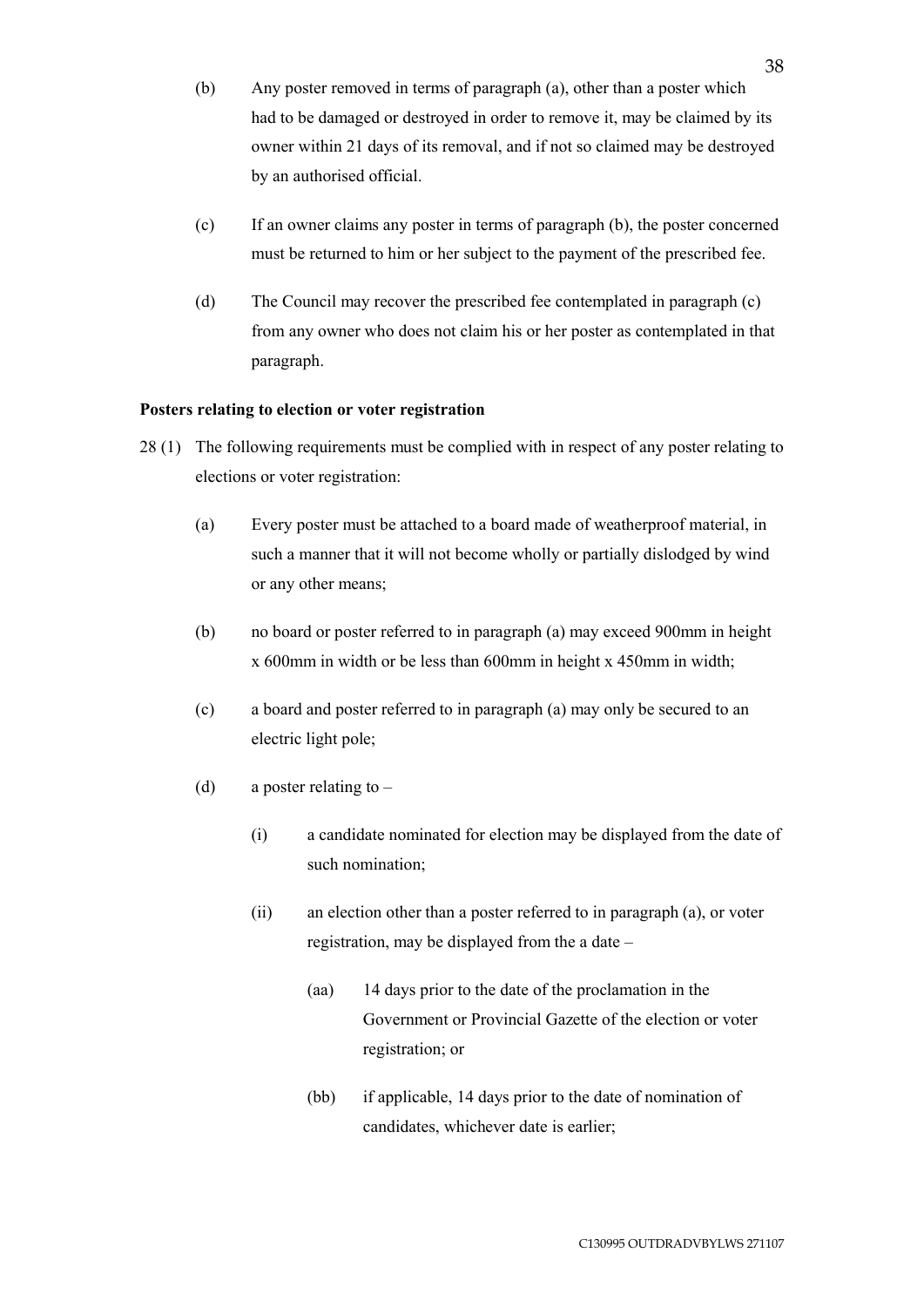- (e) any poster contemplated in this section, must be removed by the person displaying it within five days after conclusion of the election or voter registration, failing which, the Council shall within 10 days after the conclusion of the election or voter registration notify the relevant party to remove the posters within a time period specified, failing which, the Council may remove the posters itself against a prescribed fee per poster payable by the relevant party.
- (2) (a) The provisions of section  $27(6)(a)$ , (b), (c), (e) (f) and (g), read with the necessary changes, apply in respect of any poster contemplated in this section, provided that such poster need not be placed in a frame.
	- (b) The provisions of section 27(8) read with the necessary changes apply in respect of posters not complying with the provisions of this section.

# **CHAPTER 6**

# **MISCELLANEOUS**

## **Maintenance of signs**

- 29.(1) (a) The owner of an advertising sign is responsible for maintaining that sign and the surrounding area so that it does not become unsightly or deteriorate to such a degree that it is in conflict with any provision of these By-laws.
	- (b) An owner contemplated in paragraph (a), must carry out at least one annual inspection of an advertising sign with a view to satisfying himself or herself that it has been properly maintained as contemplated in paragraph (a) and forthwith carry out any necessary maintenance resultant upon such inspection.
	- (c) An owner contemplated in paragraph (a), must keep a written record of any inspection made and maintenance carried out in terms of paragraph (b), must retain such record for a period of five years and must, on request by an authorised official, make such record available for perusal.
	- (2) If, in the opinion of an authorised official, any advertising sign is in a dangerous or unsafe condition or has been allowed to fall into a state of disrepair or is in conflict with any requirement of these By-laws, he or she may serve a notice on the owner of such sign requiring him or her, at his or her own cost, to remove the advertising sign or take other steps relating to the maintenance specified in the notice, within a period so specified.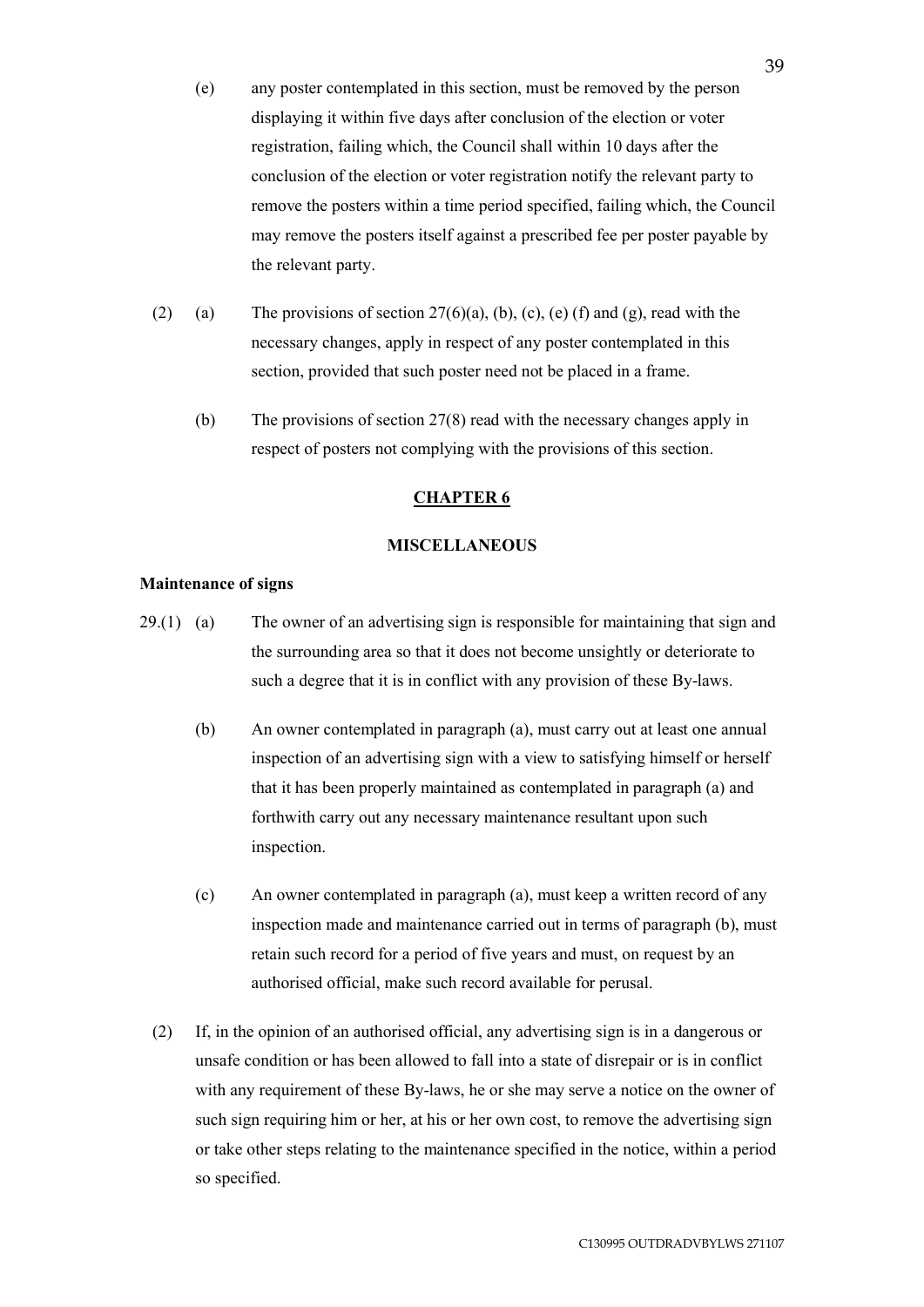- (3) If an authorised official is of the opinion that an advertising sign constitutes an imminent danger to any person or property, he or she may without serving a notice in terms of section (2), or if such a notice has been served but not complied with within the period specified therein, he or she may remove that advertising sign or take other steps which he or she may consider necessary.
- (4) (a) If at any time, no advertisement is displayed on an advertising hoarding, the Council may serve a written notice on the owner of that hoarding requiring him or her at his or her own cost, to display an advertisement on that hoarding within a period so specified.
	- (b) If a notice served in terms of subsection (1) is not complied with, the Council may, by notice in writing, require the owner of the advertising hoarding at his or her own cost to display a community message specified by the Council, until that owner displays an advertisement on the hoarding concerned.
	- (c) The approval for an advertising hoarding in terms of these By-laws lapses if the owner on whom a notice has been served in terms of paragraph (b) fails to comply with the requirements of the notice within the period specified therein.

# **Costs of removal and storage**

- 30.(1) The cost incurred by the Council for the removal and storage of an advertising sign, other than a poster, and other costs incurred by the Council as contemplated in section 29, may be recovered from the owner of that advertising sign or any other person whose name or activity is displayed on that advertising sign.
	- (2) If an advertising sign has been removed in terms of section 29(3), an authorised official must in writing give notice to the owner of that sign, if his or her address can be ascertained, of such removal and that he or she may claim the advertising sign concerned.
	- (3) Any advertising sign which has been removed and stored in terms of these By-laws may be released to its owner subject to payment of a prescribed fee.
	- (4) Any advertising sign removed and not claimed within 30 days may be disposed of by the Council.
	- (5) The Council shall be indemnified against any claim for loss or damage of any advertising sign in the removal thereof.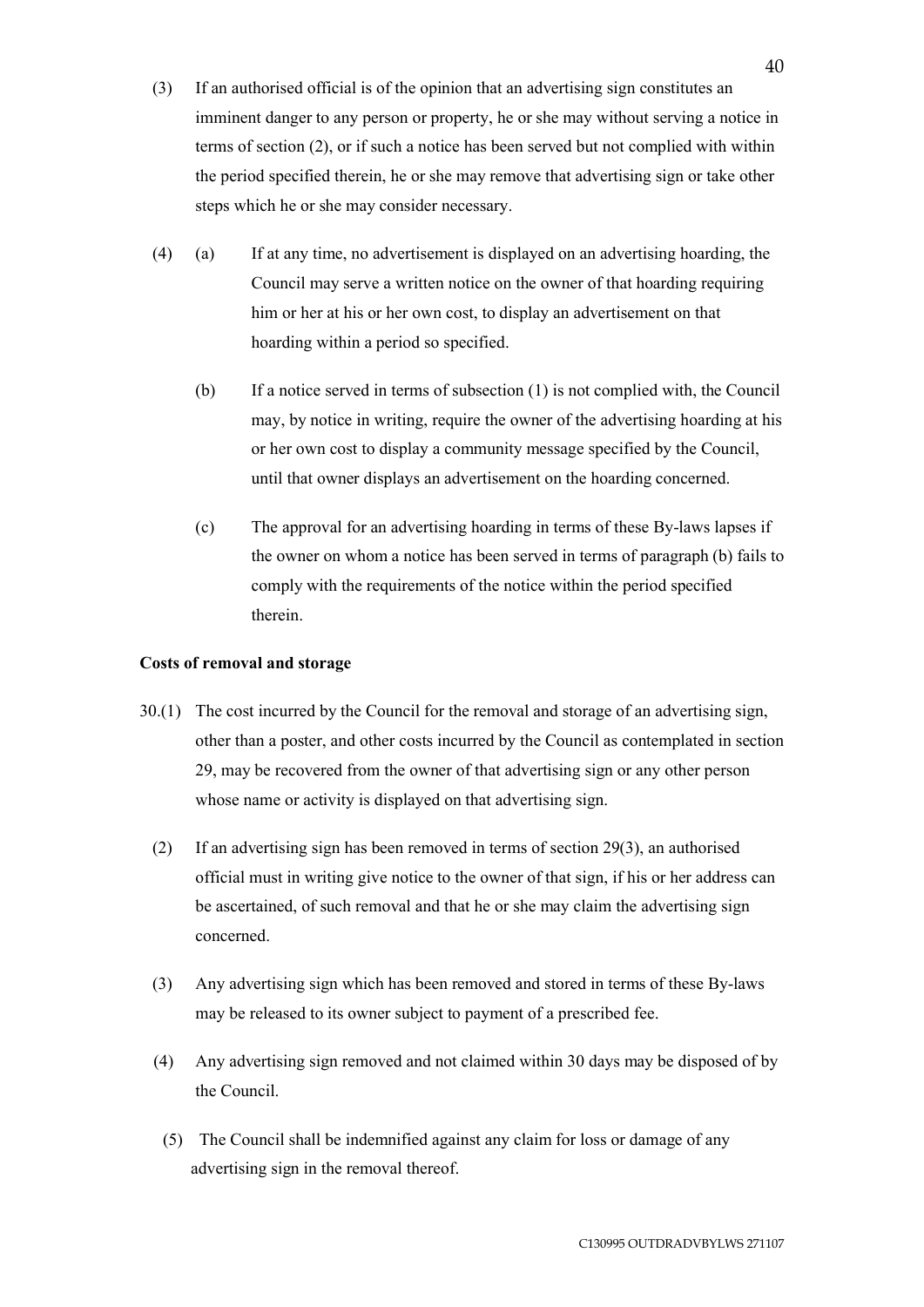#### **Documentation**

- 31.(1) The owner of a property upon which a sign or an advertising sign is erected, attached or displayed, must retain certified copies of all documentation relating to the application for approval of such sign in terms of these By-laws and the approval of the Council in terms of these By-laws, for as long as that sign is erected or displayed, and must on request by an authorised official, present such documentation.
	- (2) The owner of an advertising sign or advertisement who is not also the owner of the property or building on which such sign is displayed, must provide the owner of that property or building with a certified copy of all documentation contemplated in subsection (1), relating to such advertising sign.

### **Public participation process**

- 32.(1) After lodging an application in terms of section 3(3), the applicant must forthwith cause a notice in a prescribed form, to be published once in English and in one other official language newspaper circulating in the area in which the property to which the application relates is situated : Provided that no such notice may be published during the period from 12 December to 3 January of the following year, both dates included.
- (2) (a) The applicant must from the date of publication of a notice in terms of subsection (1), display a notice in a prescribed form in English and one other official language in a conspicuous place visible to the public on a street front of the property on which the proposed sign will be erected
	- (b) The applicant must maintain a notice displayed in terms of paragraph (a), for a period of at least 21 days from the date of the publication of the notice in terms of subsection (1).
- (3) A notice contemplated in subsections (1) and (2), must contain a statement
	- (a) that details of the application concerned will be open for inspection at an address specified in the notice for a period of 21 days from the date of publication of the notice in terms of subsection (1); and
	- (b) that any person may within the period specified in paragraph (a), submit comments or representations, or lodge an objection, in writing in respect of the application concerned.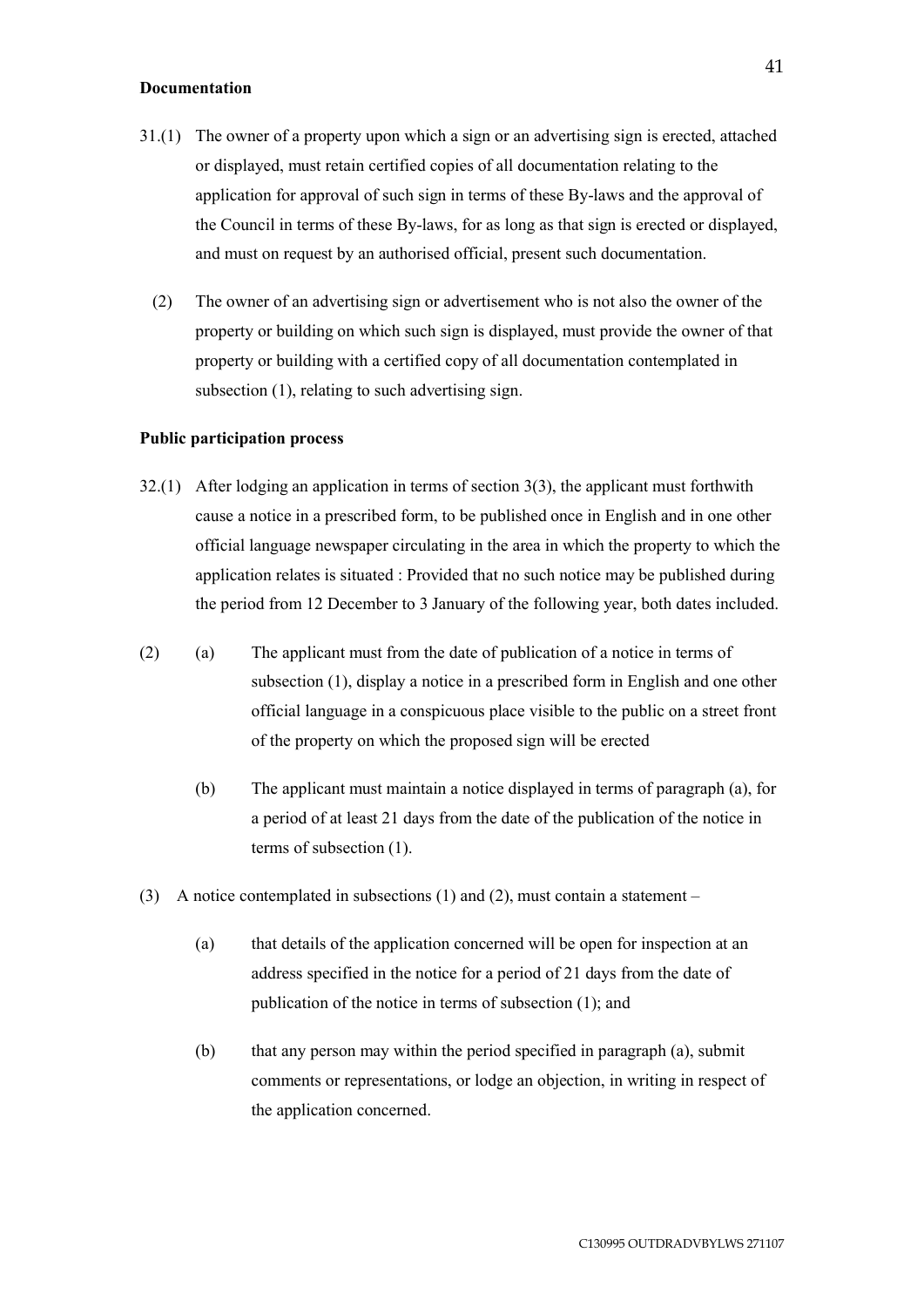- (4) Any person proposing to submit comments or representations or lodge an objection as contemplated in subsection (3), must address such comments, representations or objections to both the Council and the applicant concerned at their respective addresses specified in the notices so contemplated.
- (5) The Council may if the proposed advertising sign will be visible from any property used for residential purposes, require the applicant to notify the owner of that property in writing of the application and obtain his or her written comments on the proposed advertising sign.
- (6) (a) An applicant contemplated in subsection (1), must submit the original newspaper cuttings showing the notices and the date and name of the newspapers in which notices have been published in terms of subsection (1) and a photograph indicating the first and last date of the notice displayed in terms of subsection (2), accompanied by an affidavit confirming compliance with that subsection;
	- (b) The applicant must furnish proof to the satisfaction of the Council that he or she has complied with the provisions of this section.
- (7) The Council may in its discretion exempt an applicant from complying with the above requirements on good cause shown.

# **Consideration of applications**

- 33.(1) If any written comments, representations or objections have been received in respect of an application from any interested party contemplated in section 32, the Council must consider all such comments, representations and objections before taking a decision on the application.
	- (2) An applicant may within 14 days after receiving any comments, representations or objections to an application, submit a written response thereto to the Council for consideration.
	- (3) If a response in terms of subsection (2) is not received by the Council within the period specified in subsection (2), it may take a decision on the application concerned without any notification to the applicant.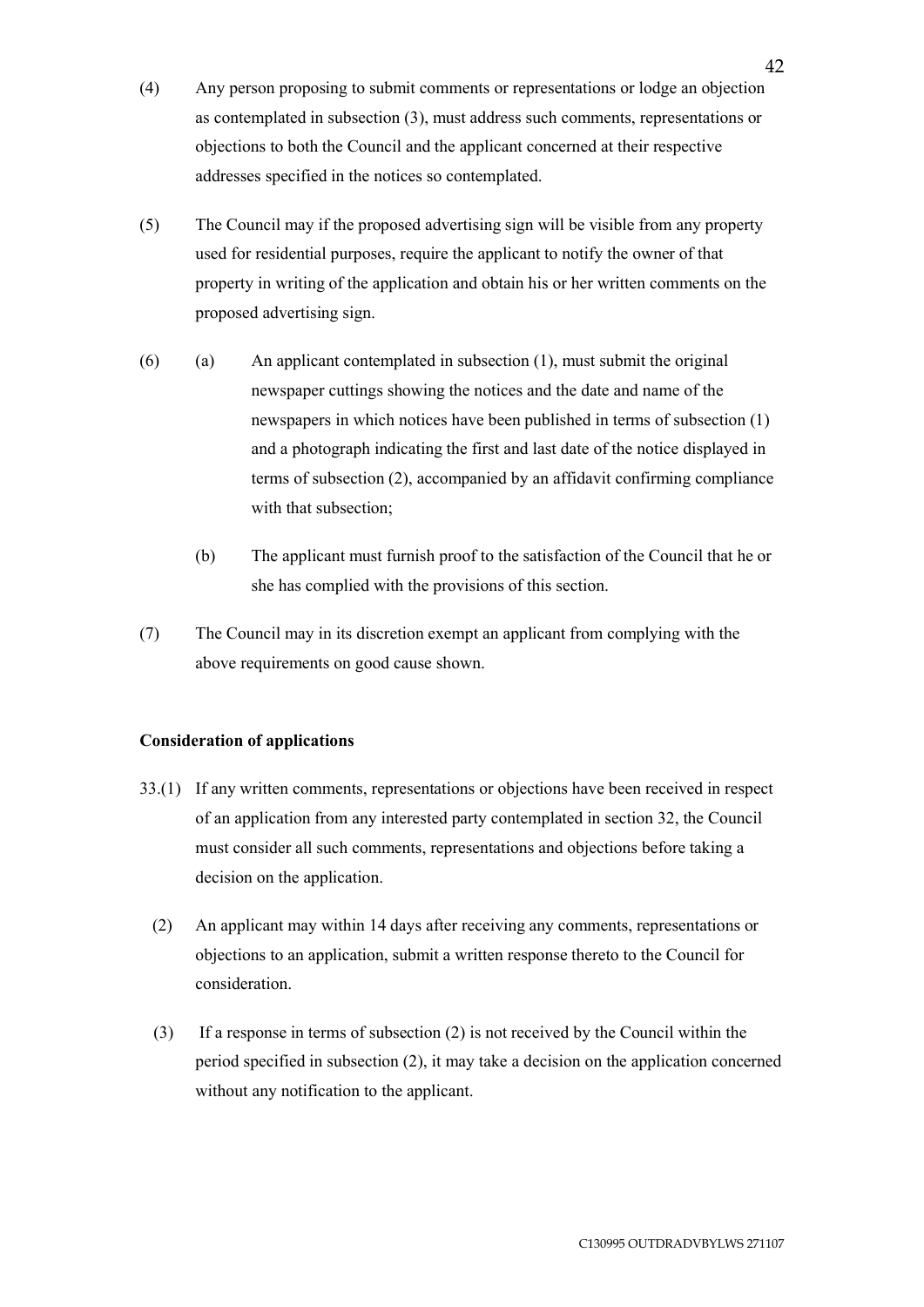### **Termination of approvals of signs under previous By-laws**

- 34.(1) If approval for an advertising sign was given under the By-laws repealed by section 39 without specifying a period for the duration of that approval the Council may in agreement with the owner of that sign determine a date on which such approval will lapse.
	- (2) If agreement in terms of subsection (1) cannot be reached, the Council may, subject to compliance with the Promotion of Administrative Justice Act, 2000 (Act No. 3 of 2000), determine a date contemplated in subsection (1), and notify the owner of the advertising sign concerned of its decision and that he or she may apply for approval for that sign in terms of section 3.
	- (3) If the owner of an advertising sign fails to submit an application in terms of section 3(2) within 60 days after being notified in terms of the date of an agreement in terms of subsection (1) or of a notification in terms of subsection (2) the advertising sign concerned shall be considered to be erected or displayed without such approval.

# **Serving of notices**

- 35. Any notice that is required to, or may, be served, delivered or given in terms of, or for the purposes of, these By-laws, must be served in any of the following ways:
	- (a) By handing a copy of the notice to the person concerned;
	- (b) by leaving a copy of the notice at the person's place of residence, business or employment with any other person who is apparently at least 16 years old and in charge of the premises at the time;
	- (c) by faxing a copy of the notice to the person, if the person has in writing furnished a fax number to the Council or an authorised official ;
	- (d) by handing a copy of the notice to any representative authorised in writing to accept service on behalf of the person;
	- (e) if the person has chosen an address for service, by handing a copy of the notice to a person who is apparently at least 16 years old at that address;
	- (f) by sending a copy of the notice by registered or certified post to the lastknown address of the person concerned, and, unless the contrary is proved, it is deemed that service was effected on the seventh day following the day on which the document was posted;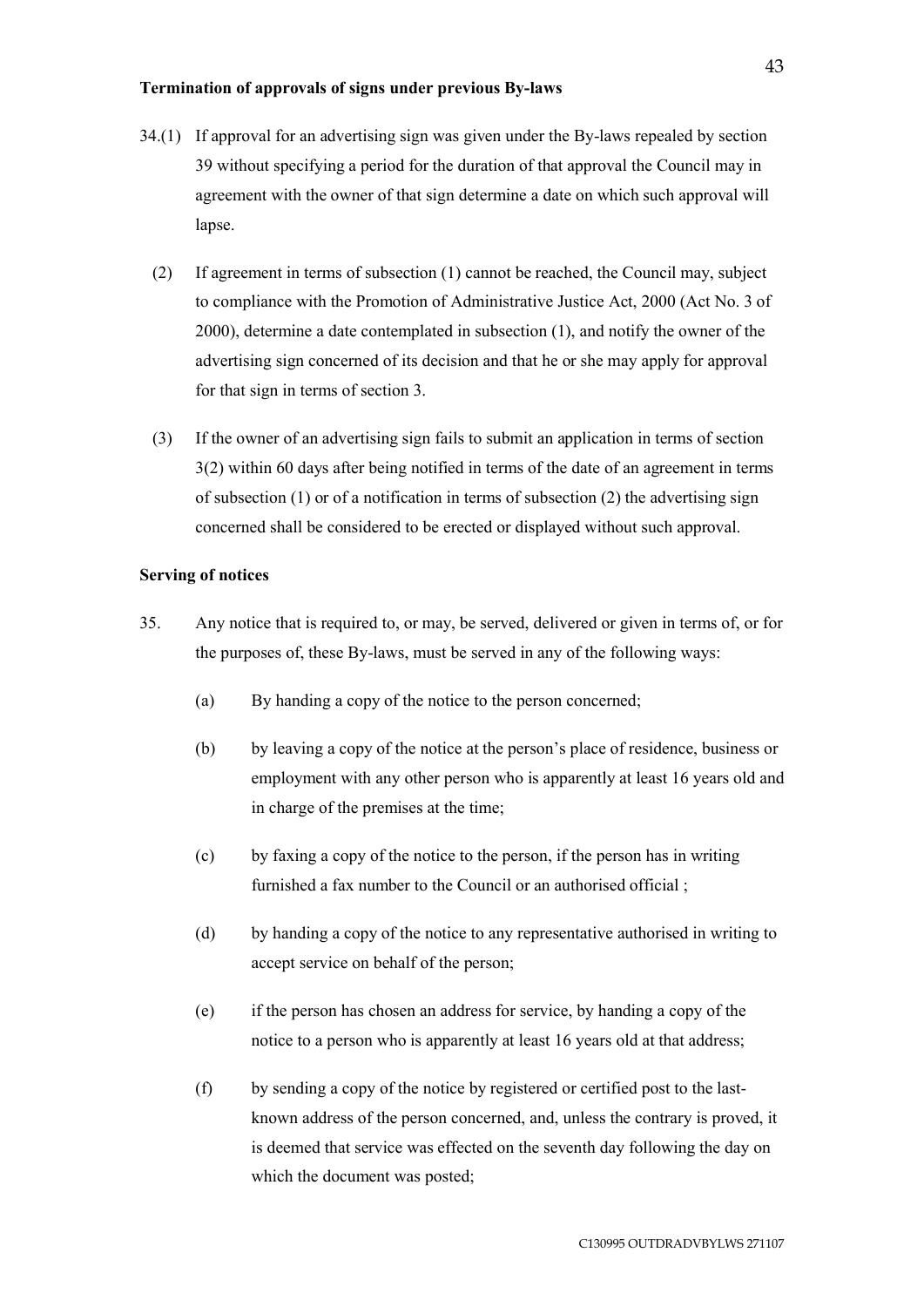- (g) if the person is a company or other body corporate, by serving a copy of the notice on an employee of the company of body corporate at its registered office or its principal place of business within the Republic, or its main place of business in the area of jurisdiction of the Council, or if there is no employee willing to accept the service by affixing a copy of the notice to the main door of the office or place of business; or
- (h) if the person is a partnership, firm or voluntary association, by serving a copy of the notice on a person who at the time of service is apparently in charge of the premises and apparently at least 16 years of age, at the place of business of such partnership, firm or association or if such partnership, firm or association has no place of business, by serving a copy of the notice on a partner, the owner of the firm or the chairman or secretary of the managing or other controlling body of such association, as the case may be.

### **Inspections**

- 36.(1) In addition to any power of inspection which an authorised official may have in terms of these By-laws, he or she may for any purpose relating to the implementation and enforcement of these By-laws, between 08:00 and 17:00, on any day other than a Sunday or public holiday, carry out an inspection of any advertising sign.
	- (2) An authorised official must, before the commencement of, or during an inspection in terms of subsection (1), at the request of the owner of an advertising sign or the owner of a property on which the advertising sign concerned has been erected or is displayed, produce written confirmation of his or her appointment as an authorised official empowered to carry our inspections for the purposes of these By-laws
	- (3) An authorised official carrying out an inspection in terms of these By-laws, must conduct himself or herself with strict regard to decency and orderliness and with due regard to any person's rights contained in the Bill of Rights set out in Chapter 2 of the Constitution of the Republic of South Africa, 1996 (Act No. 108 of 1996).

## **Appeals**

37.(1) Any person whose rights are affected by a decision by an authorised official in terms of or for the purposes of these By-laws, may appeal against that decision to the City Manager, appointed by the Council in terms of Section 82 of the Local Government: Municipal Structures Act, 1998 (Act 117 of 1998), by lodging written notice of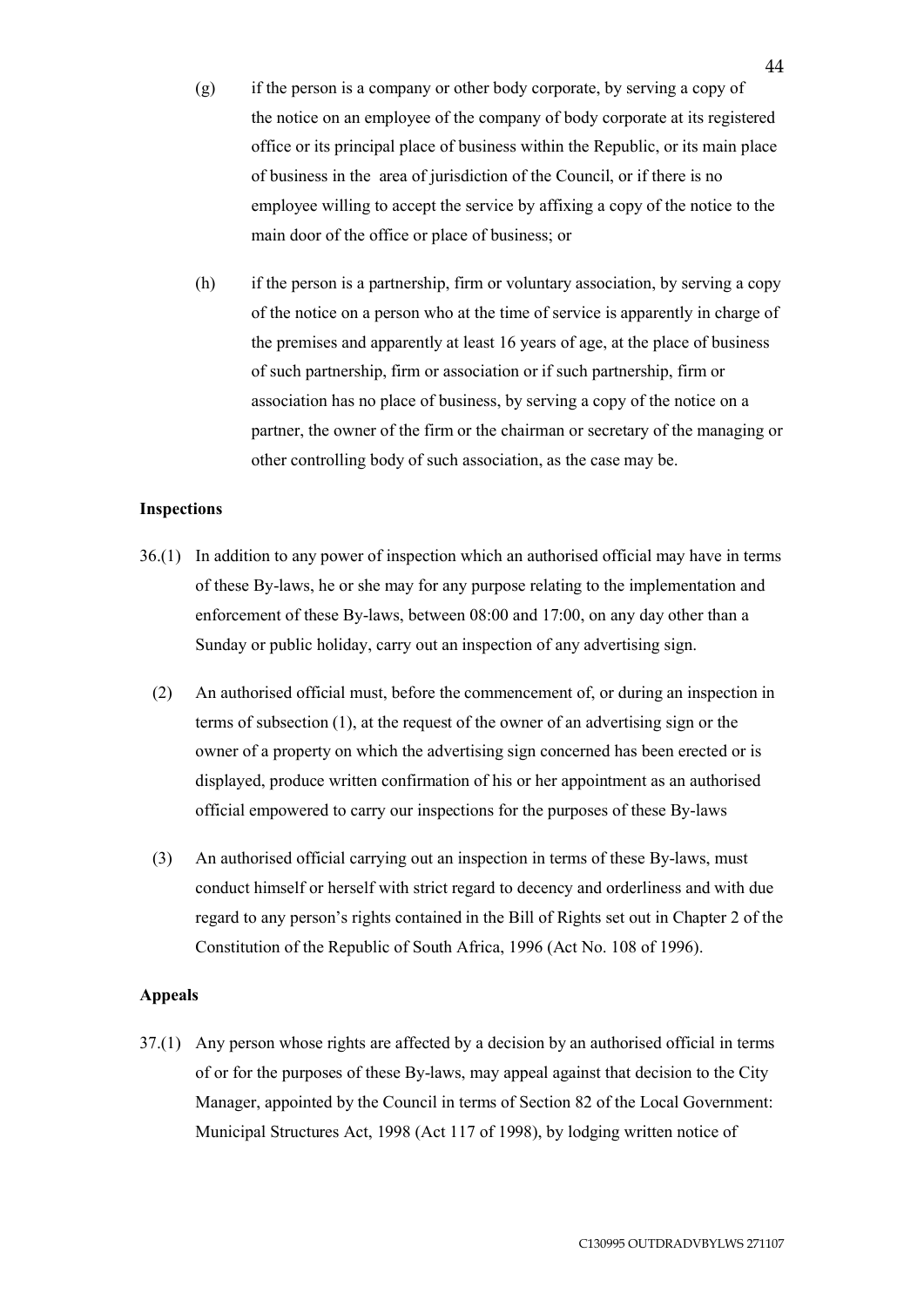appeal, specifying the grounds of appeal within 21 days of the date on which he or she was notified of that decision.

- (2) The City Manager must commence consideration of the appeal and take a decision thereon within a reasonable time.
- (3) The City Manager must forthwith after a decision has been taken in terms of subsection (2), in writing notify the appellant thereof.
- (4) An applicant, contemplated in subsection (1) may, on being notified of a decision in terms of subsection (2), in writing apply for reasons for the decision and the City Manager must furnish written reasons to the applicant as contemplated in Section 5 of the Promotion of Administrative Justice Act, 2000.

# **Offences and penalties**

- 38. Any person who-
	- (a) contravenes or fails to comply with any provision of these By-laws;
	- (b) refuses or fails to comply with any notice served on him or her in terms of or for the purposes of these By-laws;
	- (c) refuses or fails to comply with the terms or conditions of any approval issued in terms of these By-laws;
	- (d) obstructs, hinders or interferes with an authorised official or other official of the Council acting under power delegated to him or her, in the exercise of any power or the performance of any duty under these By-laws;
	- (e) fails or refuses to furnish to an authorised official or other official of the Council acting under power delegated to him or her, with any documentation or information required for the purposes of these By-laws or furnishes a false or misleading document or false or misleading information;
	- (f) fails or refuses to comply with any instruction given in terms of or for the purposes of these By-laws; or
	- (g) pretends to be an authorised official or other official of the Council acting under power delegated to him or her, is guilty of an offence and –
		- (i) liable on conviction to a fine or in default of payment to imprisonment for a period not exceeding 12 months;